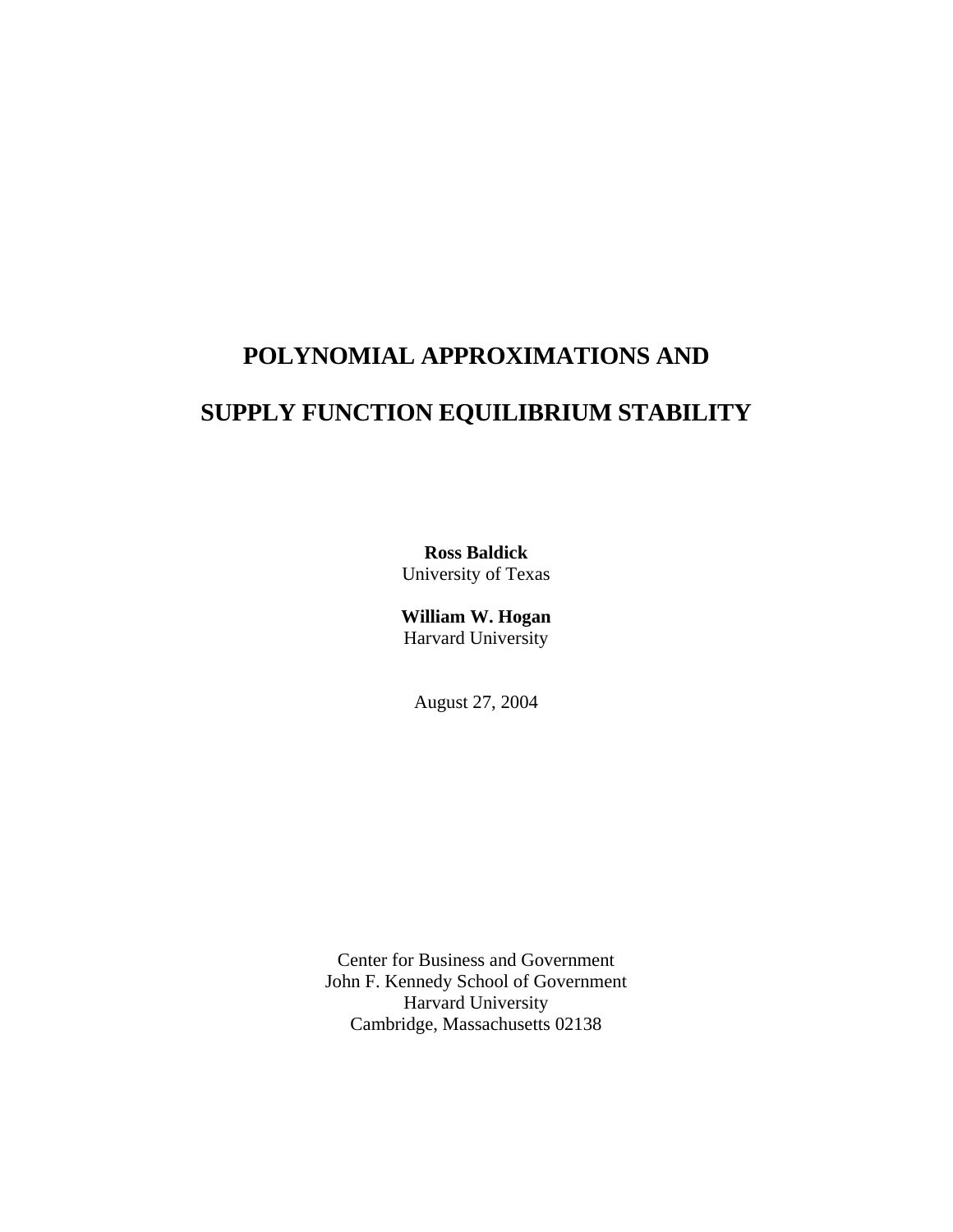## **CONTENTS**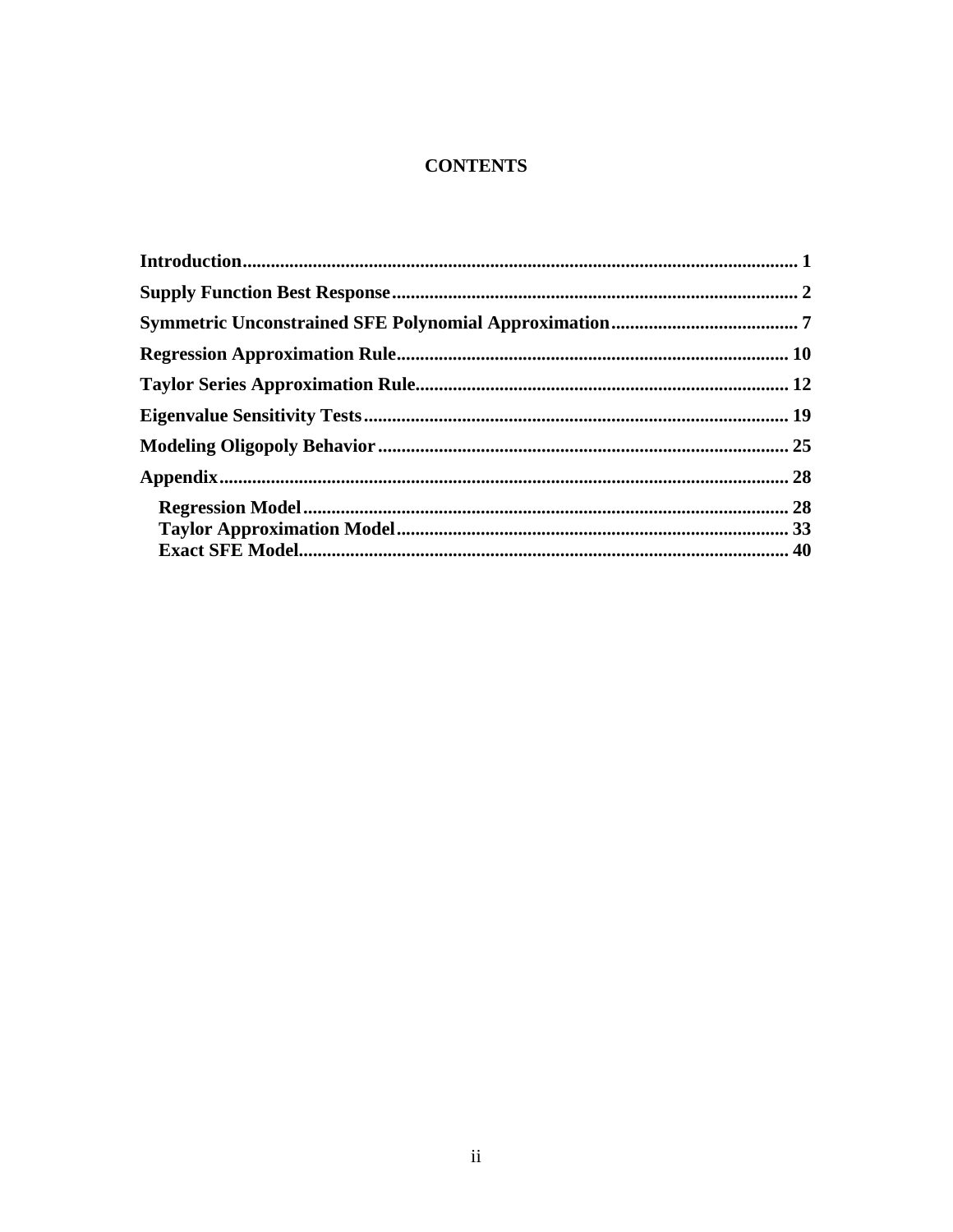## **Polynomial Approximations and Supply Function Equilibrium Stability**

Ross Baldick<sup>i</sup> and William W. Hogan<sup>ii</sup>

August 27, 2004

**Abstract:** Organized electricity markets often require submission of supply functions ahead of the realization of uncertain demand. As a model of oligopoly behavior, the Nash condition of supply function equilibrium has a natural appeal. Typically this produces a continuum of possible equilibria, presenting an equilibrium selection problem. Beyond existence, stability of an equilibrium would be an obvious criterion for selection. For affine demand and marginal costs, polynomial approximation provides an approach for analyzing the stability of unconstrained supply function equilibria. The set of stable approximation equilibria is small and its properties suggest that the set of stable exact supply function equilibria is empty.

## **Introduction**

1

 Supply function equilibrium (SFE) provides an appealing framework for modeling strategic interactions among suppliers in electricity markets.<sup>1</sup> The organized electricity markets often require submission of supply functions ahead of the realization of uncertain demand, thereby conforming to a key assumption of the SFE model. An SFE is a Nash equilibrium in supply functions. However, characterizing a supply function equilibrium is difficult in practice.

 If the SFE model is a good predictor of oligopoly behavior, it needs to be well understood for purposes of market power modeling, simulation of market outcomes and monitoring of market performance. However, theoretical research and computational investigations have revealed substantial complexity and persistent numerical difficulties in computing equilibrium solutions without ad hoc limitations on the formulation.

 The simplest case is for an unconstrained SFE in a one-shot, single-price, marketclearing setting with affine marginal costs, no capacity constraints and no contracts.<sup>2</sup> Here we examine this ideal case to consider the existence and stability of equilibria. In the SFE model there could be a continuum of equilibria, presenting the problem of selecting among the possible solutions to characterize the market equilibrium. Given

<sup>1</sup> Paul D. Klemperer and Margaret A. Meyer. "Supply Function Equilibria in Oligopoly Under Uncertainty," Econometrica, Vol. 57, No. 6, November 1989, pp. 1243–1277. Richard Green and David M. Newbery, "Competition in the British Electricity Spot Market," Journal of Political Economy, Vol. 100, No. 5, October 1992, pp. 929–953.

<sup>2</sup> The constraints refer to the monotonicity requirements typically imposed on supply function bids. The unconstrained SFEs are monotonic solutions of the optimality conditions as discussed below.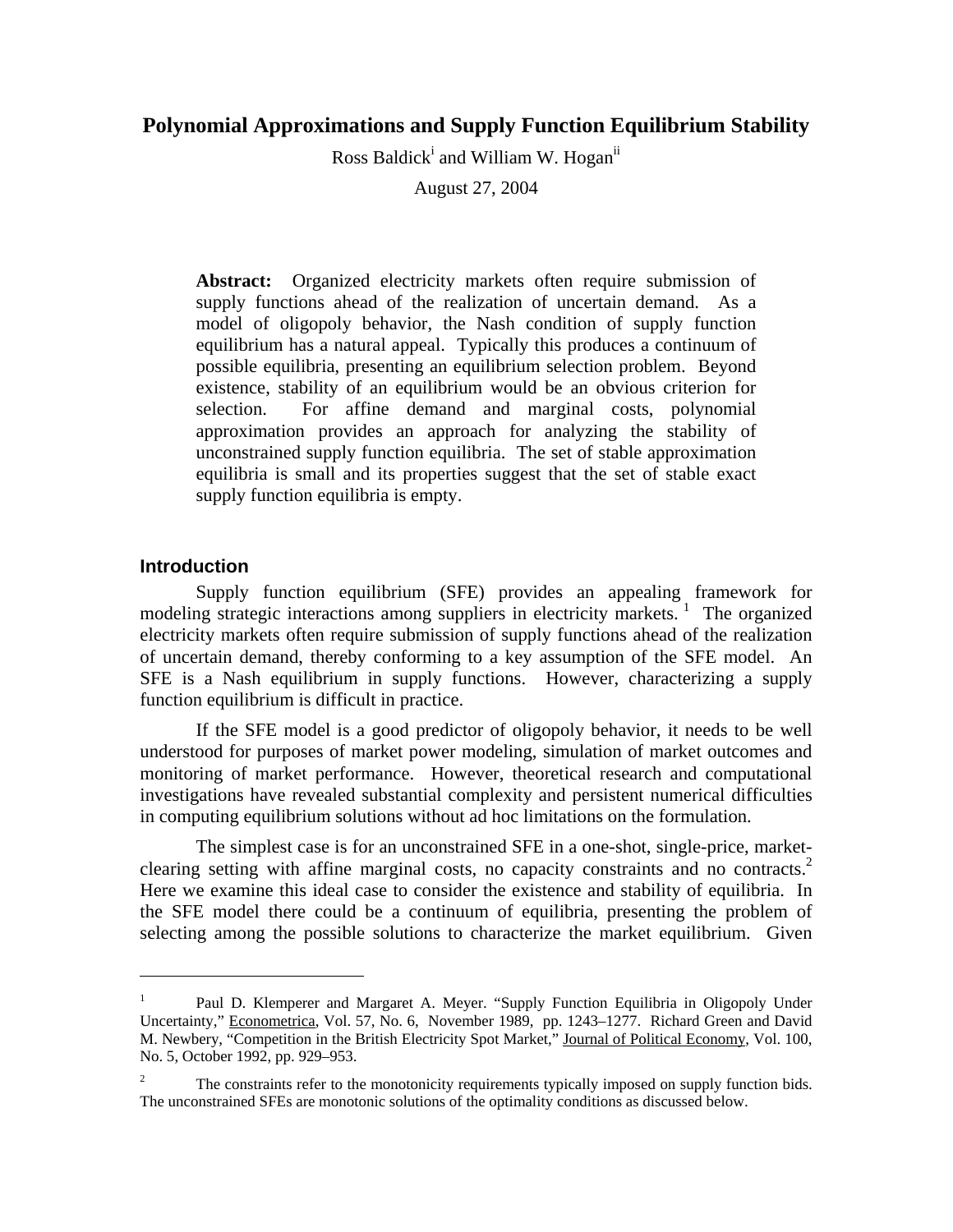perturbations from a Nash equilibrium in supply functions, the system may be unstable and not converge to the equilibrium. One approach to reduce the equilibrium selection problem would be to rule out any such unstable solutions as being unsustainable in a dynamic market setting.

 The SFE stands in contrast to the competitive solution with price-taking firms. In this non-strategic case the profit maximizing supply function is the marginal cost function, and is both unique and stable. Hence, the analysis of stability is of interest in an examination of the exercise of market power but does not arise with price-taking behavior.

Here we show that with less than a perfect estimation of the other firms' supply functions the number of possible equilibrium solutions is greatly reduced. Further, the remaining equilibrium solutions tend to be unstable under approximation. The instability is more pronounced for the least competitive solutions, suggesting a difficulty in maintaining a significant exercise of market power.

 In particular, using polynomial approximations of degree *n*, it appears that all equilibrium solutions are unstable for sufficiently large *n*. Hence, the more flexible the approximation the more likely the approximation equilibrium is unstable. This is shown analytically for the special case of the affine SFE, and supported by numerical investigations with nonlinear SFEs. This suggests a conjecture that the exact unconstrained SFE is chaotic in this sense, with many exact equilibrium solutions but no stable equilibrium.

#### **Supply Function Best Response**

Consider a single market with two firms that submit supply functions before realization of uncertain demand of price-taking buyers. Suppose we have supply functions  $S_i$ ,  $S_j$  and different quadratic costs  $(C_i(q) = a_i q + \frac{1}{2} c_i q_i^2)$ , affine demand as a function of price ( $d = \varphi - \gamma p + \varepsilon$ ) and a market setting that determines a single marketclearing price equilibrium after revelation of the demand uncertainty in the additive shock  $\varepsilon$ . Given the supply function *S*, of firm *j*, the residual demand of firm *i* is

$$
\varphi-\gamma p+\varepsilon-S_{j}(p).
$$

Firm *i* must select its supply to achieve market clearing for each price associated with the realization of the demand shock.

$$
\hat{S}_i(p) = \varphi - \gamma p + \varepsilon - S_j(p).
$$

In selecting its supply function, firm *i* would optimize its profit function given as

$$
\pi_i(p) = (\varphi - \gamma p + \varepsilon - S_j(p)) p - C_i (\varphi - \gamma p + \varepsilon - S_j(p)).
$$

Let  $S_j^{(1)}(p)$  denote the *k*th derivative of  $S_j(p)$  with respect to *p* . With continuously differentiable  $S_i$  and quadratic costs, the first-order necessary conditions for optimal profit to determine the price given each realization of the demand shock include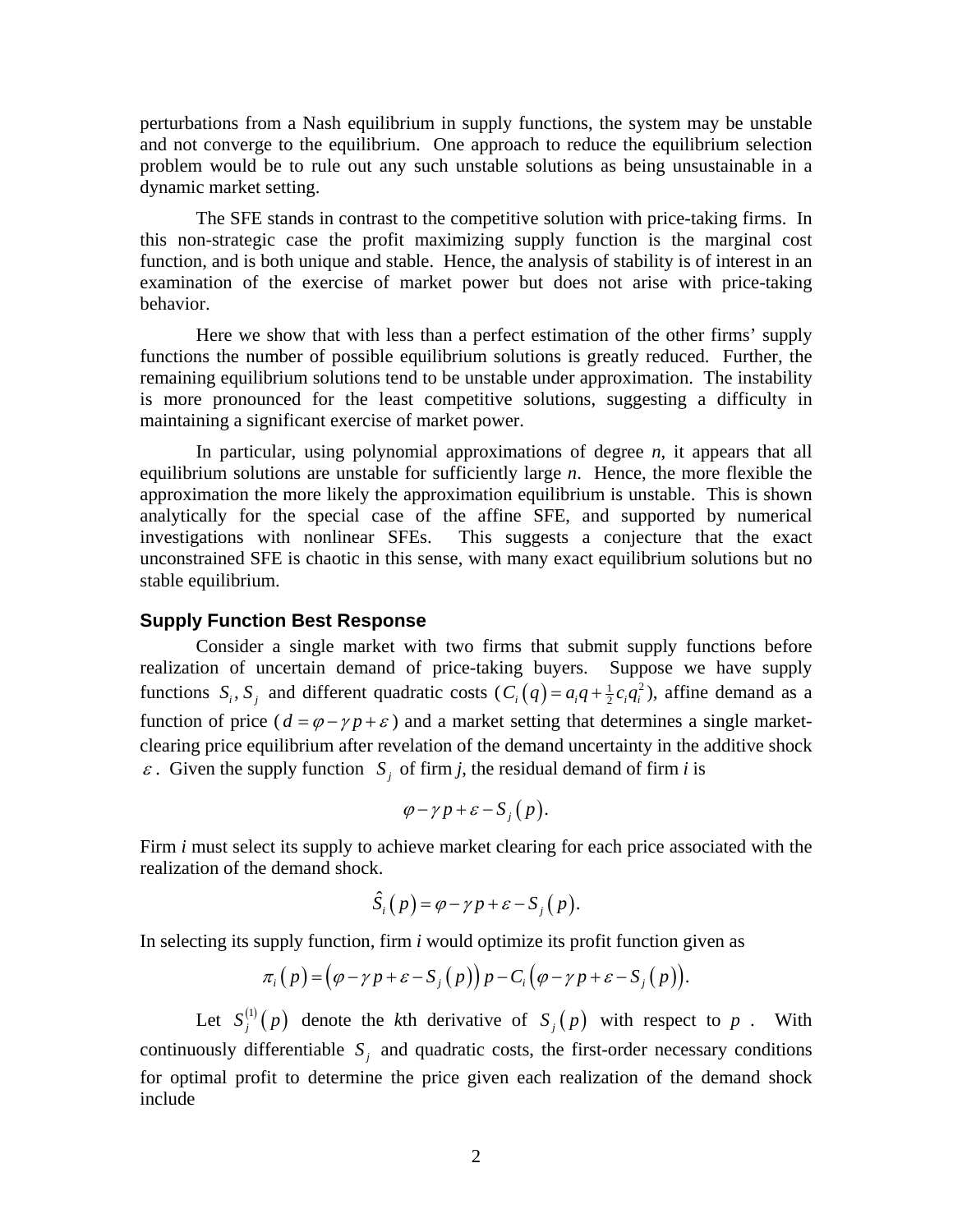$$
\hat{S}_i(p) = (p - C_i^{(1)}(\hat{S}_i(p)))(\gamma + S_j^{(1)}(p)) = (p - a_i - c_i \hat{S}_i(p))(\gamma + S_j^{(1)}(p)).
$$

Rearranging terms, this yields the best response  $(\hat{S}_i(p))$ :

$$
\hat{S}_i(p) = \frac{\gamma + S_j^{(1)}(p)}{1 + c_i(\gamma + S_j^{(1)}(p))}(p - a_i).
$$

 We limit attention here to pure strategy equilibria in this continuously differentiable case with emphasis on a bounded interval for demand shocks and the resulting equilibrium price. $3^{\circ}$  Given an unconstrained solution, the SFE must be a fixed point of the system of best response functions

$$
S_i(p) = \frac{\gamma + S_j^{(1)}(p)}{1 + c_i(\gamma + S_j^{(1)}(p))}(p - a_i),
$$
  

$$
S_j(p) = \frac{\gamma + S_i^{(1)}(p)}{1 + c_j(\gamma + S_i^{(1)}(p))}(p - a_j).
$$

 The unconstrained supply function equilibria depend on the range of possible demand but not on the form of the non-degenerate distribution of the demand shocks. In this sense, the unconstrained SFE is distribution free. When the support of the random demand shock is bounded, it is well known that there may be many SFE solutions, as shown in the following figure.

<sup>3</sup> Particular market rules may affect the form of the supply functions to include other than differentiable functions.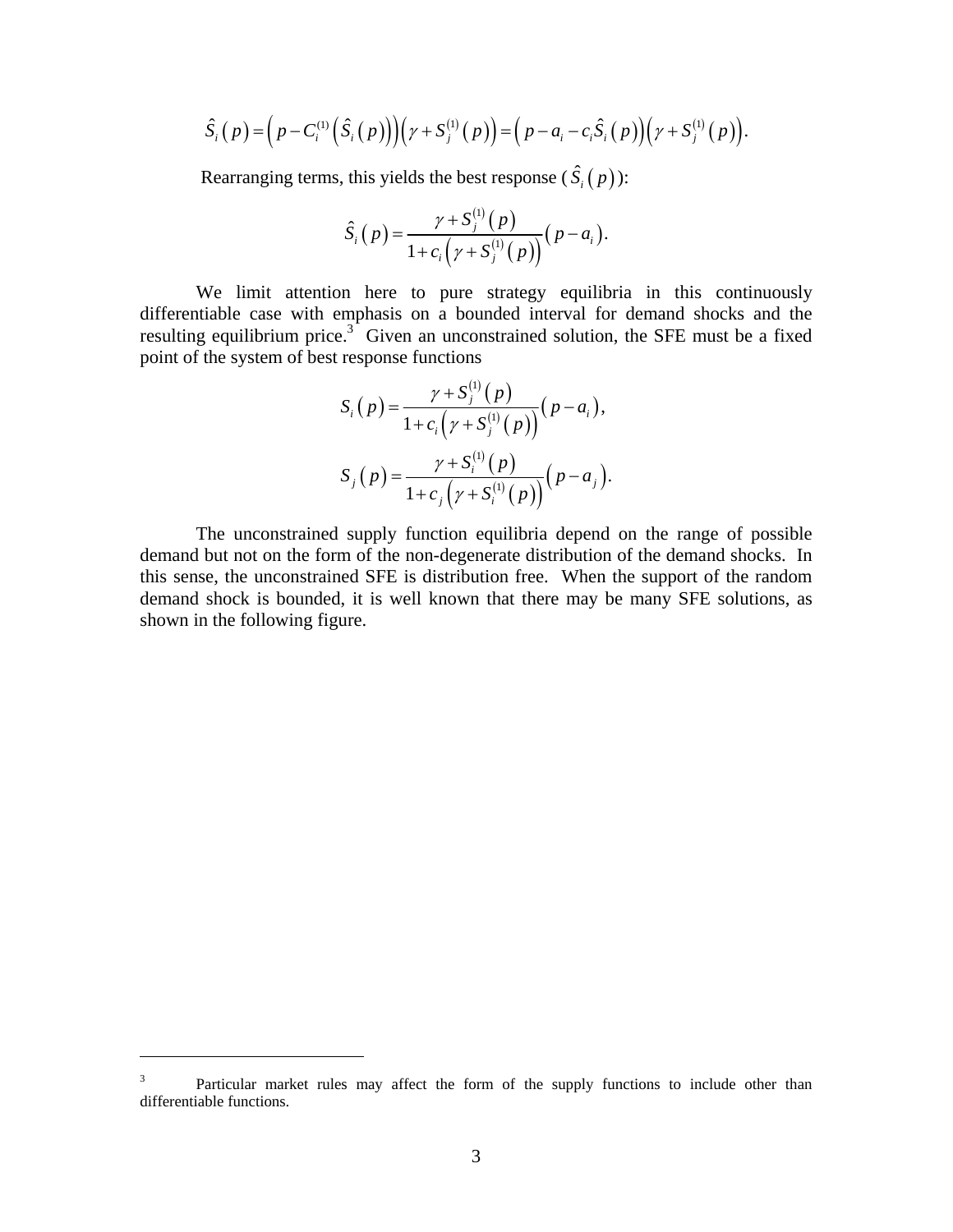

This gives rise to an equilibrium selection problem.<sup>4</sup> If there are (infinitely) many equilibrium solutions, further restrictions would be needed to identify the predicted equilibrium for the market.

 Note the contrast with the competitive solution for price-taking firms. In this case the unique profit maximizing supply function is simply the inverse of the marginal cost function, i.e.,

$$
S_i(p) = (C_i^{(1)})^{-1}(p) = \frac{p - a_i}{c_i},
$$
  
\n
$$
S_j(p) = (C_j^{(1)})^{-1}(p) = \frac{p - a_j}{c_j}.
$$

Since the optimal function is independent of the other firm's offer, the competitive solution is inherently stable.

One approach to narrowing the set of possible strategic equilibria would be to exploit the notion of stability. Given a small perturbation away from an SFE, a locally

<sup>4</sup> Paul D. Klemperer and Margaret A. Meyer. "Supply Function Equilibria in Oligopoly Under Uncertainty," Econometrica, Vol. 57, No. 6, November 1989, pp. 1243–1277. Richard Green and David M. Newbery, "Competition in the British Electricity Spot Market," Journal of Political Economy, Vol. 100, No. 5, October 1992, pp. 929–953.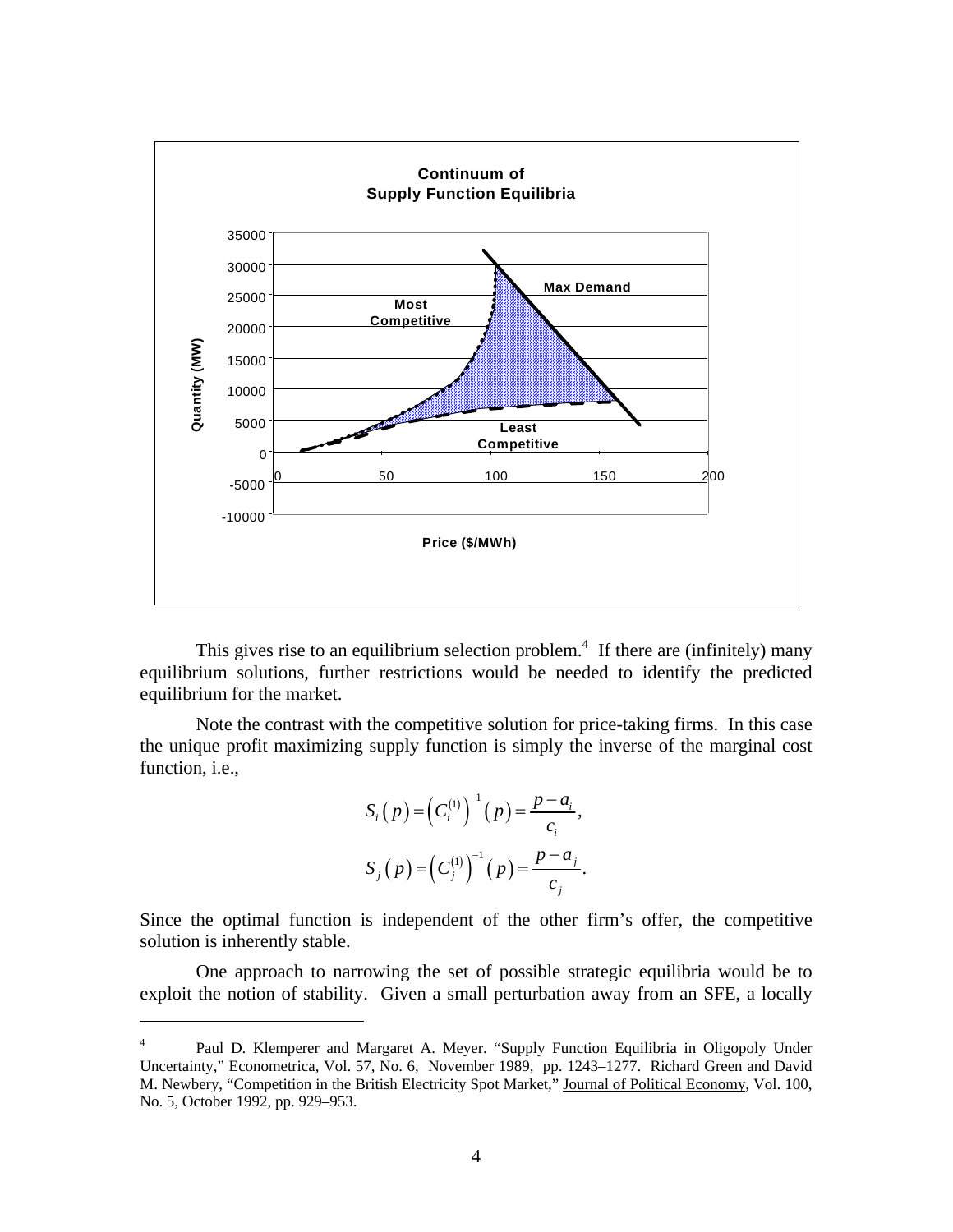stable equilibrium would imply that the best response to the small perturbation would be closer to the original SFE. An unstable solution would have a best response that might diverge from the original equilibrium.

The appeal of the notion of stability follows from the view that any equilibrium that is not locally stable would be difficult to sustain in a market setting.<sup>5</sup> Errors in estimation of the supply functions offered by others could lead to best responses that were further from the target equilibrium. For instance, in a dynamic search process where market participants follow a myopic strategy of accepting the last cycle of bids as the best estimate of the current supply function, known as a Cournot adjustment process, it is unlikely that best response iteration could converge to an equilibrium that is not stable.<sup>6</sup>

If few equilibria were stable, then the scope of the equilibrium selection problem would be substantially reduced. Note that the seminal paper on supply function equilibria did not address this question. In particular, Klemperer and Meyer emphasized that "[w]e do *not* model the process by which markets are brought into equilibrium."<sup>7</sup> Subsequent work has been largely computational, with various authors reporting simulations that could be interpreted as consistent with the notion that it is difficult to find a stable SFE.<sup>8</sup> Rudkevich was the first to analyze the problem theoretically and showed that for the particular class of affine supply functions the Cournot adjustment process would converge to the unique, globally stable affine  $SFE$ <sup>9</sup> Anderson and Xu analyzed a related model with restrictions to discrete prices and found examples of stable and unstable equilibria.<sup>10</sup>

1

<sup>5</sup> Ziad Younes and Marija Ilic, "Generation Strategies for Gaming Transmission Constraints: Will the Deregulated Electric Power Market be an Oligopoly?", Decision Support Systems, Vol. 24, 1999, p. 209.

<sup>6</sup> Aleksandr Rudekevich, "On the Supply Function Equilibrium and its Application in Electricity Markets," TCA Working Paper, February 2003, (www.tca-us.com). Note that Cournot adjustment process is applicable to any strategy, not just the similarly named Cournot strategy of offering a fixed quantity.

<sup>7</sup> Klemperer and Meyer, (emphasis in original) p. 1245.

<sup>8</sup> For example, see Benjamin F. Hobbs, Carolyn B. Metzler, and Jong-Shi Pang, "Strategic Gaming Analysis for Electric Power Systems: An MPEC Approach," IEEE Transactions on Power Systems, Vol. 15, No. 2, May 2000, pp. 638-645. Christopher J. Day and Derek W. Bunn, "Divestiture of Generation Assets in the Electricity Pool of England and Wales: A Computational Approach to Analyzing Market Power," Journal of Regulatory Economics, Vol. 19, No. 2, 2001, pp. 123-141. Ross Baldick, Ryan Grant and Edward Kahn, "Theory and Application of Linear Supply Function Equilibrium in Electricity Markets," Journal of Regulatory Economics, Vol. 25, No. 2, 2004, pp. 143-167.

<sup>9</sup> Aleksandr Rudkevich, "Supply Function Equilibrium in Power Markets: Learning All the Way," TCA Technical Paper 1299-1702, 1999, (www.tca-us.com).

<sup>&</sup>lt;sup>10</sup> Edward J. Anderson and Huifu Xu, "Nash Equilibria in Electricity Markets with Discrete Prices," Australian Graduate School of Management, Working Paper 02-002, June 2002 (forthcoming in Mathematical Methods of Operational Research).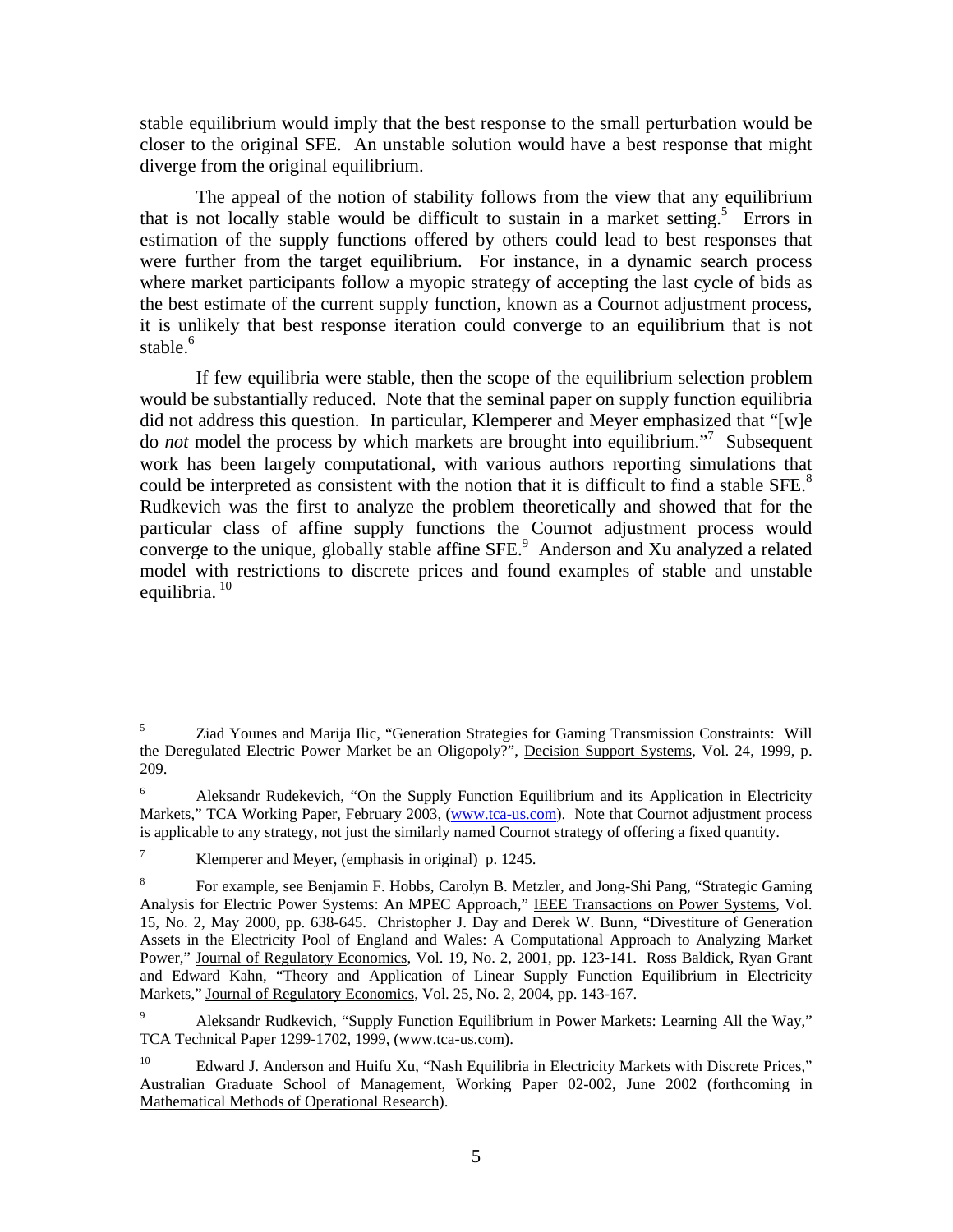Baldick and Hogan demonstrated that any unconstrained nonlinear concave or convex SFE would be unstable with respect to a specific tangent perturbation.<sup>11</sup> In particular, an approximation of a supply function equilibrium that matched the function identically up to a given price and then followed the linear tangent was constructed to show that the best response to this deviation produced a supply function that was further away from the original supply function. This analytical result was consistent with simulations that found unstable unconstrained nonlinear supply functions. By construction, this perturbation would not apply to the affine case where the supply function is by definition coincident with its linear tangent.

The particular tangent perturbation in Baldick and Hogan was suggestive in emphasizing the central role of the slope of the competing supply function in determining the best response. For example, it is immediate from the derivation of the best response that a perturbation of the supply function that merely shifts a supply function intercept would not change the best response. Hence, any SFE would be stable with respect to such parallel shifts.

The tangent perturbation has the defect that it is not twice continuously differentiable at the point of approximation. Hence, the unconstrained best response could not be applied again everywhere as the next response to the perturbation. This would require an analysis that imposed monotonicity constraints on the response, and would no longer satisfy the unconstrained differential equations.

Note that numerical experiments illustrate other problems with a different type of instability, namely numerical instability. For instance, using finite differences to calculate derivatives introduces errors in the determination of the derivatives and soon causes the best response calculation to diverge even from an exact SFE. This is a different problem than considered here.<sup>12</sup> The present discussion introduces function approximations but assumes the approximations can be implemented with exact arithmetic. Numerical instability is an added and separate difficulty.

The unconstrained solution is the easiest case to address. It would be useful to have a better characterization of perturbations in the space of functions that would define the local properties of any unconstrained SFE and allow for recursive analysis of the limiting behavior of the best response function. The definition of stability is not restricted to a narrow class of perturbations. This raises the question of how better to define the types of perturbations intended and how to analyze the asymptotic behavior of the recursive application of the best response function.

For simplicity, we address here the special case of the symmetric unconstrained SFE where the two firms have the same cost function. This illustrates the basic points.

<sup>&</sup>lt;sup>11</sup> Ross Baldick and William Hogan, "Capacity Constrained Supply Function Equilibrium Models of Electricity Markets: Stability, Non-decreasing Constraints, and Function Space Iterations," Center for Business and Government, August 2002.

<sup>&</sup>lt;sup>12</sup> By contrast with the best response iteration, numerical integration of the known differential equations defining the exact SFEs is a third type of instability. For well behaved SFEs, dealing with this source of error is better understood.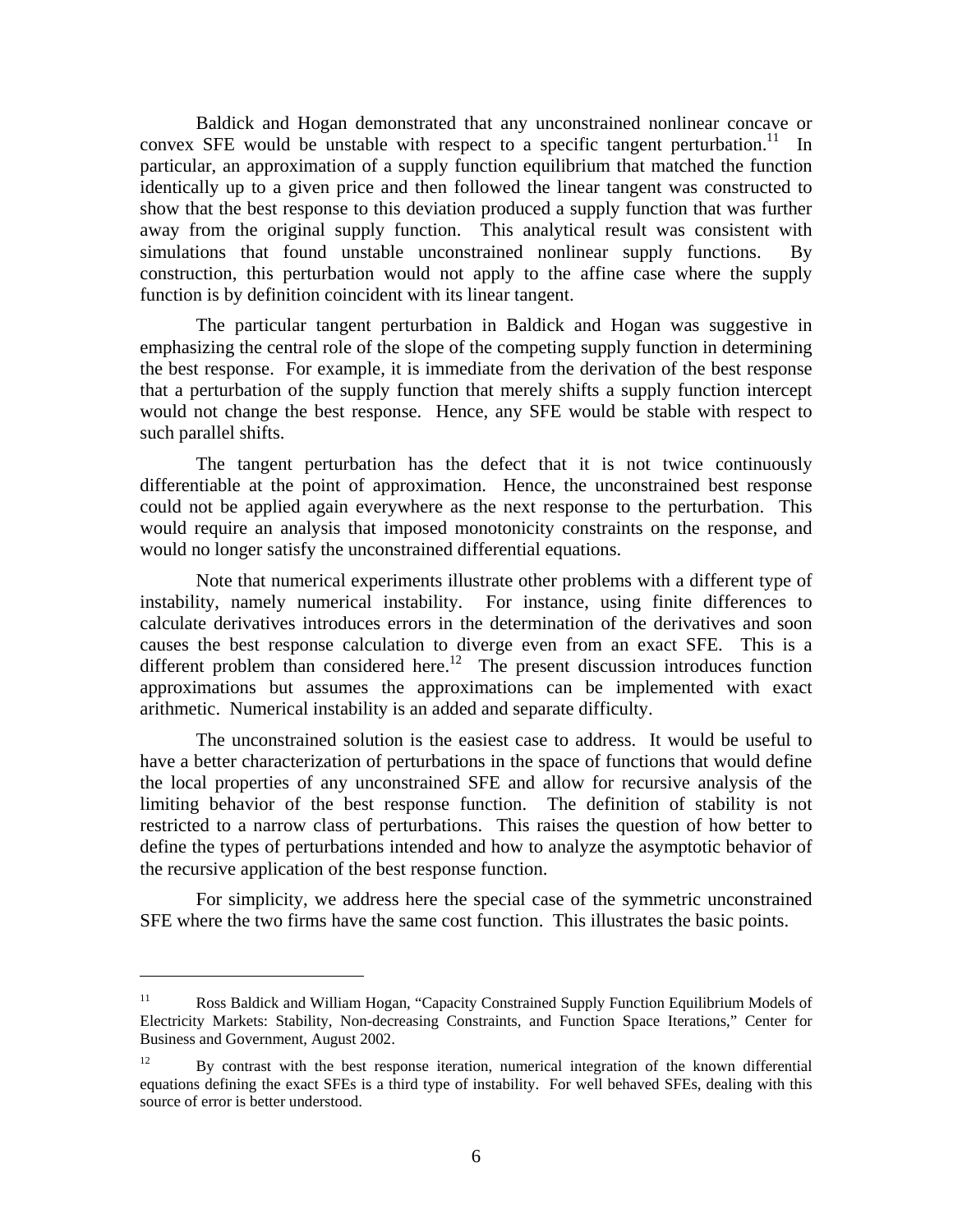#### **Symmetric Unconstrained SFE Polynomial Approximation**

In the symmetric case, we simplify the problem by restating the best response function as

$$
\hat{S}(p) = \frac{\gamma + S^{(1)}(p)}{1 + c(\gamma + S^{(1)}(p))}(p - a).
$$

We could express the best response as a mapping  $(B)$  from an appropriate space of functions  $(B : \Sigma \to \Sigma)$  into itself,

$$
\hat{S}=B(S).
$$

Then a symmetric unconstrained SFE would be a fixed point of *B*,

$$
S=B(S).
$$

 A case of special interest is the affine supply function equilibrium with positive slope ( $\theta$  > 0) defined by the relationship where the function is its own best response:

$$
S(p) = \theta(p-a) = \frac{\gamma + \theta}{1 + c(\gamma + \theta)}(p-a).
$$

Hence,

$$
\theta = \frac{\gamma + \theta}{1 + c(\gamma + \theta)}, \text{ or}
$$

$$
\theta = \frac{-\gamma + \sqrt{\gamma^2 + 4\gamma/c}}{2}.
$$

 Apparently the affine SFE is a fixed point of the best response mapping. Klemperer and Meyer demonstrate that the affine SFE is the unique unconstrained SFE when the support for the uncertain demand shock is infinite.<sup>13</sup>

Ideally we would like to define  $\Sigma$  to simplify the task of specifying a neighborhood ( *N* ) of a fixed point *S* where we could examine the local behavior of the mapping to characterize stability.

 It is clear that the best response function has the property of "losing" one degree of differentiability at every application except when the original supply function is infinitely continuously differentiable. Hence, any fixed point that is its own best response must be infinitely continuously differentiable. Thus it appears that  $\Sigma$  should be contained in the space  $C^{\infty}[a, p_{\text{max}}]$  of infinitely continuously differentiable functions over a bounded interval of prices. Applying the usual apparatus for analyzing the differential

13 Klemperer and Meyer, p. 1261.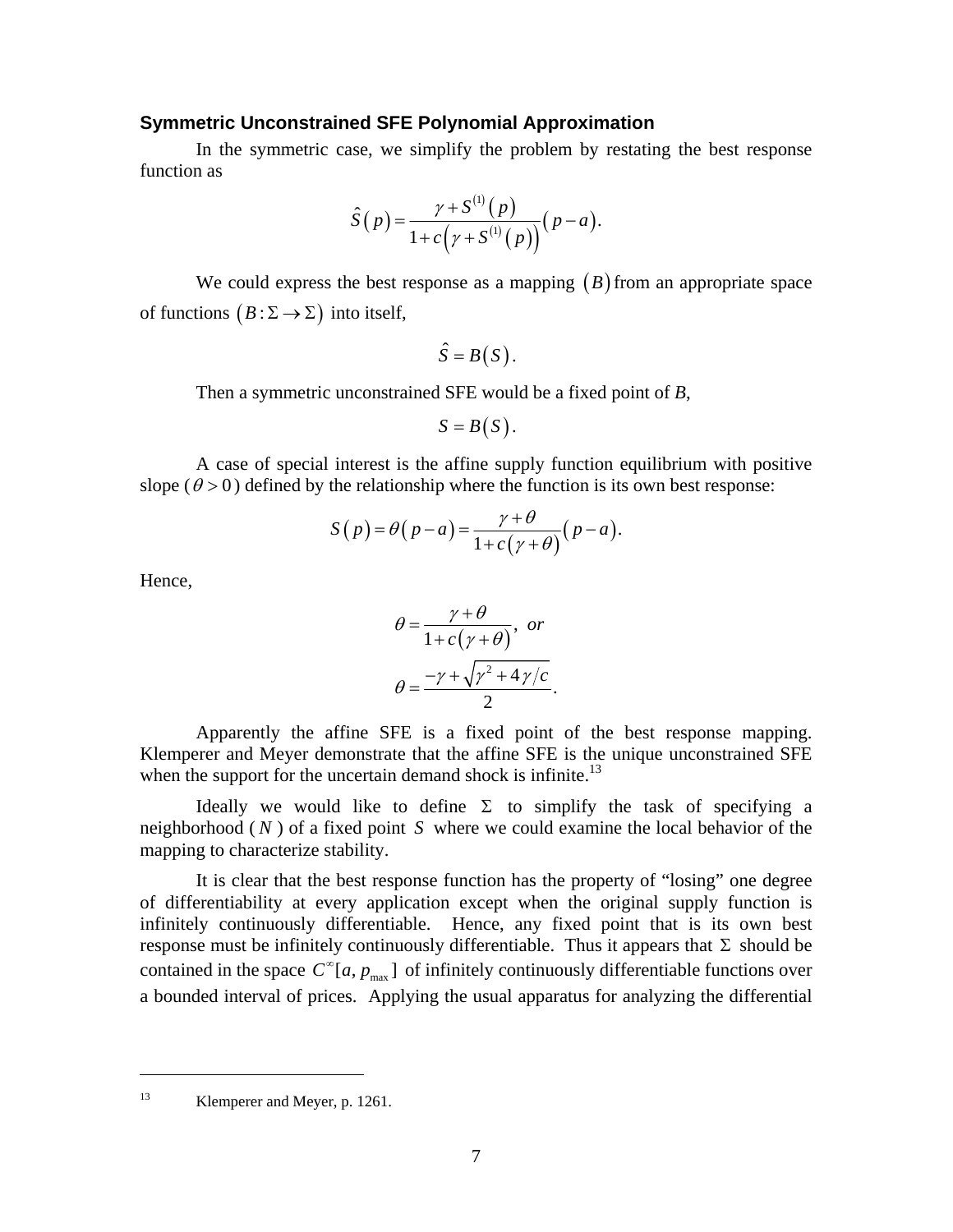of the best response mapping to characterize the local behavior of *B* would require further restrictions to give  $\Sigma \subset C^{\infty}[a, p_{\max}]$  the structure of a Banach space.<sup>14</sup>

 An alternative approach is to characterize an appropriate class of approximations of a supply function and perturbations in terms of this approximation. Consider the general polynomial approximation of degree *n* for any supply function relative to a price  $p_0$ :

$$
\tilde{S}(p) = \sum_{j=0}^{n} \frac{\alpha_j (S)}{(j)!} (p - p_0)^j.
$$

Here the parameters  $(\alpha(S))$  would be selected by an appropriate method to give a polynomial approximation of the supply function. The resulting *k*th derivative of the approximation is

$$
\tilde{S}^{(k)}(p) = \sum_{j=k}^{n} \frac{\alpha_j(S)}{(j-k)!} (p - p_0)^{j-k}.
$$

This approximation is continuously differentiable. If the approximation is also monotonic then it is admissible and we could examine equilibrium and stability of the approximation. If the approximation is not monotonic over the range of prices, then the approximation could not be an equilibrium in approximate supply functions.<sup>15</sup> If the supply function is analytic over a finite open interval, the approximation improves for higher *n*<sup>16</sup> Hence, we focus on the best response for the monotonic approximations.

Given a monotonic polynomial approximation, the best response is

$$
\hat{\tilde{S}}(p) = \frac{\gamma + \tilde{S}^{(1)}(p)}{1 + c(\gamma + \tilde{S}^{(1)}(p))}(p - a).
$$

Hence, an approximation SFE would be a fixed point satisfying

<sup>&</sup>lt;sup>14</sup> For example,  $C^{\infty}[a, p_{\text{max}}]$  is not a Banach space under the supremum norm; see Walter Rudin, Functional Analysis, McGraw Hill, second edition, 1991, p.5. For a summary of local stability in Banach spaces see David Ruelle, Elements of Differentiable Dynamics and Bifurcation Theory, Academic Press, 1989, pp. 32-35.

<sup>15</sup> Aleksandr Rudkevich raised the point that for some *n* polynomial approximations of SFEs may not be everywhere monotonic (private communication).

<sup>&</sup>lt;sup>16</sup> For an analysis of supply functions characterized as an infinite power series, see Appendix A of Friedel Bolle, "Competition with Supply and Demand Functions," Energy Economics, Vol. 23, 2001, pp. 253-277.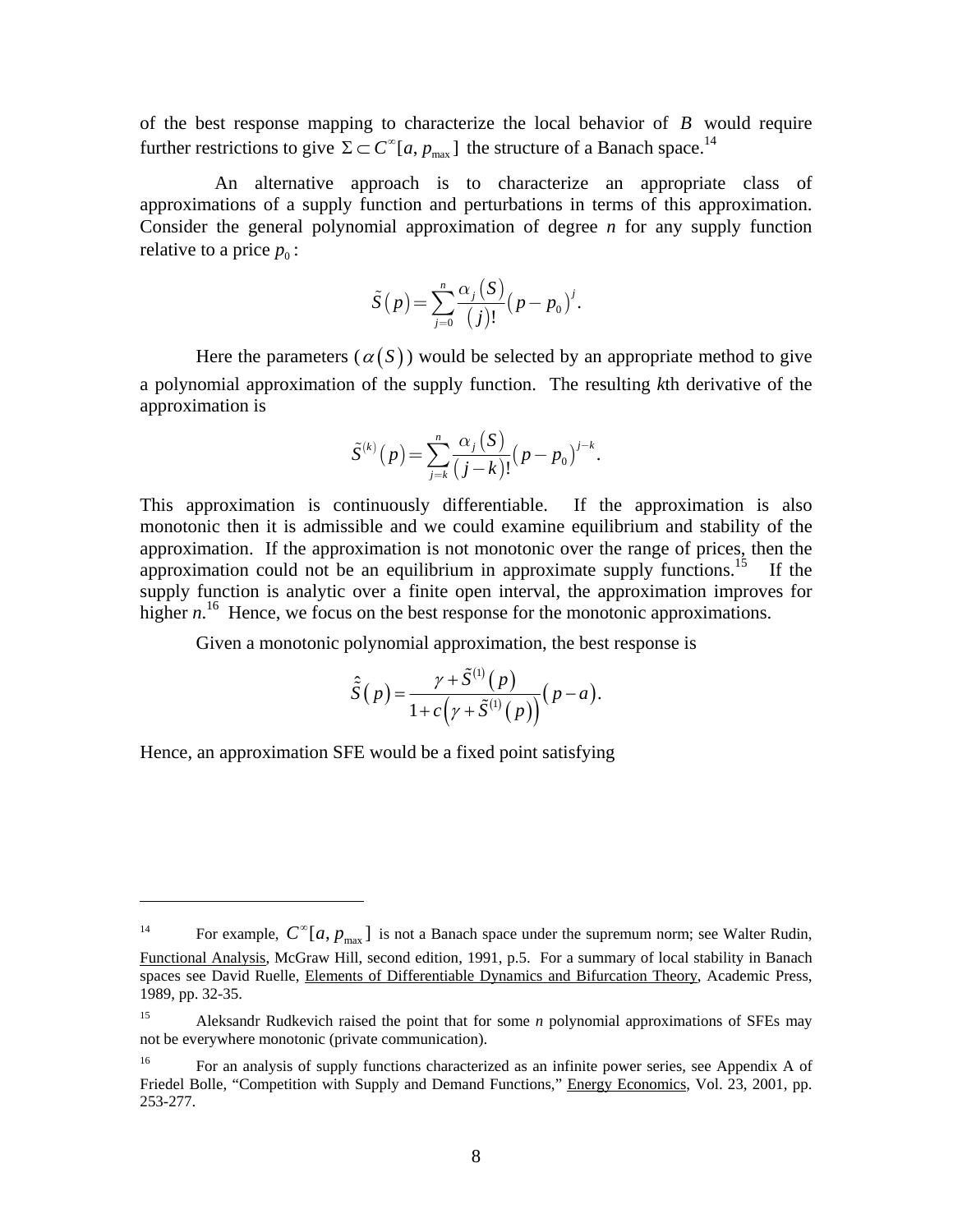$$
S(p) = \frac{\gamma + \left(\sum_{j=1}^{n} \frac{\alpha_j(S)}{(j-1)!} (p - p_0)^{j-1}\right)}{1 + c \left(\gamma + \left(\sum_{j=1}^{n} \frac{\alpha_j(S)}{(j-1)!} (p - p_0)^{j-1}\right)\right)} (p - a).
$$

 This formulation generalizes the approach of selecting affine approximations to the supply function and calculating the best response to the affine approximation, which is the case of  $n=1$ . Further, for  $n>1$  the polynomial approximation admits perturbations away from the affine SFE and allows tests of stability even in the affine case.

 The polynomial approximation is infinitely continuously differentiable with derivatives equal to zero for degree greater than  $n$ . The best response function also produces an infinitely differentiable function with higher derivatives that are not all equal to zero.

The mapping of the approximation supply function and best response could be interpreted as a representation with imperfect estimation of the other firm's supply function and resulting residual demand. The symmetric case here assumes that both suppliers use the same approximation method as well as have the same cost structure.

Analysis of the approximation supply function reduces to analysis of the mapping of the approximation parameters for the polynomial of degree *n*. Hence, the approximation mapping could be stated as  $(B : R^n \to R^n)$  where

$$
\alpha^{k+1}=B(\alpha^k).
$$

A fixed point of the approximation mapping would be a fixed point for the polynomial approximation,

$$
\alpha=B(\alpha).
$$

 Now the mapping is in the usual finite dimensional space. With an appropriate selection of the approximation rule the mapping will be differentiable. Analysis of stability here reduces to the familiar case allowing application of the Grobman-Hartman theorem for hyperbolic systems. In particular, for any fixed point  $\alpha$  of *B* the behavior of the differential *DB* evaluated at  $\alpha$  characterizes the local stability properties. If the largest modulus of the eigenvalues (i.e., the spectral radius) of the matrix  $DB(\alpha)$  is strictly less than one, the system is locally stable and small perturbations converge to the fixed point. If the largest modulus is strictly greater than one, then the system is locally unstable. $17$ 

<sup>&</sup>lt;sup>17</sup> For a clear summary, see Angel de la Fuente, Mathematical Methods and Models for Economists, Cambridge University Press, 2000, pp. 487-489. When only some of the eigenvalues have modulus greater than one, the differential gives rise to tangents to stable and unstable manifolds. The non-hyperbolic case of the largest eigenvalue modulus equal to one is ambiguous.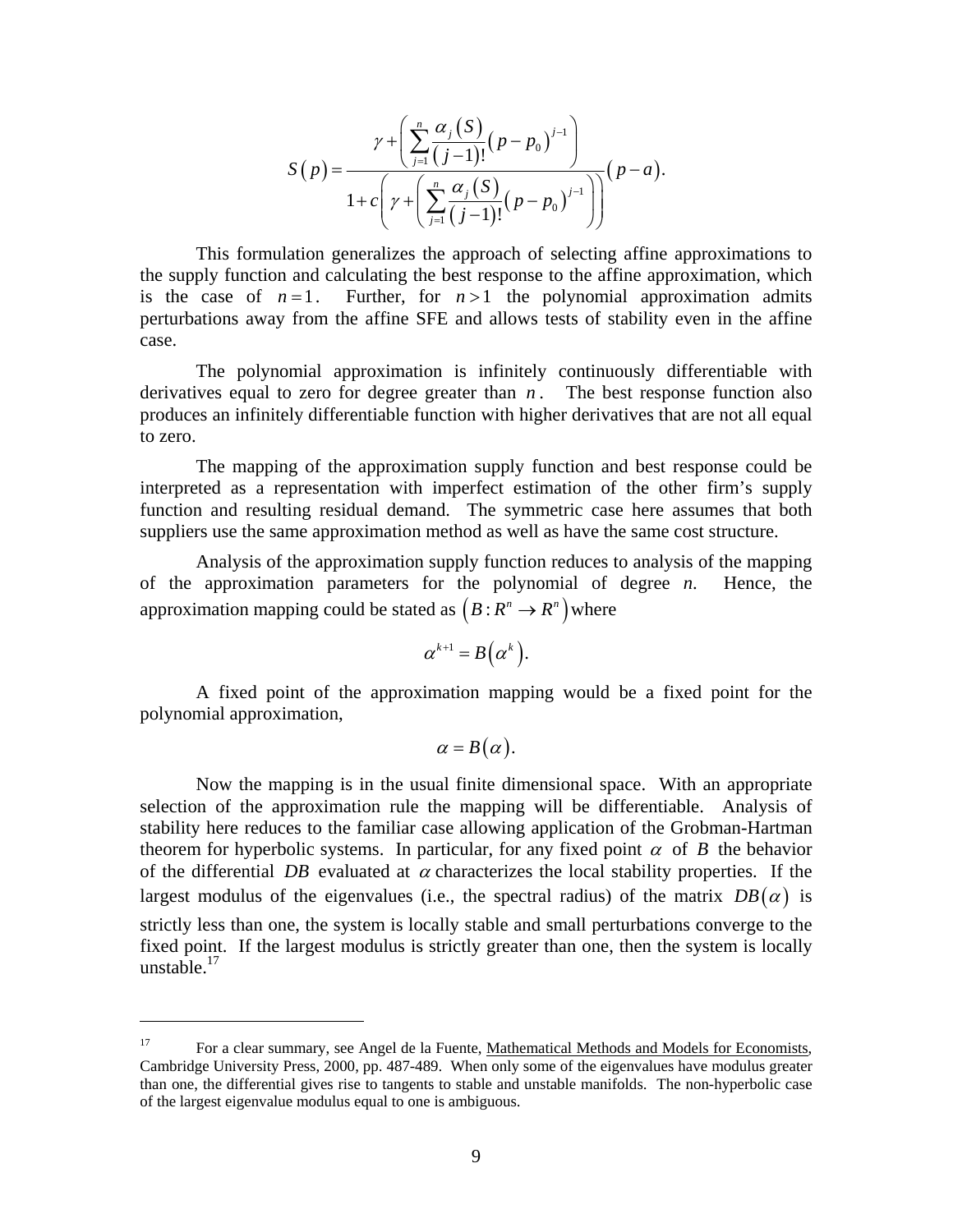In general, we would anticipate that any rule for selecting the polynomial approximation would have the affine approximation as a special case. Hence, the affine SFE would be a fixed point of the mapping. The neighborhood *N* of the fixed point would be any polynomial of degree *n* with derivatives close to the affine case.

### **Regression Approximation Rule**

 One approach to polynomial approximation is through regression on a grid. Suppose that we have a set of prices  $\{p_i\}_{i=1,m}$  that defines a grid over the relevant range of prices for the supply function. Then we could choose the coefficients of the polynomial approximation to minimize the sum of the squared differences of the approximation and the supply function at the grid points.

We seek to construct the approximation relative to  $p_0$ :

$$
\tilde{S}(p) = \sum_{j=0}^{n} \frac{\alpha_j}{(j)!} (p - p_0)^j.
$$

The coefficients fit a least squares regression rule defined on the grid of  $m \gg n$ prices and a polynomial of degree *n* on that grid. The appendix summarizes the particular form of the regression matrix *X* .

Begin with an estimate  $\alpha^k$  of the derivatives

$$
\alpha = (\alpha_0 \quad \alpha_1 \quad \alpha_2 \quad \cdots \quad \alpha_{n-1} \quad \alpha_n)^T = (\tilde{S}(p_0) \quad \tilde{S}^{(1)}(p_0) \quad \tilde{S}^{(2)}(p_0) \quad \cdots \quad \tilde{S}^{(n-1)}(p_0) \quad \tilde{S}^{(n)}(p_0))^T
$$
  

$$
\approx (S(p_0) \quad S^{(1)}(p_0) \quad S^{(2)}(p_0) \quad \cdots \quad S^{(n-1)}(p_0) \quad S^{(n)}(p_0))^T.
$$

Then the initial polynomial evaluated at the grid point is

$$
\tilde{S}(\{p_i\},\alpha^k)=X\alpha^k.
$$

Hence, the best response to the approximation is

$$
\hat{\tilde{S}}\left(p_i,\alpha^k\right) = \frac{\gamma + \tilde{S}^{(1)}\left(p_i,\alpha^k\right)}{1 + c\left(\gamma + \tilde{S}^{(1)}\left(p_i,\alpha^k\right)\right)}\left(p_i - a\right).
$$

The new least squares estimate of the coefficients would be

$$
\boldsymbol{\alpha}^{k+1} = \boldsymbol{B}\left(\boldsymbol{\alpha}^{k}\right) = \left(\boldsymbol{X}^{T}\boldsymbol{X}\right)^{-1}\boldsymbol{X}^{T} \begin{bmatrix} \hat{\tilde{S}}\left(p_{1}, \boldsymbol{\alpha}^{k}\right) \\ \hat{\tilde{S}}\left(p_{2}, \boldsymbol{\alpha}^{k}\right) \\ \vdots \\ \hat{\tilde{S}}\left(p_{m}, \boldsymbol{\alpha}^{k}\right) \end{bmatrix}.
$$

Therefore, as shown in the appendix, for any fixed point we have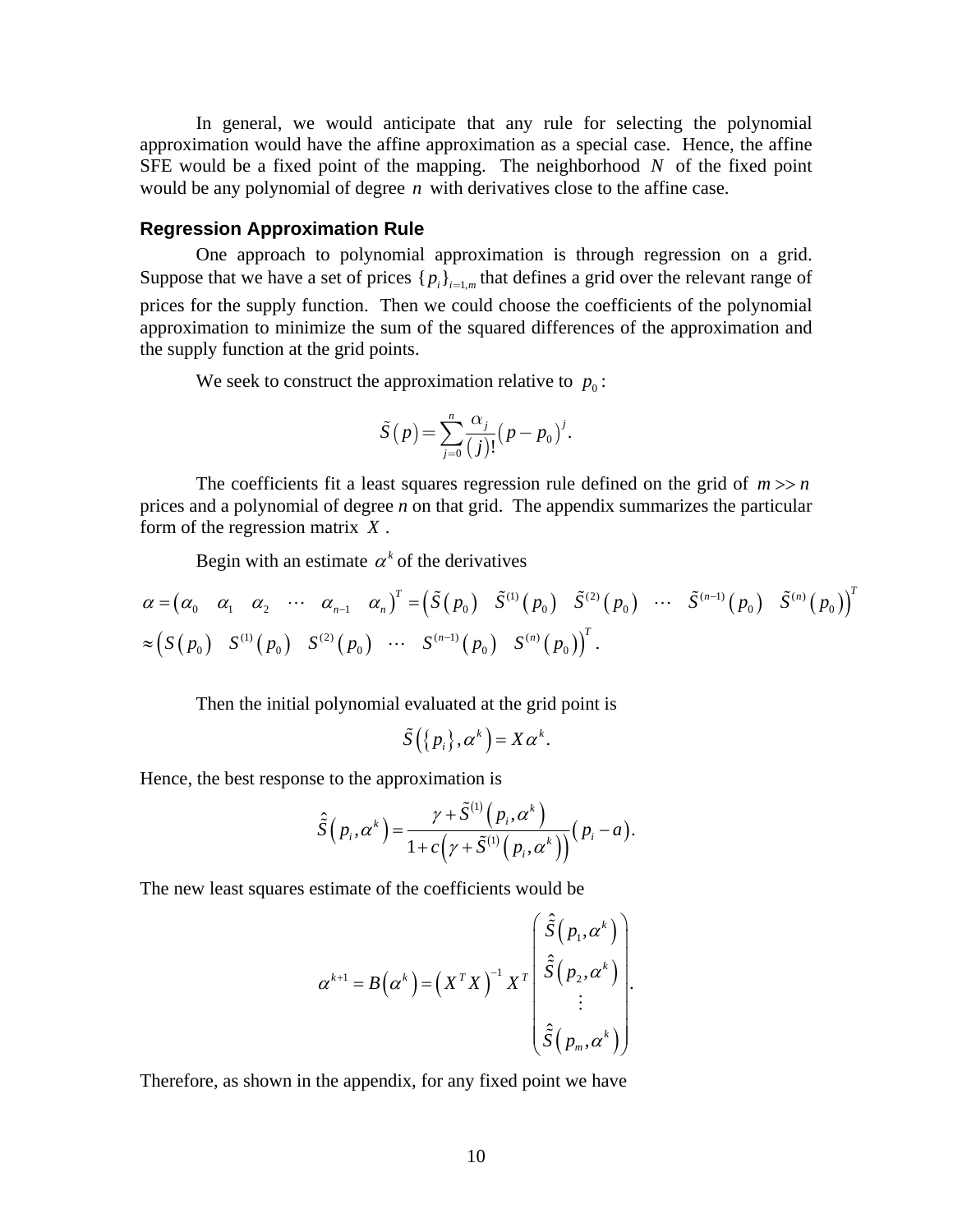$$
(X^TX)^{-1} X^T \left( \begin{bmatrix} \hat{\tilde{S}}(p_1, \alpha) \\ \hat{\tilde{S}}(p_2, \alpha) \\ \vdots \\ \hat{\tilde{S}}(p_m, \alpha) \end{bmatrix} - \begin{bmatrix} \tilde{S}(p_1, \alpha) \\ \tilde{S}(p_2, \alpha) \\ \vdots \\ \tilde{S}(p_m, \alpha) \end{bmatrix} \right) = 0.
$$

In other words, the difference between the polynomial approximation and its best response must be orthogonal to *X*. This holds trivially at the affine SFE which is its own polynomial approximation and own best response. The condition is the general property of orthogonality of the error that follows from the regression formulation.

Although this orthogonality condition characterizes a necessary condition for any regression approximation equilibrium, it does not appear useful as a means for identifying fixed points other than the obvious affine case. However, the mapping does lend itself easily to calculation of the matrix  $DB(\alpha)$  and evaluation of local stability for any candidate solution.

We have from the appendix that the differential matrix is of the form

$$
DB(\alpha) = (X^T X)^{-1} X^T \Delta X \Phi,
$$
  
\n
$$
\Delta = Diag \left\{ \frac{1}{\left[1 + c\left(\gamma + \tilde{S}^{(1)}(p_i, \alpha)\right)\right]^2} \right\}_{i=1,m},
$$
  
\n
$$
\Phi = Diag \left\{ i \right\}_{i=0,n}.
$$

The diagonal matrix  $\Phi$  contains the index of the degree of the polynomial terms, and this is important in the analysis of the largest eigenvalue modulus.

The difficulty here is that for a nonlinear solution the approximation derivatives are not constant. Hence the diagonal matrix  $\Delta$  is on the "inside" and does not admit a simple reduction. Further, the differential matrix is not symmetric and it may have complex eigenvalues. However, given any set of parameters and a fixed point, we can calculate the eigenvalues to test for local stability of the fixed point.

The problem is simpler in the special case of the affine SFE. The unique affine solution  $\alpha_{\text{affine}} = (\theta ( p_0 - a) \quad \theta \quad 0 \quad \cdots \quad 0)^T$  is a fixed point for the polynomial regression and has a constant derivative. In this case, the differential matrix becomes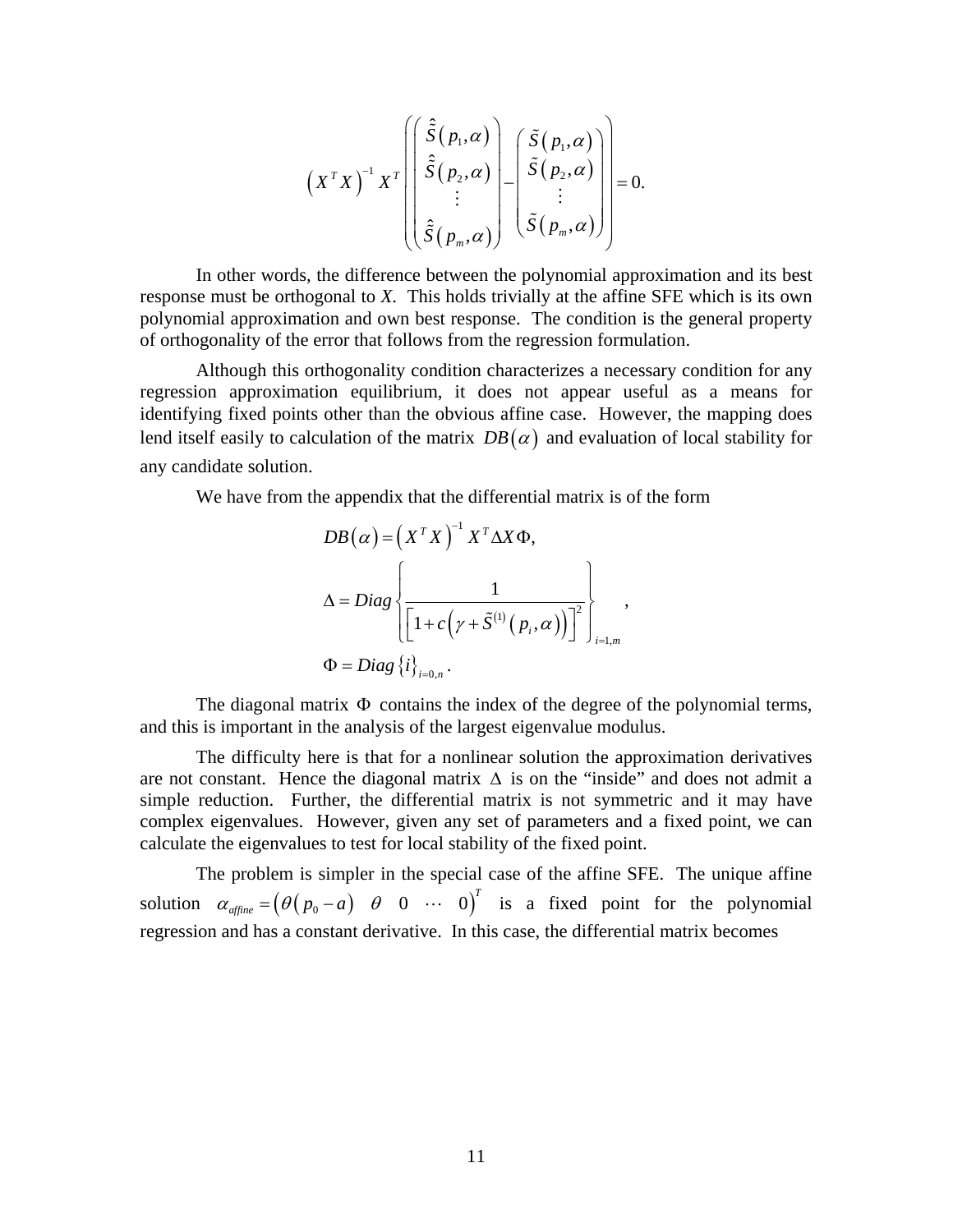$$
DB(\alpha_{\text{affine}}) = (X^T X)^{-1} X^T X \Phi \frac{1}{\left[1 + c(\gamma + \theta)\right]^2}
$$
  
= 
$$
\begin{pmatrix} 0 & 0 & 0 & \cdots & 0 \\ 0 & 1 & 0 & \cdots & 0 \\ 0 & 0 & 2 & \cdots & 0 \\ \vdots & \vdots & \vdots & \vdots & \vdots \\ 0 & 0 & 0 & \cdots & n \end{pmatrix} \frac{1}{\left[1 + c(\gamma + \theta)\right]^2}.
$$

 This is a diagonal matrix with the eigenvalues on the diagonal. Apparently we have the largest eigenvalue modulus as

$$
\frac{n}{\left[1+c(\gamma+\theta)\right]^2}.
$$

In general, with  $\gamma, c > 0$  we have  $\left[1 + c(\gamma + \theta)\right]^2 > 1$ . Therefore, the affine SFE with polynomial approximation of degree  $n=1$  will be locally stable. However, for higher degrees we eventually reach a condition where the affine SFE is not locally stable for the polynomial approximation; i.e. whenever *n* exceeds the critical threshold

$$
n_{\text{affine}}^c = \left[1 + c\left(\gamma + \theta\right)\right]^2.
$$

 Numerical experiments confirm this observation. However, before turning to calculations it is useful to look at another approximation that gives more insight about the nature of the fixed points for the approximation supply function equilibrium.

#### **Taylor Series Approximation Rule**

 A natural alternative to the regression formulation would be to pick a reference price  $(p_0)$  and then form the Taylor series approximation that exactly matches the *n* derivatives of the supply function at the reference price.

$$
\tilde{S}(p) = \sum_{j=0}^{n} \frac{S^{(j)}(p_0)}{(j)!} (p - p_0)^j.
$$

The best response then follows as before with

$$
\hat{\tilde{S}}(p) = \frac{\gamma + \tilde{S}^{(1)}(p)}{1 + c(\gamma + \tilde{S}^{(1)}(p))}(p - a).
$$

 At a fixed point, this is very close to the regression problem. The results would be the same if the higher derivatives were all zero. Since the higher derivatives are typically not all zero, the two approximations are not quite the same. However, the Taylor approximation offers an advantage in the ability to derive an easily applied analytical expression for the multiple fixed points depending on the derivatives at the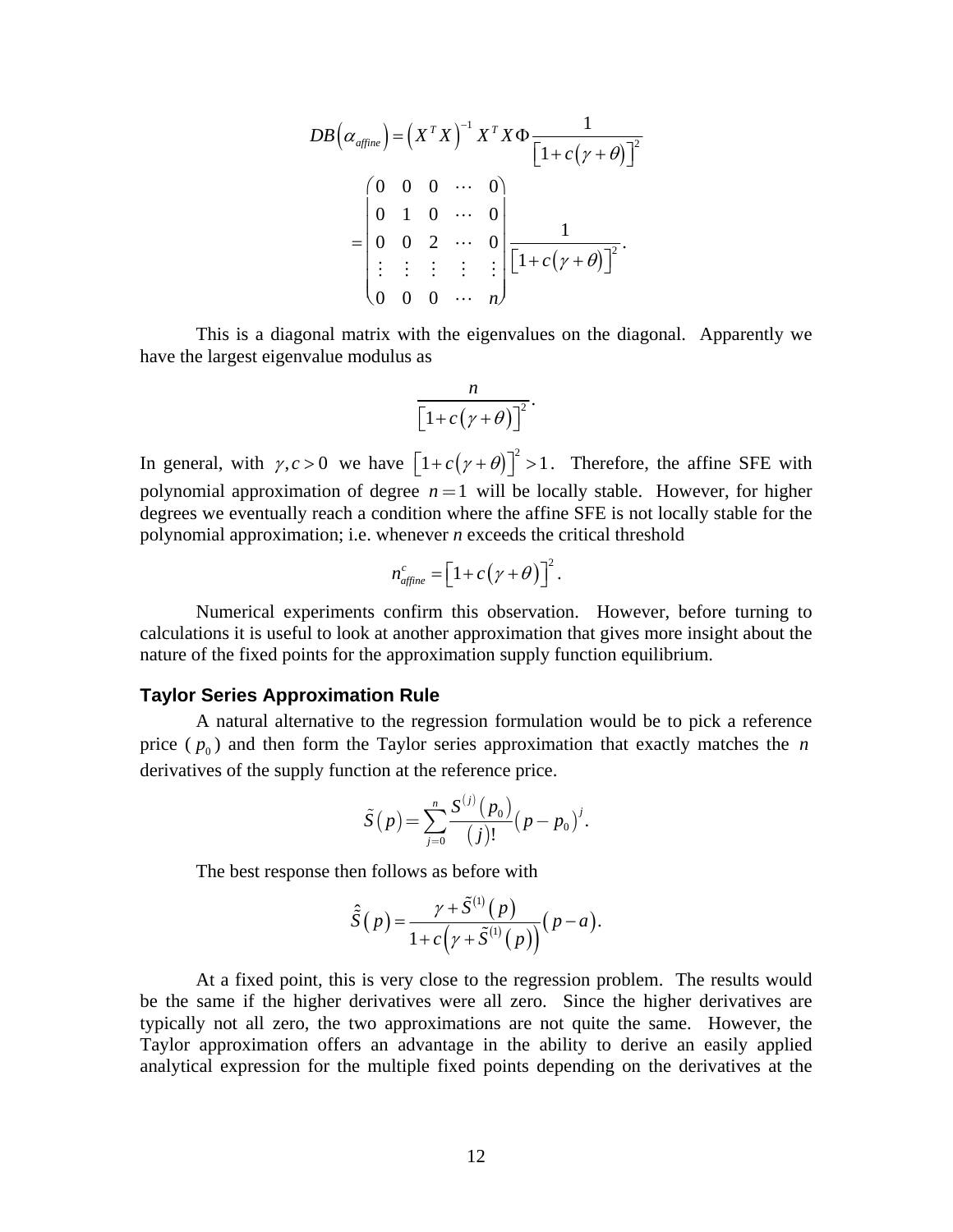reference point ( $p_0 > a$ ).<sup>18</sup> This relies on an examination of the derivatives of the best response function.

As shown in the appendix, the *k*th derivative of the best response is a function of the first  $k+1$  derivatives of the approximation function.

For example, for *n=1*

$$
\hat{S}^{(1)}(p) = \frac{\tilde{S}^{(2)}(p)}{\left[1 + c(\gamma + \tilde{S}^{(1)}(p))\right]^2} (p - a) + \frac{\gamma + \tilde{S}^{(1)}(p)}{1 + c(\gamma + \tilde{S}^{(1)}(p))}.
$$

For  $n=2$ 

$$
\hat{S}^{(2)}(p) = \frac{\left| \frac{\tilde{S}^{(3)}(p)}{\left[1 + c(\gamma + \tilde{S}^{(1)}(p))\right]^2} \right|}{\left[-\frac{2c\left[\tilde{S}^{(2)}(p) \tilde{S}^{(2)}(p)\right]}{\left[1 + c(\gamma + \tilde{S}^{(1)}(p))\right]^3}\right|} (p-a)
$$
\n
$$
+ \frac{2\tilde{S}^{(2)}(p)}{\left[1 + c(\gamma + \tilde{S}^{(1)}(p))\right]^2}.
$$

and so on.

1

If we build the polynomial approximation at the reference price  $p_0 > a$ , then we can think of this collection of derivatives of the best response as a vector of nonlinear equations creating a mapping of the approximation coefficients for the supply function at the reference point.

Defining equilibrium as a fixed point of this mapping, we would have the form

$$
\alpha = \begin{pmatrix} \alpha_1 \\ \alpha_2 \\ \alpha_3 \\ \alpha_4 \\ \vdots \\ \alpha_{n+1} \end{pmatrix} = \begin{pmatrix} g(\alpha) \\ g_2(\alpha_1, \alpha_2, \alpha_3) \\ g_3(\alpha_1, \alpha_2, \alpha_3, \alpha_4) \\ g_4(\alpha_1, \alpha_2, \alpha_3, \alpha_4, \alpha_5) \\ \vdots \\ g_n(\alpha_1, \alpha_2, \alpha_3, \alpha_4, \alpha_5, \cdots, \alpha_{n+1}) \\ \alpha_{n+1} \end{pmatrix}.
$$

<sup>&</sup>lt;sup>18</sup> In the regression approximation, the reference price is arbitrary and does not affect the mapping. In the Taylor approximation, the reference price is critical and must be greater than the intercept *a.* At the intercept the exact SFE is not in general analytic.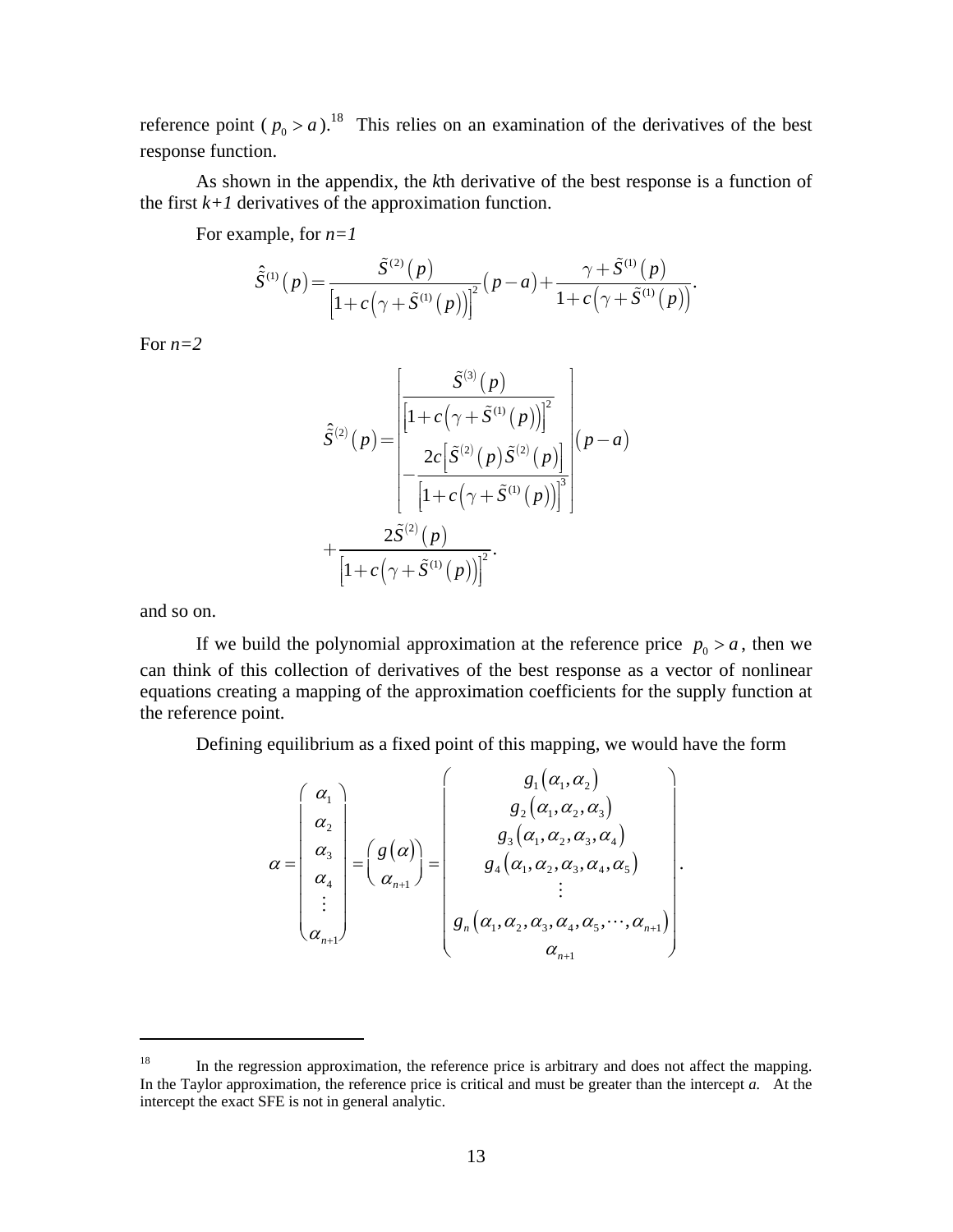Here  $\alpha_i = S^{(i)}(p_0)$  $\alpha_i = S^{(i)}(p_0)$  and the function *g* is the vector of derivatives of the best response. This system has multiple solutions. Again one solution is the affine case with  $\alpha = (\theta, 0, 0, \cdots, 0)$ .

A related interpretation exploits the simple structure to solve forward for the next derivative if there is an equilibrium, as in

$$
\alpha = \begin{pmatrix} \alpha_1 \\ \alpha_2 \\ \alpha_3 \\ \alpha_4 \\ \vdots \\ \alpha_{n+1} \end{pmatrix} = \begin{pmatrix} \alpha_1 \\ h_1(\alpha_1) \\ h_2(\alpha_1, \alpha_2) \\ h_3(\alpha_1, \alpha_2, \alpha_3) \\ h_4(\alpha_1, \alpha_2, \alpha_3, \alpha_4) \\ \vdots \\ h_n(\alpha_1, \alpha_2, \alpha_3, \alpha_4, \alpha_5, \cdots, \alpha_n) \end{pmatrix}.
$$

Here,  $\alpha_2 = h_1(\alpha_1)$  is defined uniquely by  $\alpha_1 = g_1(\alpha_1, h_1(\alpha_1))$ , and so on. The system is triangular and lends itself to recursive solution. First fix the initial value  $\alpha_1 = S^{(1)}(p_0)$ , then solve forward for  $S^{(2)}(p_0) = h_1(S^{(1)}(p_0))$ . Repeating this for each stage produces the unique consistent set of derivatives for the SFE with slope  $S^{(1)}(p_0)$  at the reference price.

If we applied the recursion to *g*, and started with an exact SFE, we would reproduce the derivatives of the SFE. Note that given  $S^{(n+1)}(p_0)$ , there may be more than one solution of the system that has this same  $(n+1)$ th derivative. For instance, an example below shows that there may be multiple SFEs where some of the derivatives vanish.

Repeated application of the Taylor polynomial approximation of degree *n* amounts to an iterative application of the system *g* with the restriction that  $S^{(n+1)}(p_0) = 0$ . If we use the polynomial approximation and iterate the system *g*, then either the iteration converges to an approximation SFE with  $S^{(n+1)}(p_0) = 0$ , or the iteration does not converge.

It follows that the only fixed points for the Taylor polynomial approximation would be those where  $S^{(n+1)}(p_0) = 0$ . These define Taylor approximation SFEs that are unconstrained equilibria for the polynomial approximations of degree *n*. There is always one such approximation equilibrium, the affine SFE. There may be more than one such SFE. We can compute the solutions for all positive values of  $S^{(1)}(p_0)$  and examine the zero elements of *h*. With the corresponding degree *n*, these are the candidate limit points for  $S^{(1)}(p_0)$  of the approximation iteration.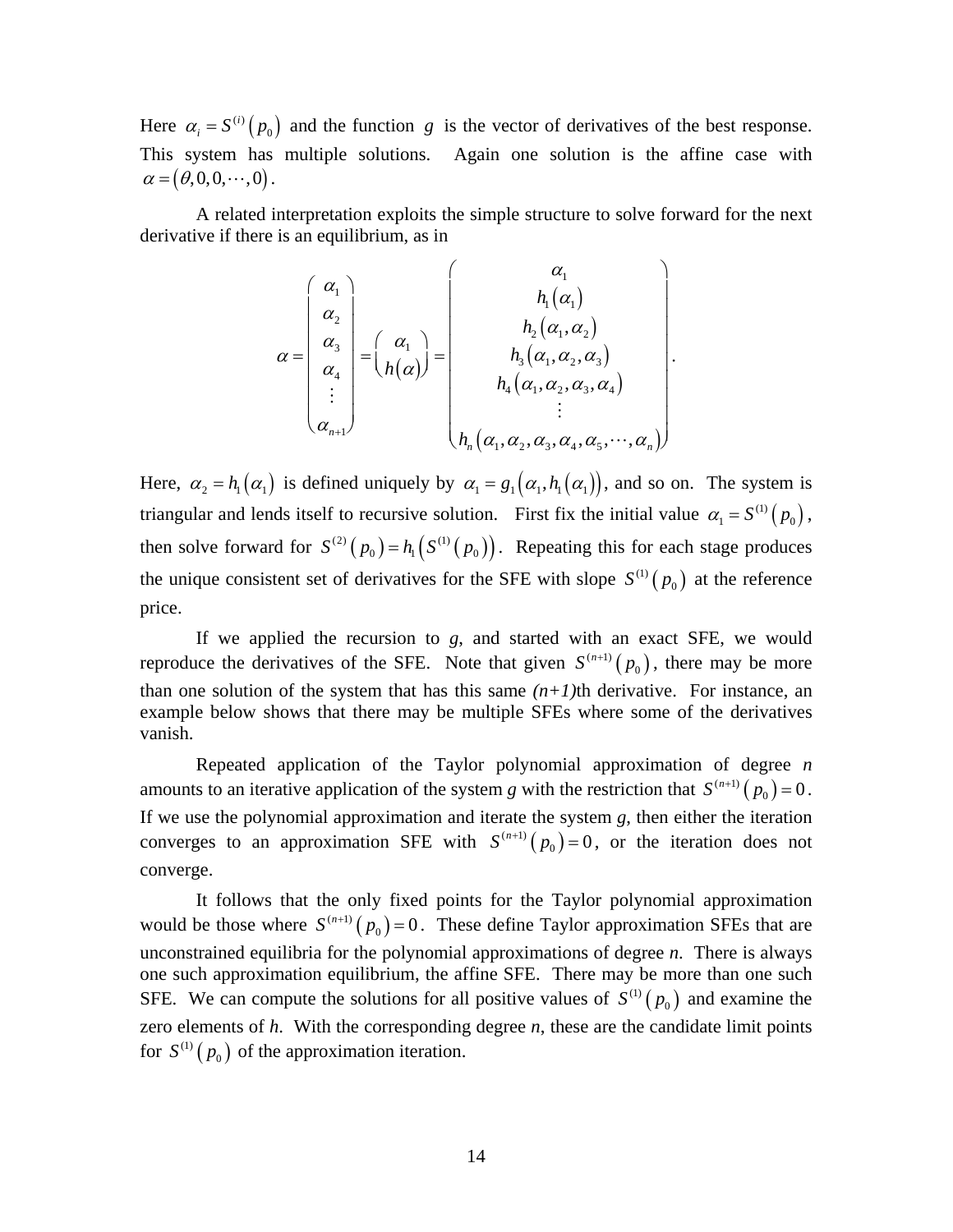

 Using an arbitrary set of parameters for demand slope and marginal costs, the top graphic illustrates calculation of approximation SFEs with consistent derivatives using *h* as  $S^{(1)}(p_0)$  varies. All the higher derivatives have value zero at the point  $\theta$  which is the unique affine slope. The derivative  $S^{(2)}(p_0)$  crosses the zero axis once at this point. The derivative  $S^{(3)}(p_0)$  has another zero at  $S^{(1)}(p_0) = 40.7415$ . The derivative  $S^{(4)}(p_0)$  has a zero at  $S^{(1)}(p_0) = 98.166$ . And so on.

 The bottom graph illustrates a stylized interpretation of the polynomial approximation iteration. The graph labeled (1) shows  $g_1$  where we fix  $S^{(2)}(p_0) = 0$ . It has one stable solution at  $S^{(1)}(p_0) = \theta$ . The graph labeled (2) is  $g_1(\alpha_1, g_2(\alpha_1, h_1(\alpha_1), 0))$ , where we fix  $S^{(3)}(p_0) = 0$ . It has one fixed point at  $S^{(1)}(p_0) = 40.7415$  and another at the affine solution at  $S^{(1)}(p_0) = \theta$ .

We can address the stability of the fixed points for the Taylor approximation by computing the differential of *g* .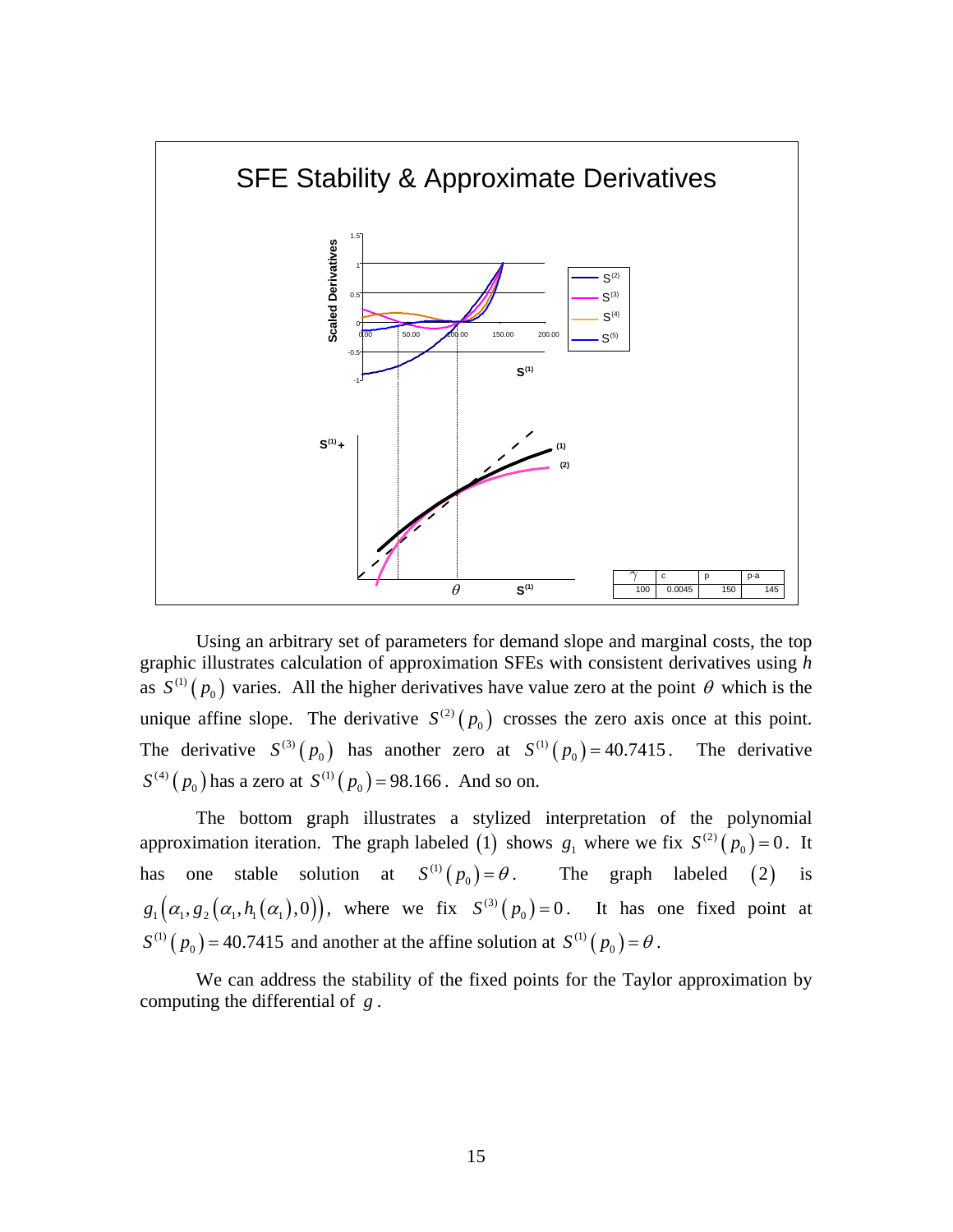$$
g(\alpha, z) = \begin{pmatrix} g_1(\alpha_1, \alpha_2) \\ g_2(\alpha_1, \alpha_2, \alpha_3) \\ g_3(\alpha_1, \alpha_2, \alpha_3, \alpha_4) \\ g_4(\alpha_1, \alpha_2, \alpha_3, \alpha_4, \alpha_5) \\ \vdots \\ g_n(\alpha_1, \alpha_2, \alpha_3, \alpha_4, \alpha_5, \cdots, z) \end{pmatrix}.
$$

The polynomial approximation of degree *n* is the application of  $g(\alpha,0)$ . Therefore, the differential is

$$
Dg(\alpha,0) = \begin{pmatrix} \frac{\partial g_1}{\partial \alpha_1} & \frac{\partial g_1}{\partial \alpha_2} & 0 & 0 & \cdots & 0 \\ \frac{\partial g_2}{\partial \alpha_1} & \frac{\partial g_2}{\partial \alpha_2} & \frac{\partial g_2}{\partial \alpha_3} & 0 & \cdots & 0 \\ \frac{\partial g_3}{\partial \alpha_1} & \frac{\partial g_3}{\partial \alpha_2} & \frac{\partial g_3}{\partial \alpha_3} & \frac{\partial g_3}{\partial \alpha_4} & \cdots & 0 \\ \vdots & \vdots & \vdots & \vdots & \vdots & \vdots \\ \frac{\partial g_{n-1}}{\partial \alpha_1} & \frac{\partial g_{n-1}}{\partial \alpha_2} & \frac{\partial g_{n-1}}{\partial \alpha_3} & \cdots & \frac{\partial g_{n-1}}{\partial \alpha_{n-1}} & \frac{\partial g_{n-1}}{\partial \alpha_n} \\ \frac{\partial g_n}{\partial \alpha_1} & \frac{\partial g_n}{\partial \alpha_2} & \frac{\partial g_n}{\partial \alpha_3} & \frac{\partial g_n}{\partial \alpha_4} & \cdots & \frac{\partial g_n}{\partial \alpha_n} \end{pmatrix}.
$$

We can evaluate this at the affine equilibrium point. As shown in the appendix the largest eigenvalue is again

$$
\frac{n}{\left[1+c\left(\gamma+\theta\right)\right]^2}.
$$

 This is the same value for the affine case as found in the regression approximation above. Again for *n* above the critical threshold,

$$
n_{\text{affine}}^c = \left[1 + c\left(\gamma + \theta\right)\right]^2,
$$

we have the affine solution as locally unstable with respect to the polynomial approximation.

 For the general non-affine fixed points we can calculate the differential. For instance, in the case of  $n=2$ , at a polynomial approximation equilibrium we have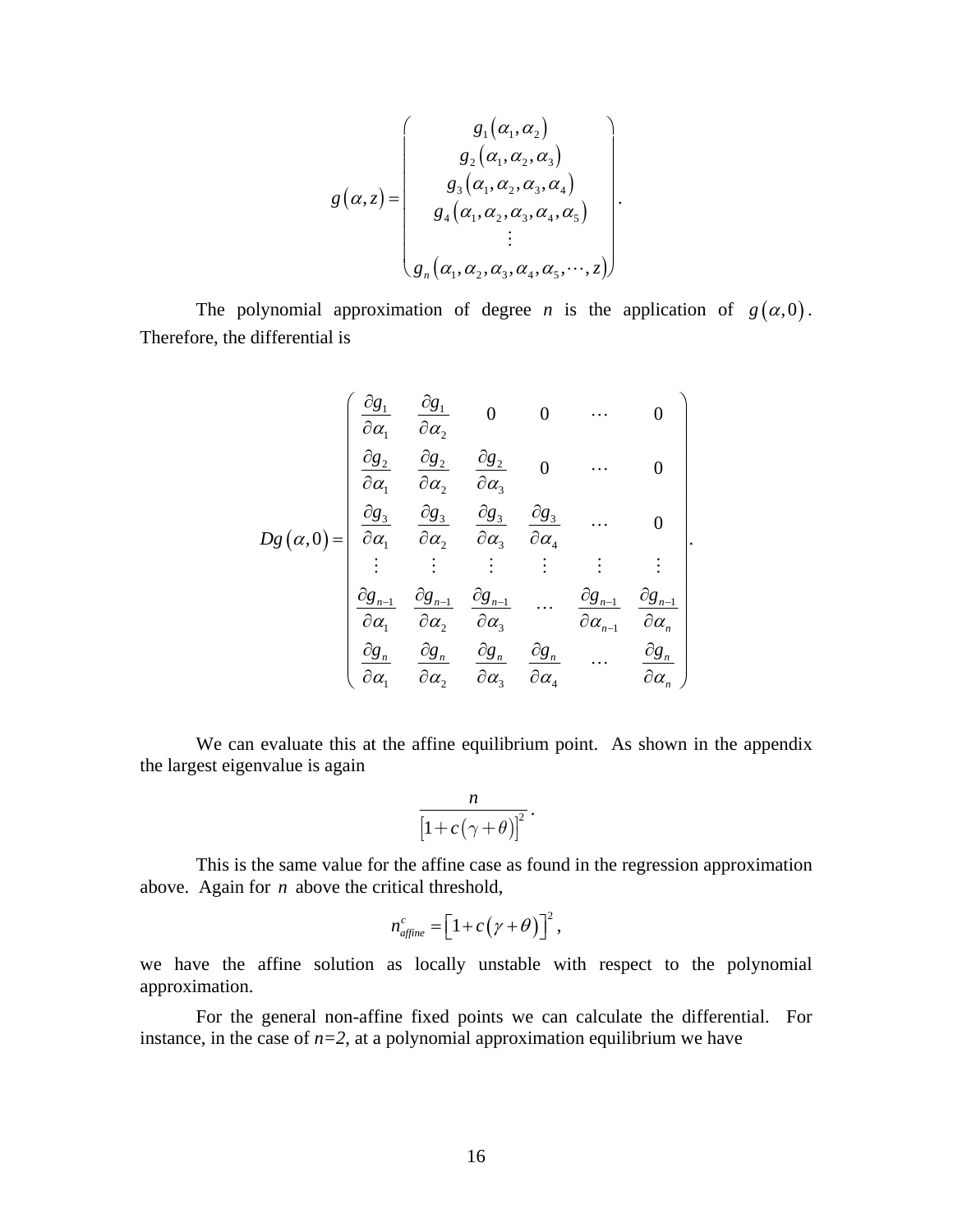$$
D_{g}\left(S^{(1)}(p_{0}), S^{(2)}(p_{0}), S^{(3)}(p_{0})\right)
$$
\n
$$
= \left[\begin{array}{c}\n1 - \frac{2cS^{(2)}(p_{0})(p_{0} - a)}{\left[1 + c(\gamma + S^{(1)}(p_{0}))\right]}\n\end{array}\right.\n\left.\begin{array}{c}\np_{0} - a \\
\hline\n\left[1 + c(\gamma + S^{(1)}(p_{0}))\right]\n\end{array}\right]^{2}\n\left.\begin{array}{c}\np_{0} - a \\
\hline\n\left[1 + c(\gamma + S^{(1)}(p_{0}))\right]^{2}\n\end{array}\right].
$$
\n
$$
= \left[\begin{array}{c}\n-2cS^{(2)}(p_{0})\n\left[\frac{-2cS^{(2)}(p_{0})}{\left[1 + c(\gamma + S^{(1)}(p_{0}))\right]}\right]^{2}\n\end{array}\right].
$$

Applying the differential to the case of the fixed point for the second order polynomial approximation at  $S^{(1)}(p_0) = 40.7415$  we find that the largest modulus of the eigenvalues is 1.55. Hence this fixed point is locally unstable, as confirmed by numerical simulations.

Instability of a nonlinear approximation equilibrium is not always the case. For example, changing the demand slope to  $\gamma = 10$  yields an affine SFE with  $\theta = 42.40$  and a quadratic approximation fixed point at  $S^{(1)}(p_0) = 70.7407$  for which the largest modulus of the mapping differential matrix is 0.70. This identifies a locally stable nonlinear approximation equilibrium as is confirmed by numerical simulations.

 The Taylor approximation is related to the regression approach of the previous section. It is difficult to compute a nonlinear fixed point for the regression approximation. However, a locally stable nonlinear fixed point for the Taylor approximation should be a good starting point in searching numerically for a fixed point of the regression approximation on the grid. Starting with a second derivative consistent with  $S^{(1)}(p_0) = 70.7407$ , regression iterations of the best response find a stable fixed point of the regression approximation polynomial of degree  $n = 2$  at a slope of  $S^{(1)}(p_{0}) = 68.4446$ .

 Examination of the Taylor approximation for the affine case suggests the nature of the instability for approximations of degree greater than  $n_{\text{affine}}^c = \left[1 + c(\gamma + \theta)\right]^2$  and points to the related behavior of the more general nonlinear case. As illustrated below, the more elastic the marginal cost curve (i.e., smaller *c*) and the more inelastic the demand (i.e., smaller  $\gamma$ ) the lower the critical threshold. Likewise, the more elastic the marginal cost and the more inelastic the demand, the greater the difference between price and marginal cost at any production level; hence, the greater the marginal opportunity cost for the supplier withholding supply. Intuitively, with a larger opportunity cost for withholding, optimization under the best response becomes more sensitive to small changes in the residual demand curve. The optimization exploits the small change of the perturbation. With sufficient non-linearity allowed in the perturbation by including higher degrees in the polynomial, the optimization produces an increase in the nonlinearity of the best response.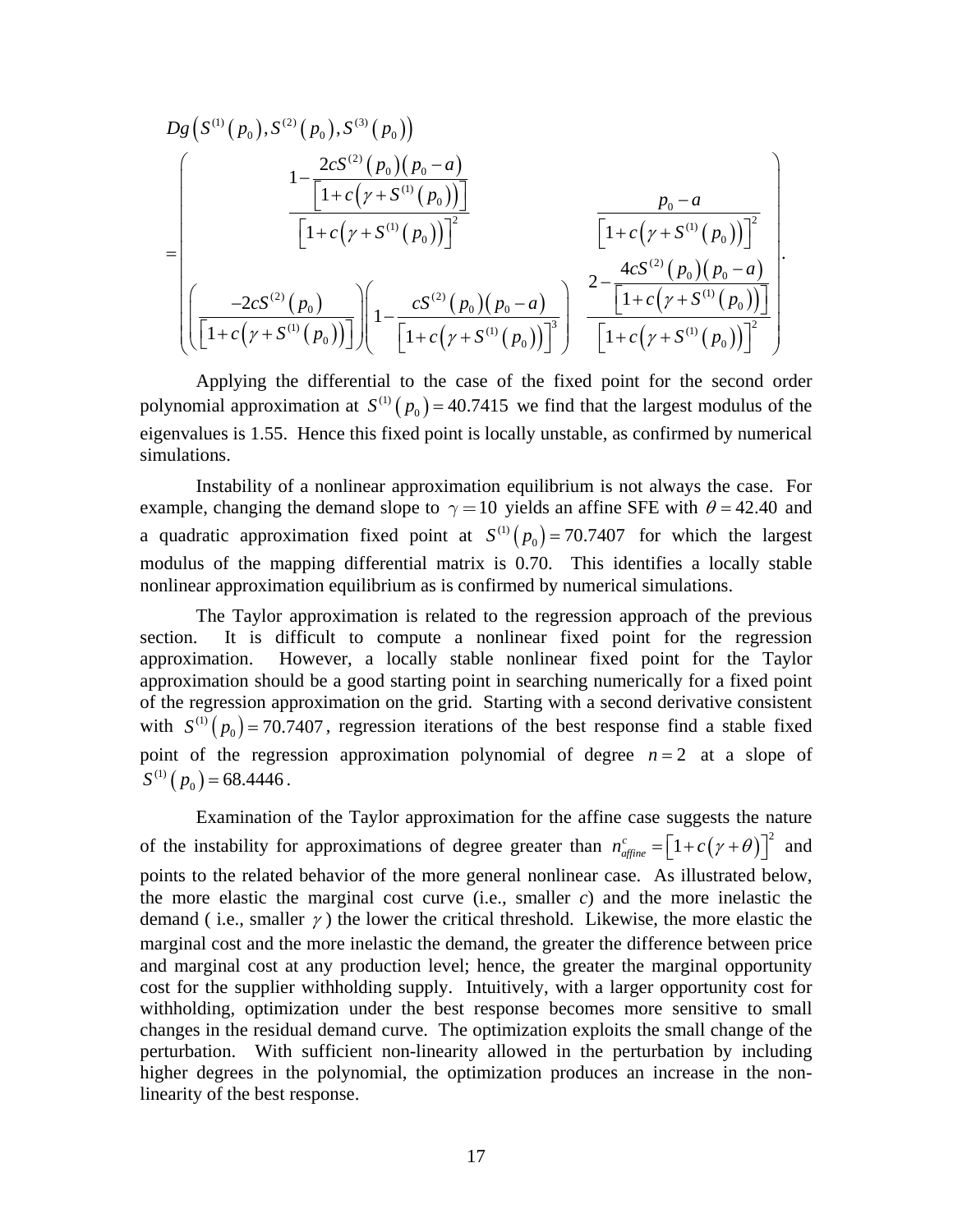To illustrate this response to a small perturbation, consider the case of a polynomial approximation of degree  $n = 2$  and the unique affine SFE in  $S(p) = \theta(p - a)$ . The affine SFE is its own Taylor approximation and a fixed point to the best response. Now suppose we construct an arbitrary perturbation of the polynomial approximation with  $|\delta| > 0$ ,

$$
\breve{S}(p) = \theta(p-a) + \frac{\delta^2}{2}(p-p_0)^2.
$$

With  $\delta$  sufficiently small, this quadratic approximation will be arbitrarily close to the affine SFE over the bounded range of prices.

 The best response to this perturbation of the approximation function has second derivative

$$
\hat{S}^{(2)}(p_0) = \frac{\left| \frac{\breve{S}^{(3)}(p)}{\left[1 + c(\gamma + \breve{S}^{(1)}(p_0))\right]^2} \right|}{\left|\frac{2c\left[\breve{S}^{(2)}(p_0)\breve{S}^{(2)}(p_0)\right]\right|}{\left[1 + c(\gamma + \breve{S}^{(1)}(p_0))\right]^3}}\right| (p_0 - a) + \frac{2\breve{S}^{(2)}(p_0)}{\left[1 + c(\gamma + \breve{S}^{(1)}(p_0))\right]^2},
$$
\n
$$
= -\frac{2c\delta^2(p_0 - a)}{\left[1 + c(\gamma + \theta)\right]^3} + \frac{2\delta}{\left[1 + c(\gamma + \theta)\right]^2}.
$$

Hence, we have

$$
\frac{\hat{S}^{(2)}(p_0)}{\delta} = -\frac{2c\delta(p_0 - a)}{\left[1 + c(\gamma + \theta)\right]^3} + \frac{2}{\left[1 + c(\gamma + \theta)\right]^2}.
$$

Therefore, if  $\delta$  is sufficiently small and  $n_{\text{affine}}^c < 2$ , we have

$$
\frac{\hat{\breve{S}}^{(2)}\left( \, p_{0} \, \right)}{\delta} \! > \! 1,
$$

and the resulting quadratic approximation to the best response evaluated at the reference price is further from the perturbation from the affine SFE. More generally, for  $n > 2$ with

$$
\breve{S}(p) = \theta(p-a) + \frac{\delta^n}{n!} (p-p_0)^n,
$$

and with  $n_{\text{affine}}^c < n$  we obtain

$$
\frac{\hat{S}^{(n)}(p_0)}{\delta} = \frac{n}{\left[1 + c(\gamma + \theta)\right]^2} > 1.
$$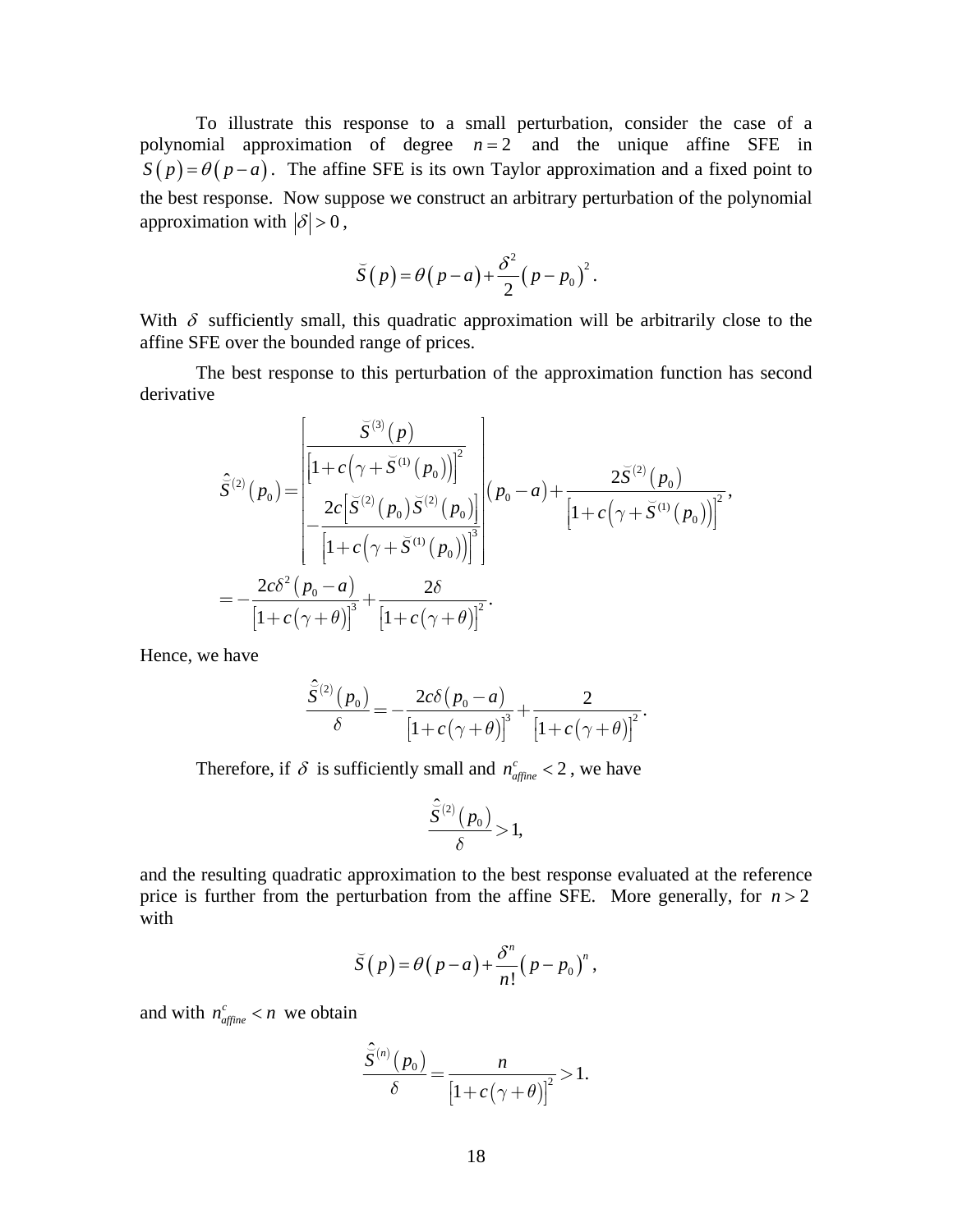Hence, if  $1 < n_{\text{affine}}^c < n < \infty$  the affine fixed point is locally unstable under the Taylor approximation of degree n.

 In summary, the Taylor approximation indicates that the continuum of unconstrained exact SFE equilibria reduces to a few possible fixed points with  $\tilde{S}^{(n+1)}(p_0) = 0$  for the approximation equilibria, one of which is the affine SFE. We see analytically that the affine SFE is locally unstable relative to polynomial approximations of sufficiently large *n*. The form of the general differential matrices also suggests that the same should be true for nonlinear SFEs. However, we do not have an analytical demonstration for other than the case of the affine SFE. Therefore we turn to numerical calculations for various parameters and nonlinear unconstrained SFEs.

#### **Eigenvalue Sensitivity Tests**

 The affine SFE provides a simple derivation of the differential for the polynomial approximation mapping. In the case of other possible fixed points, computation of the eigenvalues provides numerical sensitivity tests.

 Here we address the case of the regression approach to polynomial approximation. There are three key parameters. First is the affine marginal cost function. The tests here assume an intercept value of  $a = $5$  per MWh with different slopes. The slopes are selected according to a benchmark at a marginal cost of \$50 per MWh, with the base quantities ranging from 5,000 MW to 25,000 MW. Hence, with a quantity benchmark of 10,000 MW we obtain  $c = 0.0045 = (50 - 5) / 10000$ .

 The maximum demand at the upper end of the uncertainty range is set at a benchmark price of \$150 at 60,000 MW. If this demand were met by two symmetric firms, each would provide 30,000 MW. The linear slope is set at this demand level to range form 10 to 200 MWh /\$. Hence, the demand elasticity at this benchmark level ranges from  $-0.025$  to  $-0.50$ , (e.g.,  $-0.50 = -200*150/60000$ ).

 The simplest case is that of the affine SFE where we have the closed form for the critical threshold for a stable polynomial approximation:

$$
n_{\text{affine}}^c = \left[1 + c\left(\gamma + \theta\right)\right]^2.
$$

For values of  $n < n_{\text{affine}}^c$ , a polynomial approximation of degree *n* at the affine SFE is stable. For values of *n* greater than the critical value, the affine SFE would be unstable with respect to the polynomial approximations.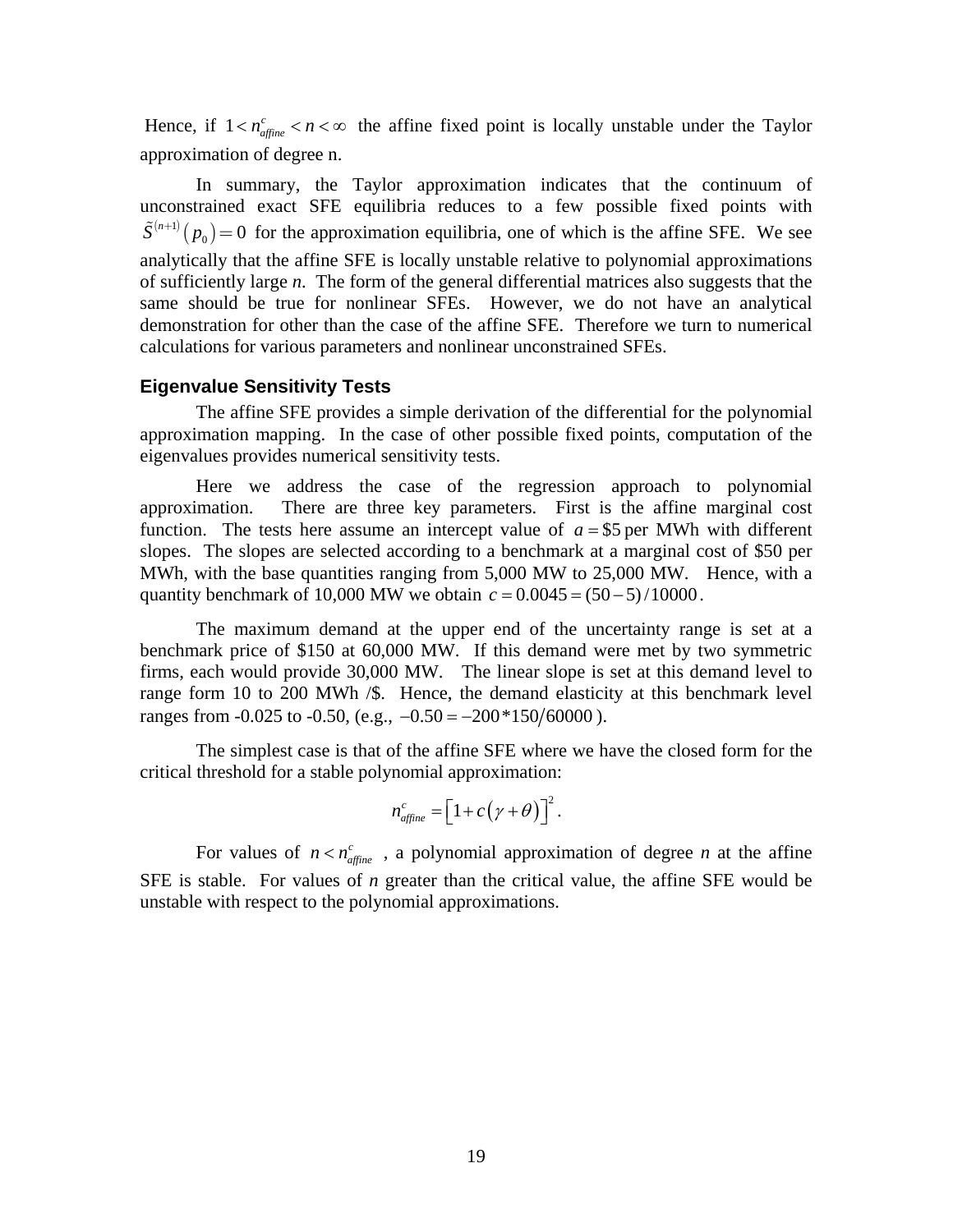

The figure illustrates the affine critical values for the range of sensitivity tests. The horizontal axis varies the demand slope. The separate curves are for different marginal cost benchmark base quantities. The resulting graph is the critical value  $n_{\text{affine}}^c = \left[1 + c(\gamma + \theta)\right]^2$  below which the polynomial approximation of degree  $n < n_{\text{affine}}^c$  is stable. Decreasing demand elasticity and decreasing the slope of the marginal cost function tend to make the system unstable sooner.

 In the case of nonlinear equilibrium solutions, there is a continuum of possible exact SFEs even though there may be only a few equilibria in the polynomial approximation. However, for every SFE we can calculate the differential of the polynomial mapping and the associated eigenvalues. Two interesting extremes are the least and most competitive SFEs. The least competitive SFE has  $S^{(1)}(p) = 0$  at the intersection with the maximum demand curve. The most competitive SFE has  $S^{(1)}(p) = +\infty$ .

 Although we do not have a closed form for the exact nonlinear SFEs, as shown in the appendix we can compute the trajectory of an arbitrary SFE. We constructed a grid with  $m=500$  points to fit the regression approximations of the respective exact SFEs. Typically the fit of the least competitive SFEs is nearly perfect for  $n = 3$ , with  $R^2 \approx 1$ . For example, the first figure below shows the case for a representative case with demand and marginal cost benchmark parameters (100, 10000).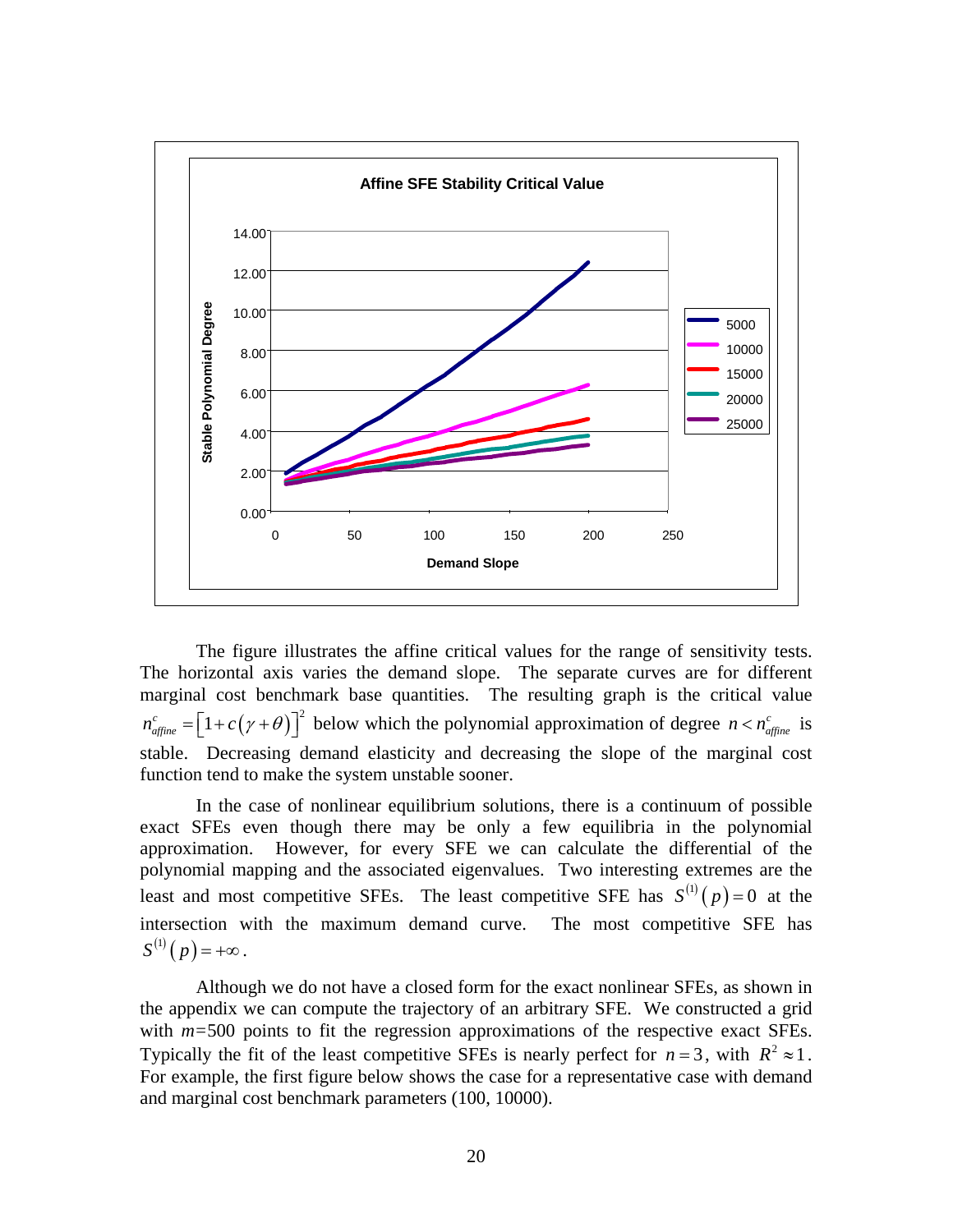

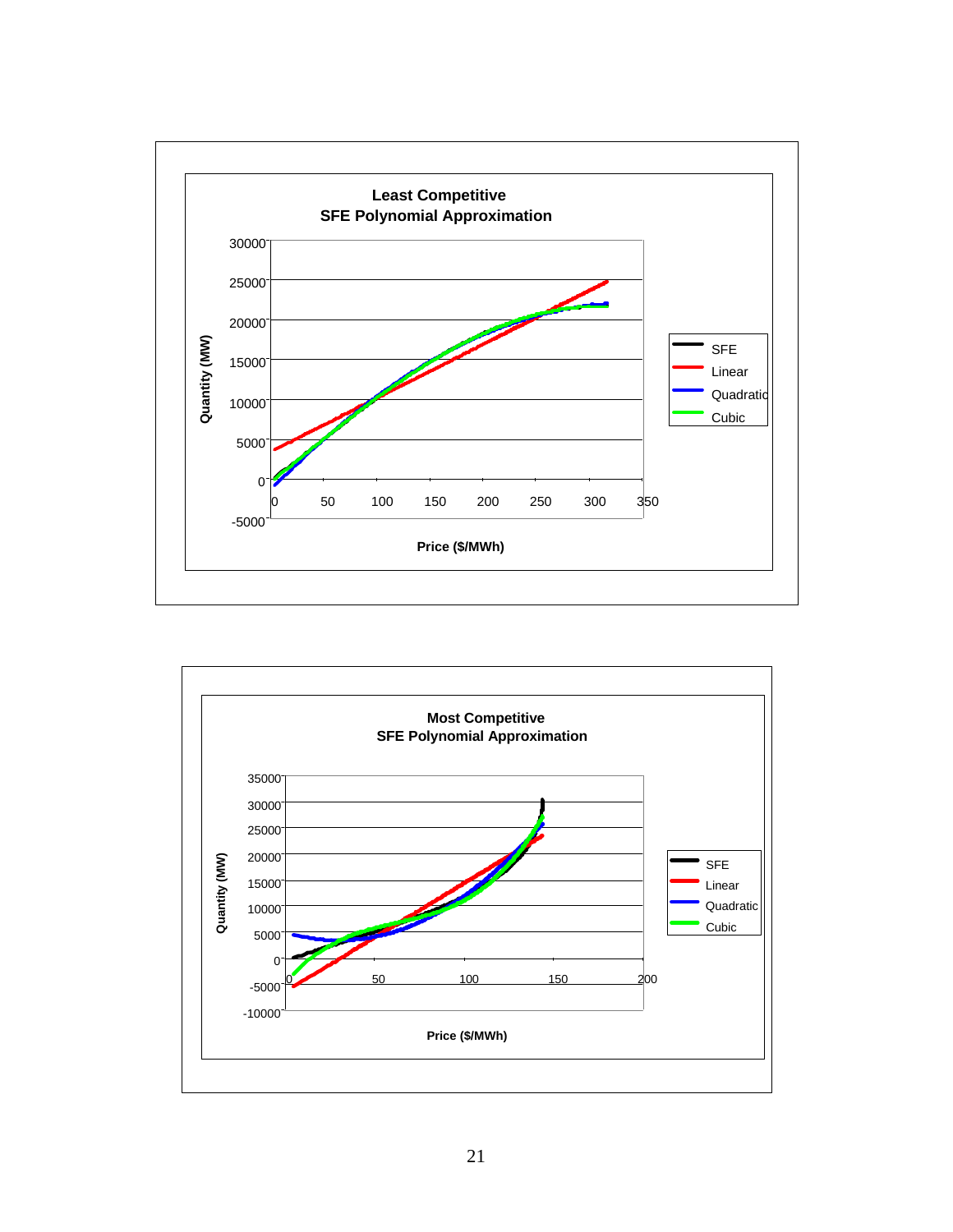Typically the regression fit for the most competitive case with the same parameters is good but not quite as good as the least competitive case. The second figure above shows the regression for the most competitive case with parameters  $(100,10000)$ .<sup>19</sup>

 Given the regression approximation for each degree *n* we can calculate the eigenvalues of  $DB(\alpha)$ . A summary of the calculations captures the largest polynomial degree of approximation of that SFE for which an approximation SFE could be stable. (This does not assure that there is a fixed point of the approximation, but only tests for the stability if it is a fixed point.) The calculations for the maximum eigenvalue modulus were done for degrees  $n = 1, 2, \dots, 10$ . Over this range, the largest eigenvalue modulus plot increases approximately linearly in *n*. For *n* sufficiently large, the regression matrix becomes ill conditioned making it difficult to calculate the eigenvalues accurately.<sup>20</sup>

 The analytical result of the critical threshold for stability in the affine case has a numerical analog in the largest integer degree *n* for which the maximum modulus of the differential eigenvalues is less than one. At or below this degree, a polynomial approximation fixed point, if it exists, would be locally stable. Above this degree, the polynomial approximation would be unstable. A summary of the critical threshold for stability for a range of demand and marginal cost benchmark parameters appears in the following figure for the case of the most competitive SFEs.

<sup>&</sup>lt;sup>19</sup> Note that the quadratic approximation is not everywhere monotonic over the range and could not be an equilibrium.

<sup>&</sup>lt;sup>20</sup> The regression matrix is related to a Vandermonde matrix which is known to be poorly conditioned for large *n*. The eigenvalue calculations were done using Gauss 6.0.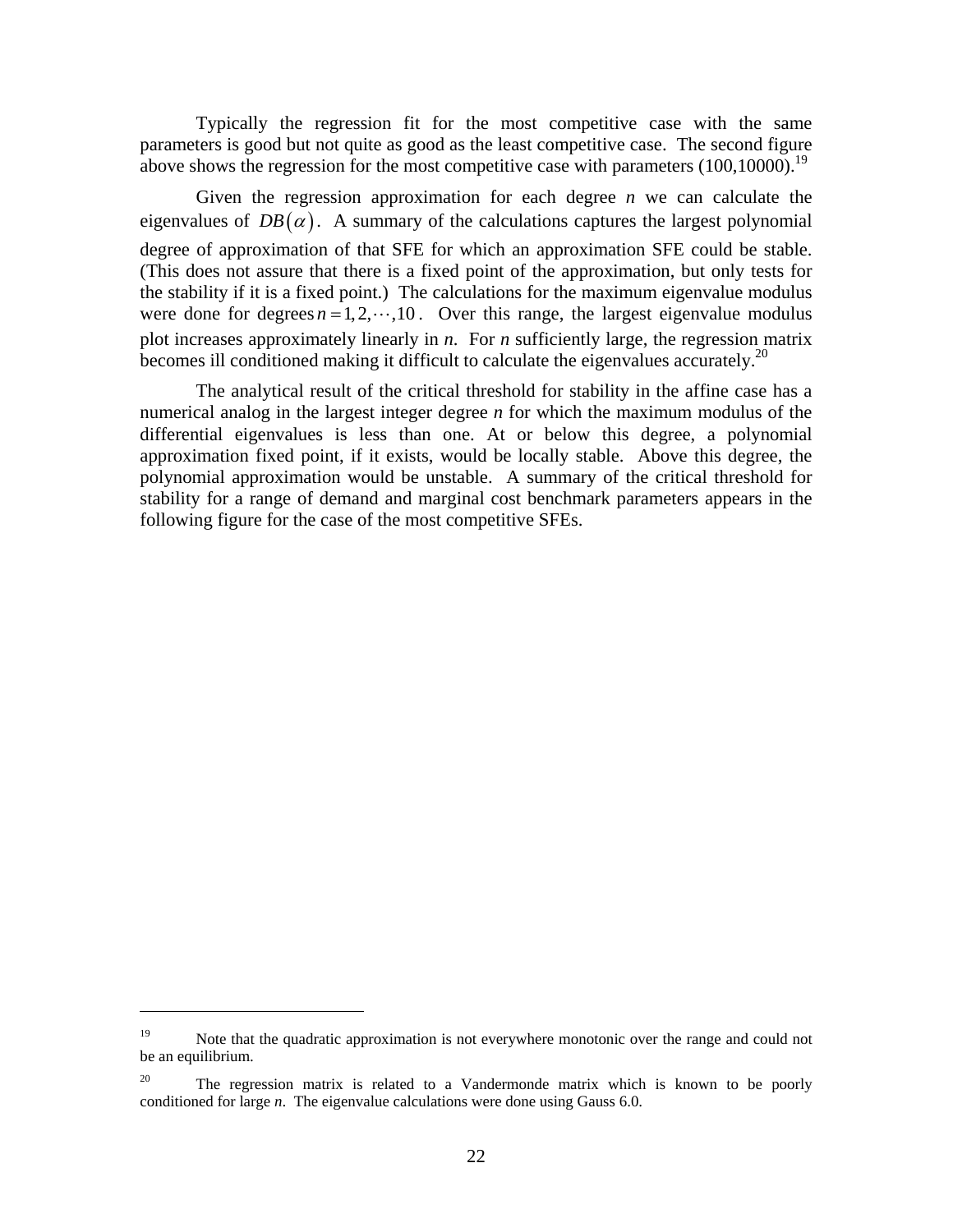

Apparently, for lower values of the demand slopes, the most competitive SFEs are stable for higher degrees of approximation than the affine SFEs. From a market power perspective, however, the most competitive SFEs do not involve much exercise of market power. By construction, at the maximum demand the most competitive SFE has a Lerner index  $((p-mc)/p)$  of zero, where price equals marginal cost.<sup>21</sup> This is similar in outcome to the finding of Anderson and Xu for models in discrete prices where "if the equilibrium offers are sufficiently close to the generators' marginal costs, then the equilibrium will be stable."<sup>22</sup>

 The more interesting extreme case is the least competitive SFE. The least competitive nonlinear SFE involves a substantial exercise of market power. At the highest demand level, where the supply function slope is zero, the Lerner index conforms to the pure Cournot strategy result. Since the marginal cost is affine by assumption, the Lerner index is largest at this point.

1

<sup>&</sup>lt;sup>21</sup> The numerical implementation used a supply function slope of 10,000 as an approximation of infinity. The resulting Lerner indexes at the maximum demand are all less than 0.05.

<sup>&</sup>lt;sup>22</sup> Edward J. Anderson and Huifu Xu, "Nash Equilibria in Electricity Markets with Discrete Prices," Australian Graduate School of Management, Working Paper 02-002, June 2002, p. 1. (forthcoming in Mathematical Methods of Operational Research).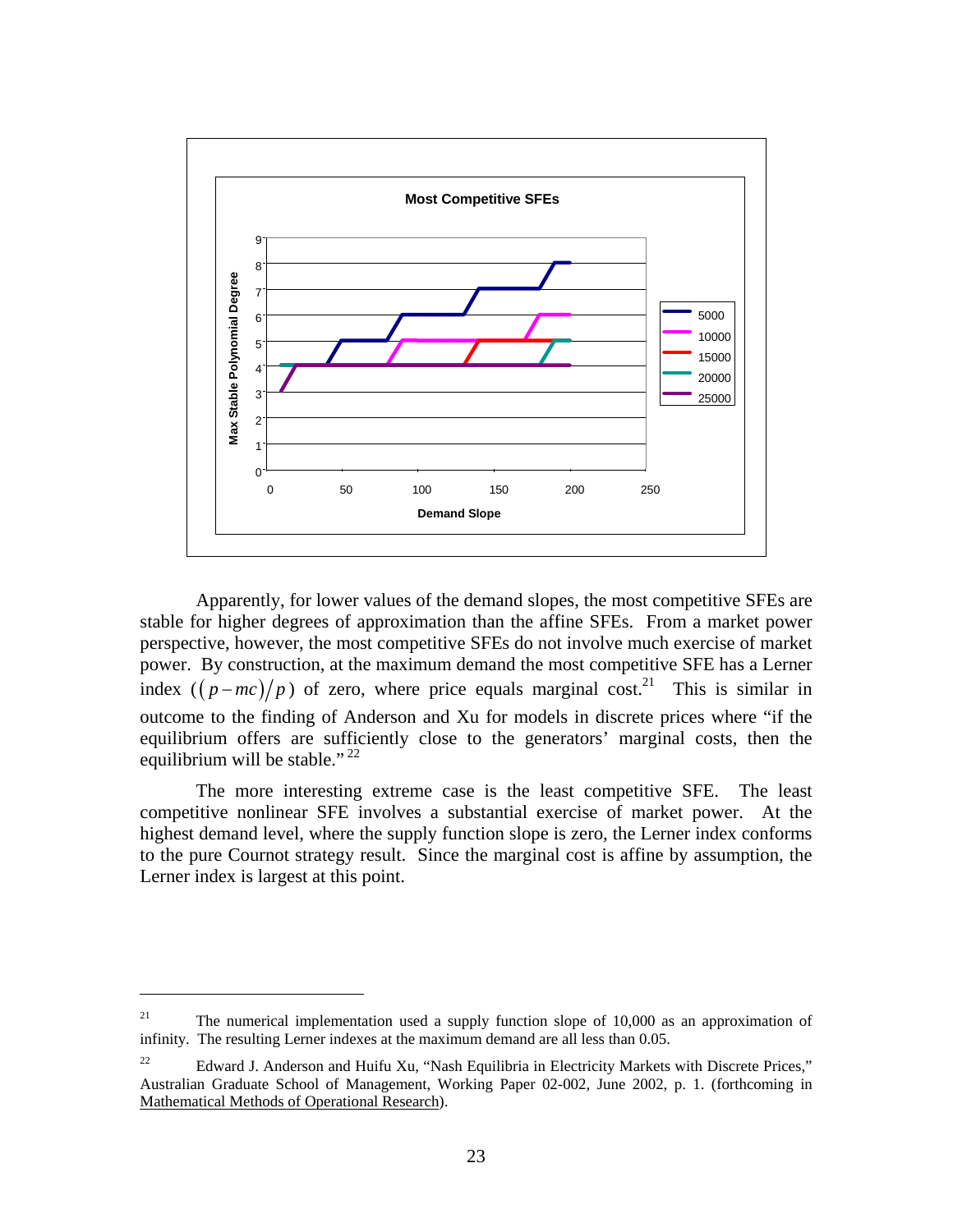

 Although this least competitive case would exercise a substantial degree of market power, the following figure shows that the critical threshold of instability is lower than in the case of the affine SFE.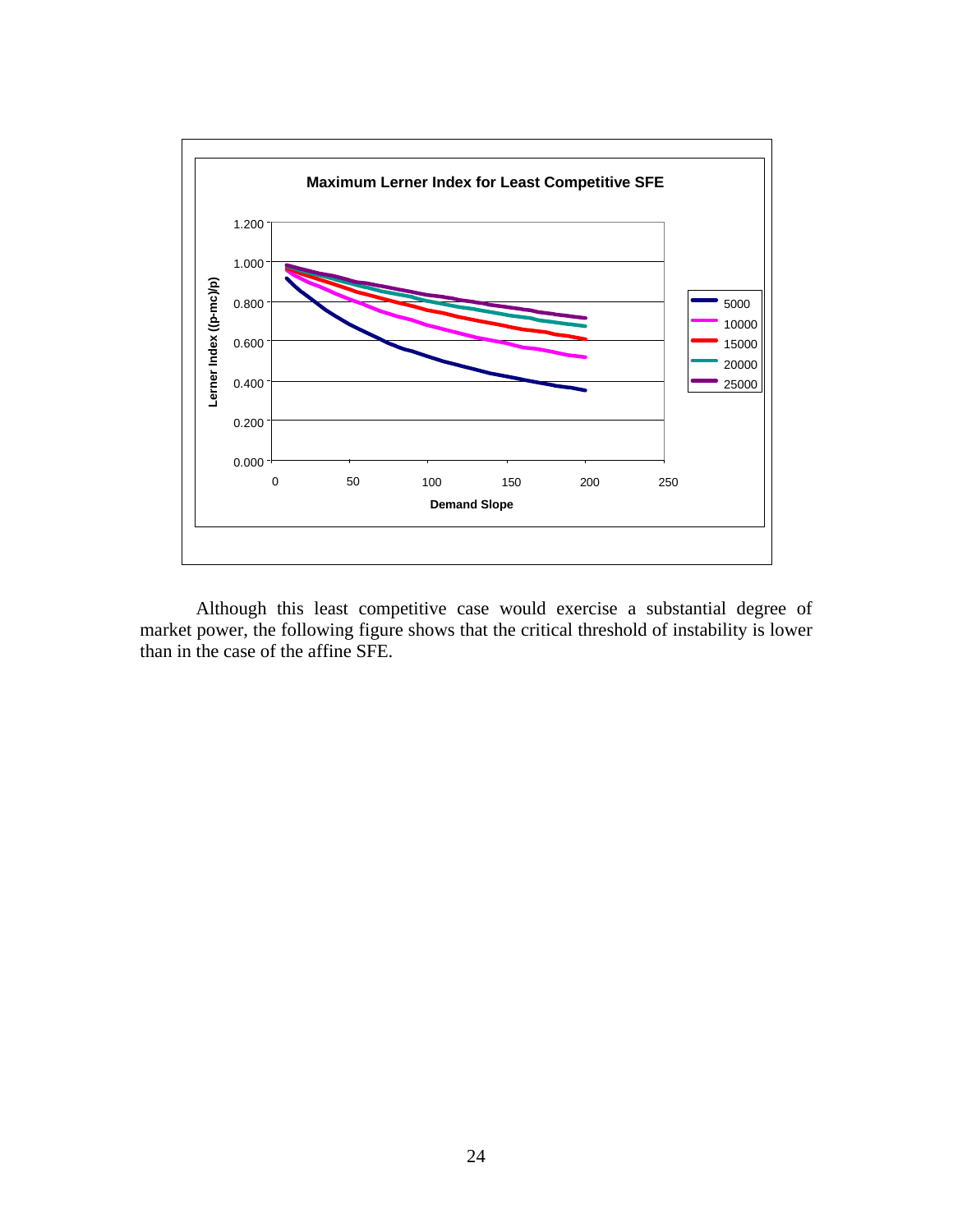

 In all but the top two cases with the steepest marginal cost curve, there is no nonlinear polynomial in this range of parameters that provides a stable approximation. And since the linear approximation cannot be a fixed point for any nonlinear SFE, it appears that with a sufficiently flat marginal cost curve the least competitive SFE never gives rise to a stable approximation equilibrium.

#### **Modeling Oligopoly Behavior**

 Polynomial approximation has appeal as an implementation of imperfect estimation in a supply function framework where strategic suppliers take the supply function of the other firms as given. Apparently the set of approximation equilibria is small, and is empty for sufficiently large *n*. In addition, use of the symmetric polynomial approximation allows for a fairly general analysis that appears to come arbitrarily close to a full analysis of the exact unconstrained SFE. In this sense, it appears that the unconstrained exact SFE may be chaotic, possessing a continuum of fixed points but no stable fixed points. Of course, approximation at each step is not the same as introducing a single perturbation with exact best response and exact representation for all future iterations. Hence, the results do not prove that the exact SFEs are all unstable. However, if the exact SFE is stable only without any estimation error or with enough restrictions on the form of the supply function to eliminate the polynomials, it is difficult to see how this would be a plausible guide to actual performance of oligopoly markets.

The implication here is that for this form of approximate SFE, virtually any equilibrium would be unstable for high enough degree of the approximation. Furthermore, the tendency towards unstable solutions appears more pronounced for the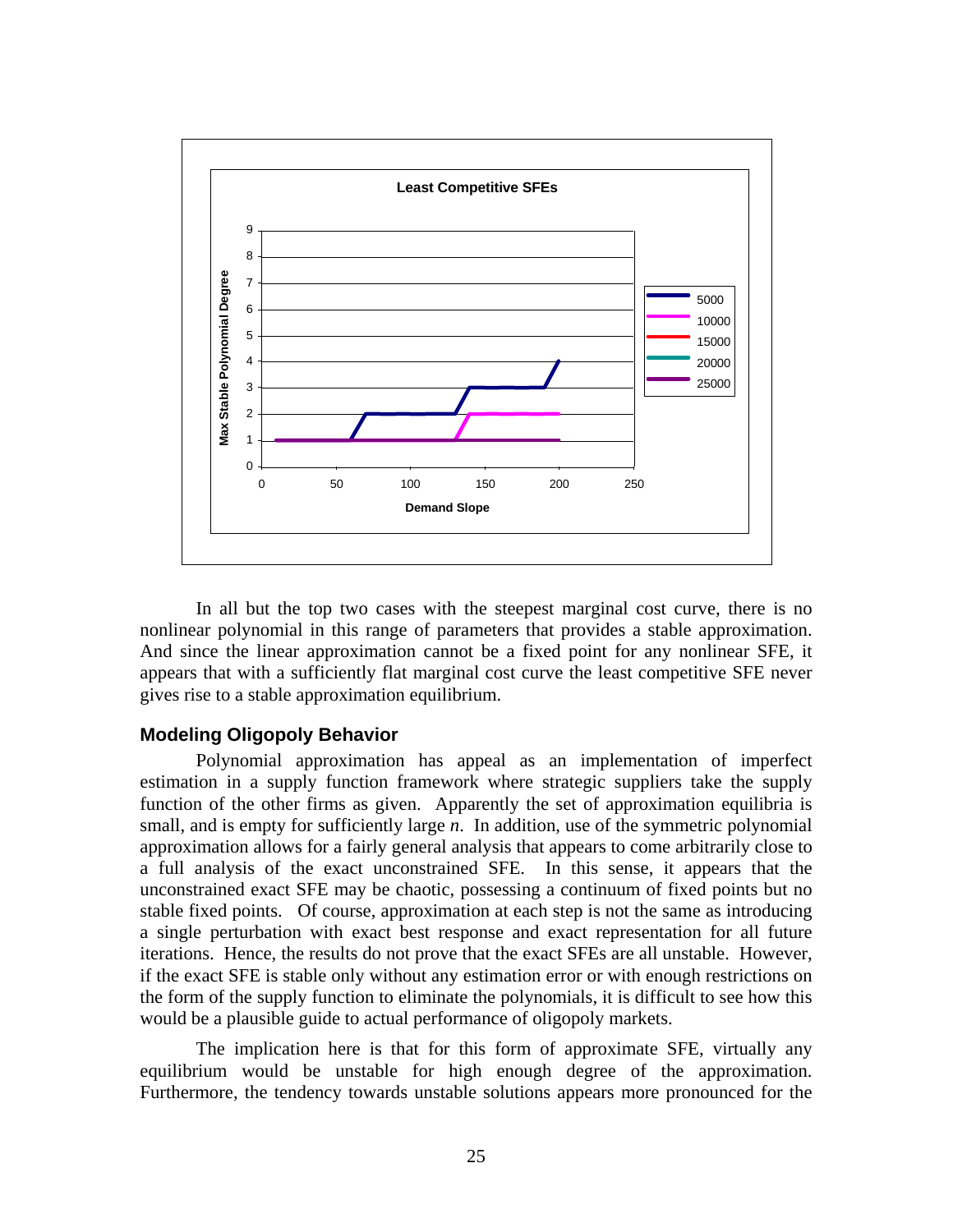less competitive solutions. If suppliers are not restricting their strategies to known equilibrium positions, it appears as though it would be difficult to achieve any unconstrained equilibrium and especially difficult to achieve an equilibrium that involved the exercise of a substantial degree of market power.

 The theoretical and numerical results here are for the simplest of cases, a symmetric equilibrium with affine marginal costs. Relaxing the symmetry assumption to allow for different marginal costs should not have any material effect on the results. This would simply produce a mapping with a block diagonal differential matrix, with one block for each participant that would yield a maximum eigenvalue modulus that grows with the degree *n*.

 The more important type of change would be to change the shape of the marginal cost curve. This could then be extended to introduce capacity constraints and impose monotonicity constraints on the supply functions. This would take us beyond the simple unconstrained solution. No longer would the supply function equilibrium be independent of the shape of the distribution of uncertainty. In the case of discrete prices and a uniform distribution of demand, Anderson and Xu find sufficient conditions that assure local stability when prices are close to marginal costs and then show simulations indicating unstable solutions that do not satisfy these analytical conditions. This leads to their conjecture that "generators in an oligopoly may find it hard to support a noncompetitive equilibrium because of stability issues."<sup>23</sup>

 The computational work of many authors involving simulations of such systems provides evidence supporting both the computational difficulty of finding equilibria and the constructive computational demonstration that often there is convergence to something. The results here make it less surprising that it is difficult to compute unconstrained SFEs through repeated applications of best response.<sup>24</sup> More importantly, the results reinforce the need for careful attention to the details of the market characterization. Apparently "…seemingly arcane distinctions in assumptions can result in large differences in economic equilibria and disagreements concerning policy implications."<sup>25</sup>

 In all the models familiar to the authors, once we move from the unconstrained solution as defined by Klemperer and Meyer's results, it is no longer possible to

<sup>&</sup>lt;sup>23</sup> Edward J. Anderson and Huifu Xu, "Nash Equilibria in Electricity Markets with Discrete Prices," Australian Graduate School of Management, Working Paper 02-002, June 2002 (forthcoming in Mathematical Methods of Operational Research), p. 23.

<sup>&</sup>lt;sup>24</sup> Christopher J. Day and Derek W. Bunn, "Divestiture of Generation Assets in the Electricity Pool of England and Wales: A Computational Approach to Analyzing Market Power," Journal of Regulatory Economics, Vol. 19, No. 2, 2001, p. 128.

<sup>25</sup> Carolyn A. Berry, Benjamin F. Hobbs, William A. Meroney, Richard P. O'Neill, William R. Stewart Jr., "Understanding How Market Power Can Arise in Network Competition: A Game Theoretic Approach," Utilities Policy, Vol. 8, 1999, p. 140. See also, Aleksandr Rudkevich, "On the Supply Function Equilibrium and Its Applications in Electricity Markets," Tabors Caramanis Associates, February 2003. Julian Barquin, Maroeska G. Boots, Andreas Ehrenmann, Benjamin F. Hobbs, Karsten Neuhoff, and Fieke A.M. Rijkers, "Network-Constrained Models of Liberalized Electricity Markets: the Devil is in the Details," Cambridge Working Papers in Economics, CWPE 0405, January 2004.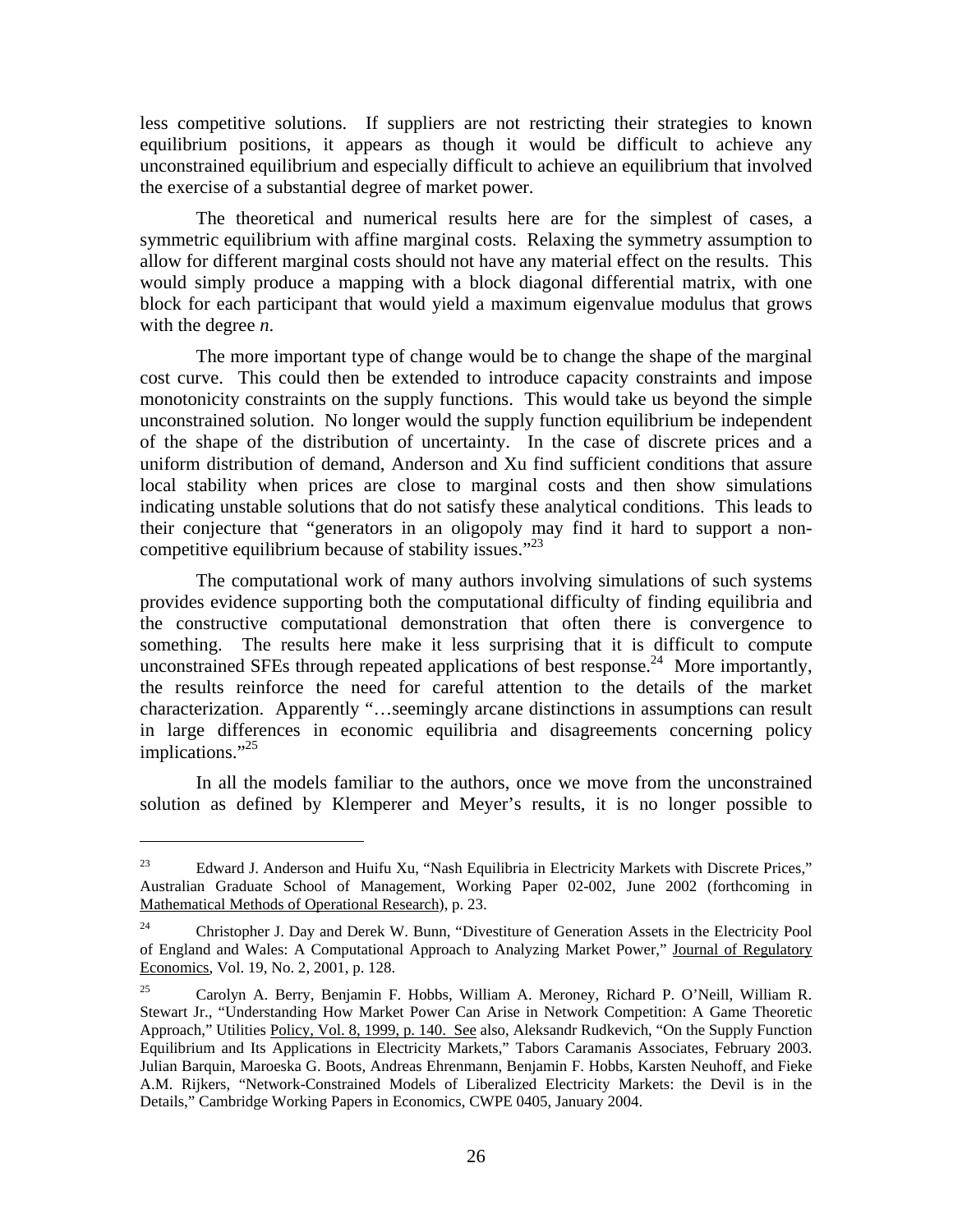characterize either a best response or a supply function equilibrium simply by examining local results such as the first order conditions at a market equilibrium. In a more general characterization of the supply function equilibrium solution, the model would require a specification of the distribution of uncertainty<sup>26</sup>, multi-settlement contracts<sup>27</sup>, repeated play, the shape of the marginal cost function,  $28$  capacity limits, binding monotonicity constraints, bounded rationality,<sup>29</sup> sub-optimization<sup>30</sup>, and transmission limits<sup>31</sup>, at least.

 This result has implications for market monitors who are seen to face a complicated task. If "seemingly arcane distinctions in assumptions can result in large differences in economic equilibria and disagreements concerning policy implications," it would difficult to apply these models as demonstrating the presence or absence of an exercise of market power. Apparently the stability results further reinforce the notion that the properties of these oligopoly models are not well understood and equilibrium solutions in the model may not correspond to market outcomes. Even seemingly wellbehaved existence results for equilibria when we can impose the form of the equilibrium solution are not accompanied by stability properties with imperfect estimation of the functional form and iteration of the best response. The conclusion supports the need for continuing research on oligopoly models that incorporate added details and can be validated against market data.

<sup>&</sup>lt;sup>26</sup> Edward J. Anderson and Huifu Xu, "Necessary and Sufficient Conditions for Optimal Offers in Electricity Markets," SIAM Journal of Control and Optimization, Vol. 41, No. 4, 2002, pp. 1212-1228.

<sup>&</sup>lt;sup>27</sup> Steven C. Anderson, "Analyzing Strategic Interaction In Multi-Settlement Electricity Markets: A Closed-Loop Supply Function Equilibrium Model", Harvard University Ph. D. Dissertation, June 2004.

<sup>&</sup>lt;sup>28</sup> Ross Baldick, Ryan Grant and Edward Kahn, "Theory and Application of Linear Supply Function Equilibrium in Electricity Markets," Journal of Regulatory Economics, Vol. 25, No. 2, 2004, pp. 143-167.

<sup>&</sup>lt;sup>29</sup> Christopher J. Day and Derek W. Bunn, "Divestiture of Generation Assets in the Electricity Pool of England and Wales: A Computational Approach to Analyzing Market Power," Journal of Regulatory Economics, Vol. 19, No. 2, 2001, p. 129.

<sup>&</sup>lt;sup>30</sup> Edward J. Anderson and Huifu Xu, " $\varepsilon$  − Optimal Bidding in an Electricity Market with Discontinuous Market Distribution Functions," Australian Graduate School of Management, April 2003.

<sup>&</sup>lt;sup>31</sup> C. J. Day, B. F. Hobbs, and J. S. Pang, "Oligopolistic Competition in Power Networks: A Conjectured Supply Function Approach," IEEE Transactions on Power Systems, Vol. 17, No. 3, 2002, pp. 597-606.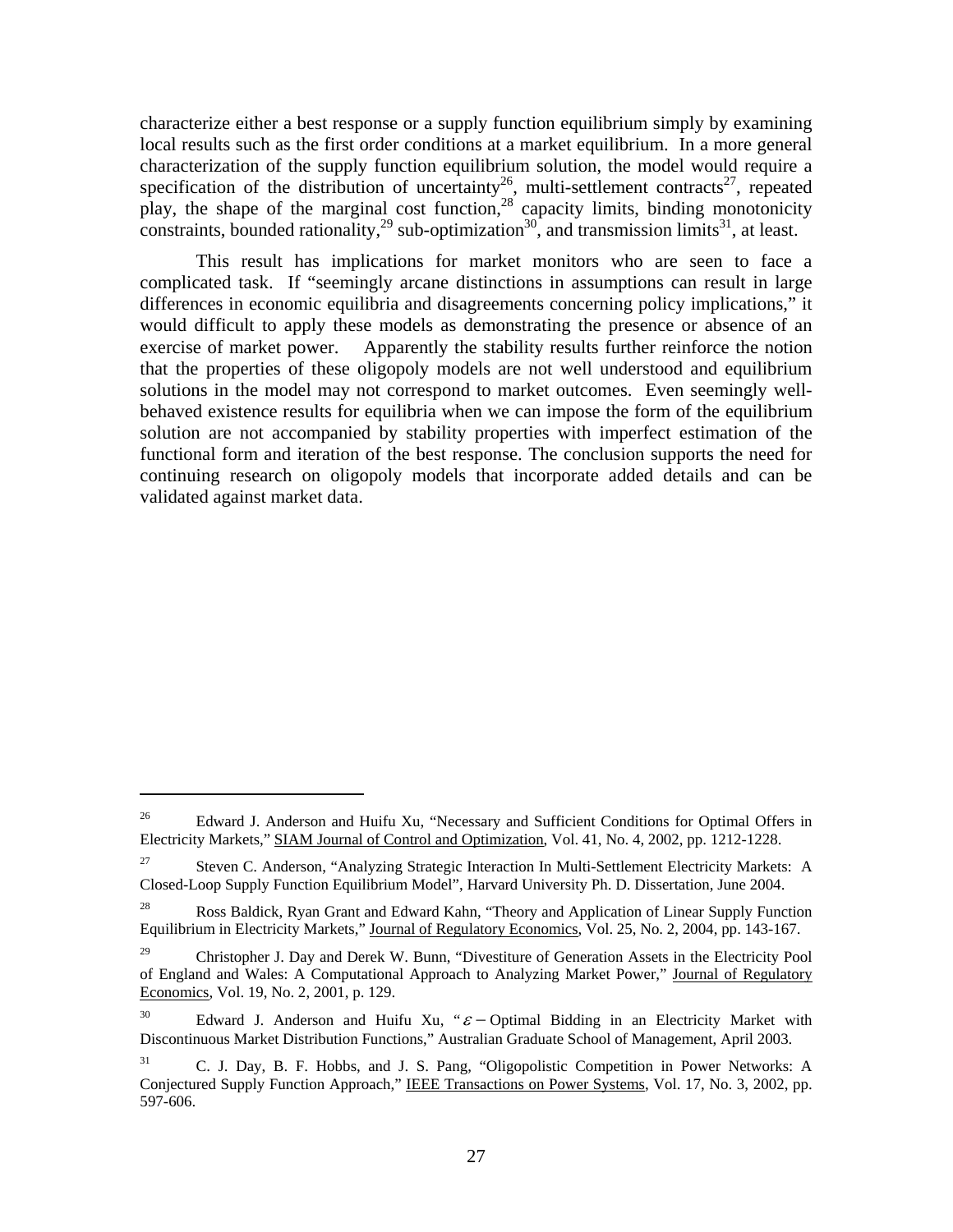### **Appendix**

The regression and Taylor series polynomial approximations give rise to slightly different characterizations of approximation fixed points and the differential at a fixed point. The two approaches complement each other. The Taylor approximation identifies candidate fixed points, but is less intuitive as an approximation technique since it requires exact derivatives and depends on the choice of reference price. The regression approximation is more plausible as an approximation technique but it is more difficult to identify its nonlinear fixed points. The two models have exactly the same theoretical results for local stability conditions for the affine SFE and similar computational results for nonlinear SFEs.

#### *Regression Model*

We seek to construct the approximation relative to  $p_0$ 

$$
\tilde{S}(p) = \sum_{j=0}^{n} \frac{\alpha_j}{(j)!} (p - p_0)^j.
$$

Select the coefficients to fit a least squares regression rule defined on a grid of  $m \gg n$  prices and a polynomial of degree *n* on that grid. Let the matrix of the polynomial terms across the grid be:

$$
X = \begin{pmatrix} 1 & p_1 - p_0 & \frac{(p_1 - p_0)^2}{2} & \cdots & \frac{(p_1 - p_0)^{n-1}}{(n-1)!} & \frac{(p_1 - p_0)^n}{(n)!} \\ 1 & p_2 - p_0 & \frac{(p_2 - p_0)^2}{2} & \cdots & \frac{(p_2 - p_0)^{n-1}}{(n-1)!} & \frac{(p_2 - p_0)^n}{(n)!} \\ \vdots & \vdots & \vdots & \ddots & \vdots & \vdots & \vdots \\ 1 & p_{n-1} - p_0 & \frac{(p_{n-1} - p_0)^2}{2} & \cdots & \frac{(p_{n-1} - p_0)^{n-1}}{(n-1)!} & \frac{(p_{n-1} - p_0)^n}{(n)!} \\ \vdots & \vdots & \vdots & \vdots & \vdots & \vdots \\ 1 & p_{m-1} - p_0 & \frac{(p_{m-1} - p_0)^2}{2} & \cdots & \frac{(p_{m-1} - p_0)^{n-1}}{(n-1)!} & \frac{(p_{m-1} - p_0)^n}{(n)!} \\ 1 & p_m - p_0 & \frac{(p_m - p_0)^2}{2} & \cdots & \frac{(p_m - p_0)^{n-1}}{(n-1)!} & \frac{(p_m - p_0)^n}{(n)!} \end{pmatrix}.
$$

And let the matrix of derivatives of the polynomial terms be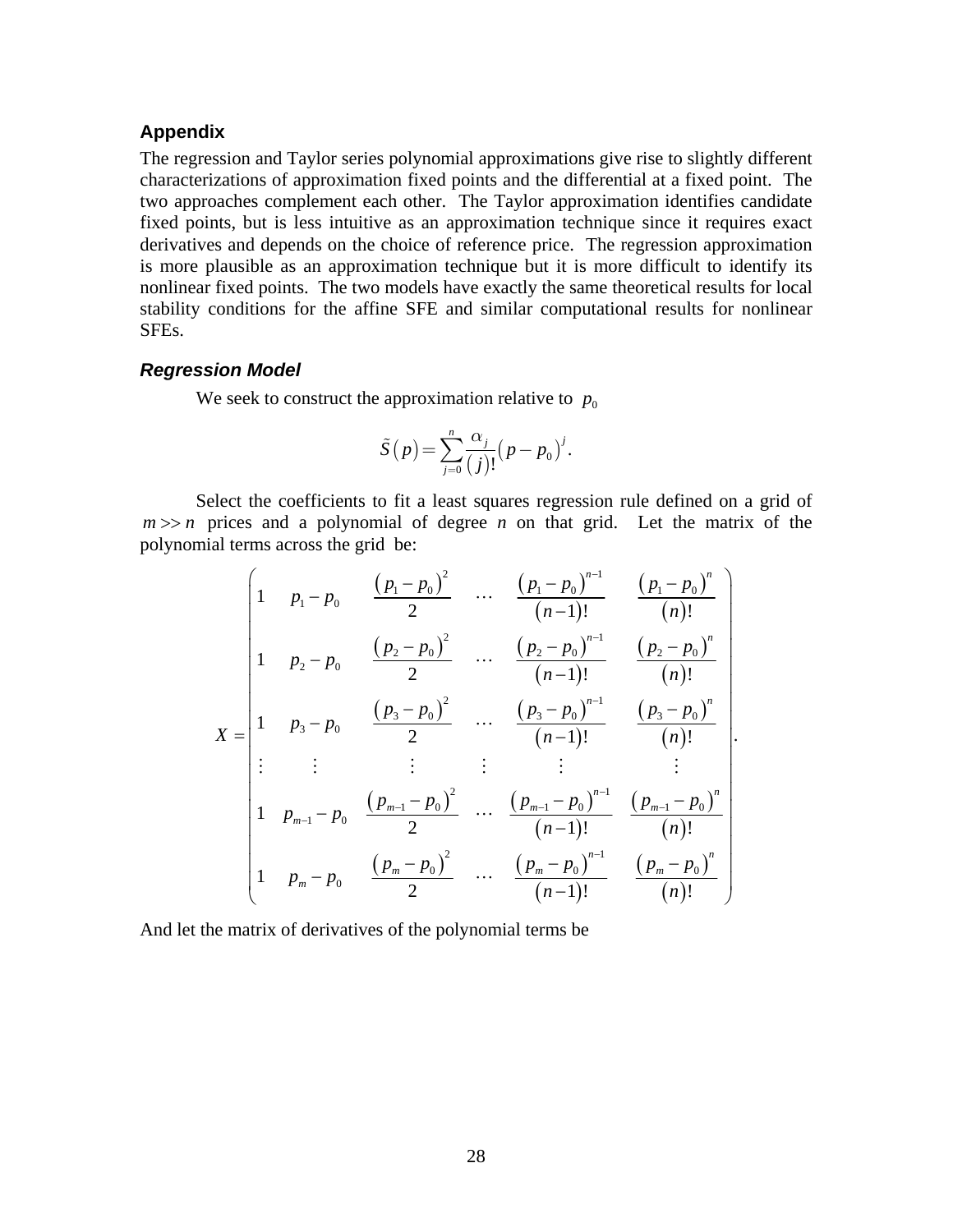$$
Z = \begin{pmatrix}\n0 & 1 & p_1 - p_0 & \cdots & \frac{(p_1 - p_0)^{n-2}}{(n-2)!} & \frac{(p_1 - p_0)^{n-1}}{(n-1)!} \\
0 & 1 & p_2 - p_0 & \cdots & \frac{(p_2 - p_0)^{n-2}}{(n-2)!} & \frac{(p_2 - p_0)^{n-1}}{(n-1)!} \\
\vdots & \vdots & \vdots & \vdots & \vdots & \vdots \\
0 & 1 & p_{m-1} - p_0 & \cdots & \frac{(p_{m-1} - p_0)^{n-2}}{(n-2)!} & \frac{(p_{m-1} - p_0)^{n-1}}{(n-1)!} \\
0 & 1 & p_{m-1} - p_0 & \cdots & \frac{(p_{m-1} - p_0)^{n-2}}{(n-2)!} & \frac{(p_{m-1} - p_0)^{n-1}}{(n-1)!} \\
0 & 1 & p_m - p_0 & \cdots & \frac{(p_m - p_0)^{n-2}}{(n-1)!} & \frac{(p_m - p_0)^{n-1}}{(n-1)!}\n\end{pmatrix}
$$

Begin with an estimate  $\alpha^k$  of the derivatives

$$
\alpha = (\alpha_0 \quad \alpha_1 \quad \alpha_2 \quad \cdots \quad \alpha_{n-1} \quad \alpha_n)^T = (\tilde{S}(p_0) \quad \tilde{S}^{(1)}(p_0) \quad \tilde{S}^{(2)}(p_0) \quad \cdots \quad \tilde{S}^{(n-1)}(p_0) \quad \tilde{S}^{(n)}(p_0))^{T}
$$
  

$$
\approx (S(p_0) \quad S^{(1)}(p_0) \quad S^{(2)}(p_0) \quad \cdots \quad S^{(n-1)}(p_0) \quad S^{(n)}(p_0))^{T}.
$$

Then

$$
\tilde{S}(\{p_i\})=X\alpha.
$$

For each  $i = 1, 2, \dots, m$  and with  $Z_i$ , as the *i-th* row of  $Z$ , we have the slope of the polynomial approximation at iteration *k* as:

$$
\tilde{S}^{(1)}(p_i) = Z_i \alpha^k.
$$

Hence, the best response to the approximation is

$$
\hat{\tilde{S}}(p_i) = \frac{\gamma + Z_{i\cdot} \alpha^k}{1 + c(\gamma + Z_{i\cdot} \alpha^k)} (p_i - a).
$$

The new least squares estimate of the coefficients is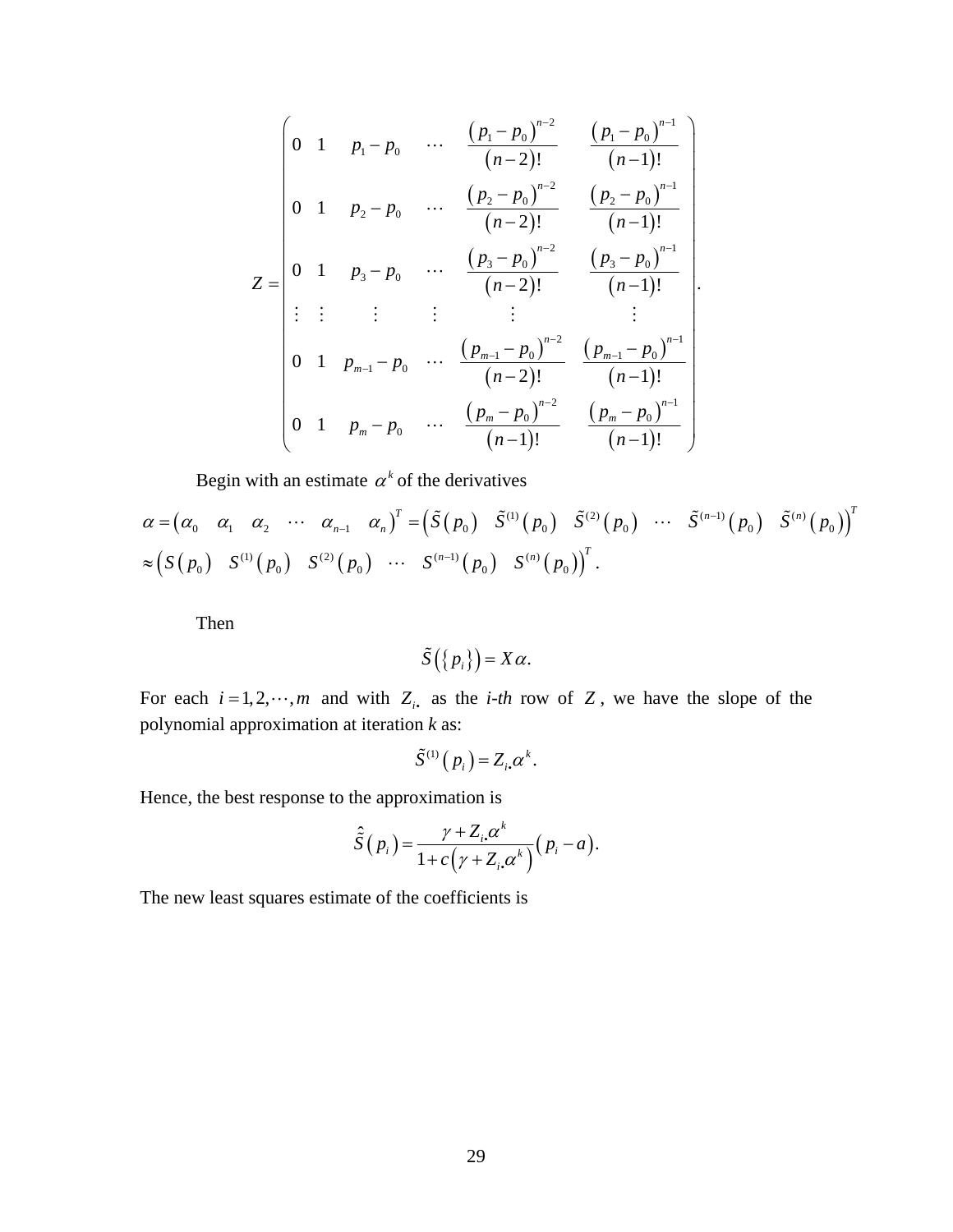$$
\alpha^{k+1} = B(\alpha^k) = (X^TX)^{-1} X^T \begin{pmatrix} \hat{\tilde{S}}(p_1) \\ \hat{\tilde{S}}(p_2) \\ \vdots \\ \hat{\tilde{S}}(p_m) \end{pmatrix} = (X^TX)^{-1} X^T \begin{pmatrix} \frac{\gamma + Z_{1} \alpha^k}{1 + c(\gamma + Z_{1} \alpha^k)} (p_1 - a) \\ \frac{\gamma + Z_{2} \alpha^k}{1 + c(\gamma + Z_{2} \alpha^k)} (p_2 - a) \\ \vdots \\ \frac{\gamma + Z_{m} \alpha^k}{1 + c(\gamma + Z_{m} \alpha^k)} (p_m - a) \end{pmatrix}.
$$

Therefore, any fixed point of this polynomial approximation must have

$$
\alpha = B(\alpha) = (X^TX)^{-1} X^T \begin{pmatrix} \frac{\gamma + Z_{1\cdot}\alpha}{1 + c(\gamma + Z_{1\cdot}\alpha)} (p_1 - a) \\ \frac{\gamma + Z_{2\cdot}\alpha}{1 + c(\gamma + Z_{2\cdot}\alpha)} (p_2 - a) \\ \vdots \\ \frac{\gamma + Z_{m\cdot}\alpha}{1 + c(\gamma + Z_{m\cdot}\alpha)} (p_m - a) \end{pmatrix}.
$$

Hence, we can rewrite this as

$$
\left(X^T X\right)^{-1} X^T \left(\begin{array}{c} \frac{\gamma + Z_{1\cdot}\alpha}{1 + c(\gamma + Z_{1\cdot}\alpha)} (p_1 - a) \\ \frac{\gamma + Z_{2\cdot}\alpha}{1 + c(\gamma + Z_{2\cdot}\alpha)} (p_2 - a) \\ \vdots \\ \frac{\gamma + Z_{m\cdot}\alpha}{1 + c(\gamma + Z_{m\cdot}\alpha)} (p_m - a) \end{array}\right) - \alpha = 0.
$$

Therefore,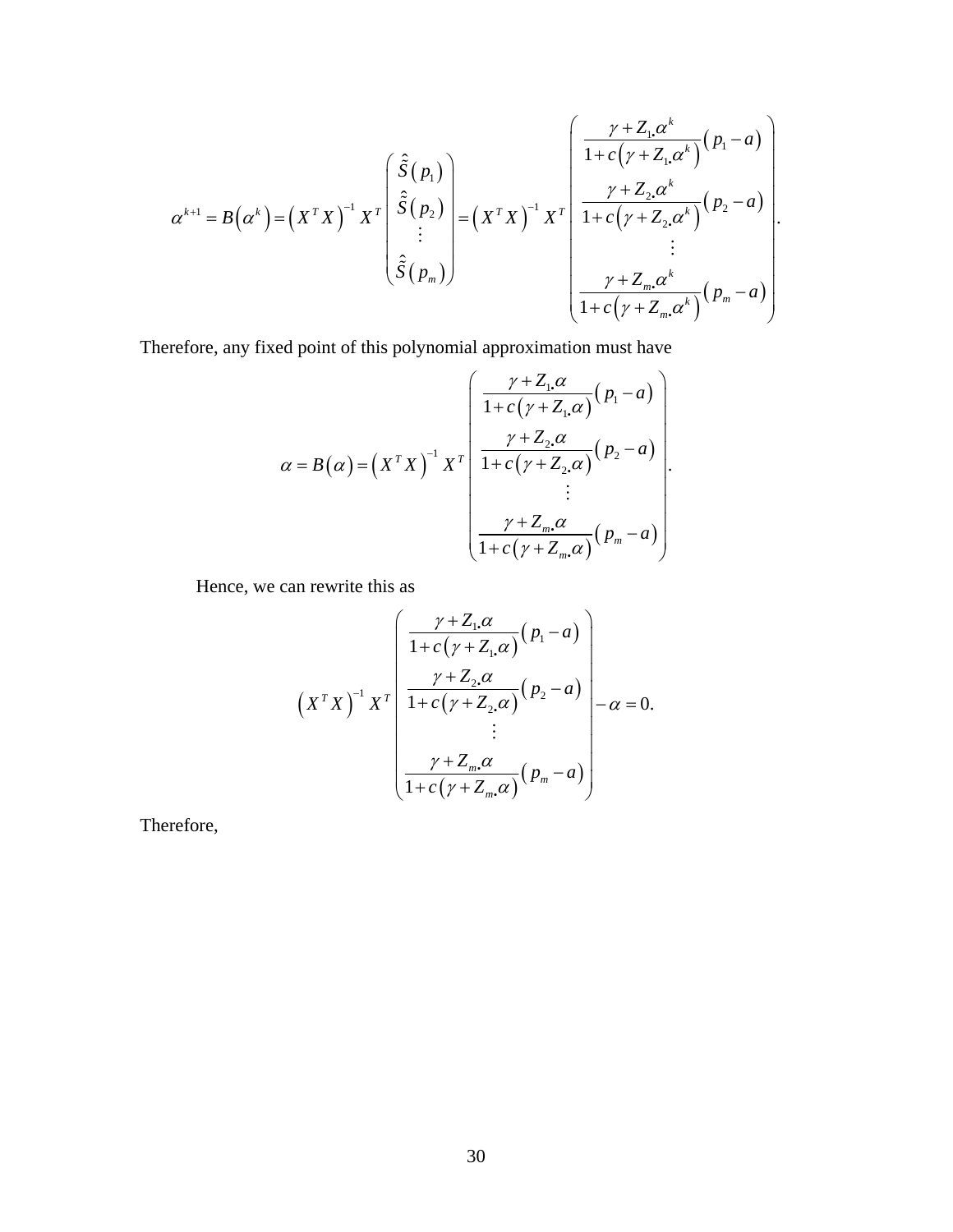$$
\left(X^T X\right)^{-1} X^T \left( \begin{bmatrix} \frac{\gamma + Z_{1} \alpha}{1 + c(\gamma + Z_{1} \alpha)} (p_1 - a) \\ \frac{\gamma + Z_{2} \alpha}{1 + c(\gamma + Z_{2} \alpha)} (p_2 - a) \\ \vdots \\ \frac{\gamma + Z_{m} \alpha}{1 + c(\gamma + Z_{m} \alpha)} (p_m - a) \end{bmatrix} - X \alpha \right)
$$

$$
= \left(X^T X\right)^{-1} X^T \left( \begin{bmatrix} \hat{S}(p_1) \\ \hat{S}(p_2) \\ \vdots \\ \hat{S}(p_m) \end{bmatrix} - \begin{bmatrix} \tilde{S}(p_1) \\ \tilde{S}(p_2) \\ \vdots \\ \tilde{S}(p_m) \end{bmatrix} \right) = 0.
$$

In other words, the difference between the polynomial approximation and its best response must be orthogonal to *X*. This holds trivially at the affine SFE which is its own polynomial approximation and own best response. It is a general property that follows from the regression formulation. It is not obvious how to use this characterization to identify a nonlinear fixed point.

However, we can test the stability of any fixed point by calculating the spectral radius or largest eigenvalue of the differential

$$
DB(\alpha) = (X^TX)^{-1} X^T \begin{bmatrix} \frac{Z_{11}(p_1 - a)}{\left[1 + c(\gamma + Z_{11}\alpha)\right]^2} & \frac{Z_{12}(p_1 - a)}{\left[1 + c(\gamma + Z_{11}\alpha)\right]^2} & \cdots & \frac{Z_{1(n+1)}(p_1 - a)}{\left[1 + c(\gamma + Z_{11}\alpha)\right]^2} \\ \frac{Z_{21}(p_2 - a)}{\left[1 + c(\gamma + Z_{21}\alpha)\right]^2} & \frac{Z_{22}(p_2 - a)}{\left[1 + c(\gamma + Z_{21}\alpha)\right]^2} & \cdots & \frac{Z_{2(n+1)}(p_2 - a)}{\left[1 + c(\gamma + Z_{21}\alpha)\right]^2} \\ \vdots & \vdots & \ddots & \vdots \\ \frac{Z_{m1}(p_m - a)}{\left[1 + c(\gamma + Z_m \alpha)\right]^2} & \frac{Z_{m2}(p_m - a)}{\left[1 + c(\gamma + Z_m \alpha)\right]^2} & \cdots & \frac{Z_{m(n+1)}(p_m - a)}{\left[1 + c(\gamma + Z_m \alpha)\right]^2} \end{bmatrix}
$$

.

The choice of  $p_0$  is arbitrary and does not affect the least squares fit of the polynomial. With  $p_0 = a$  the differential is equivalent to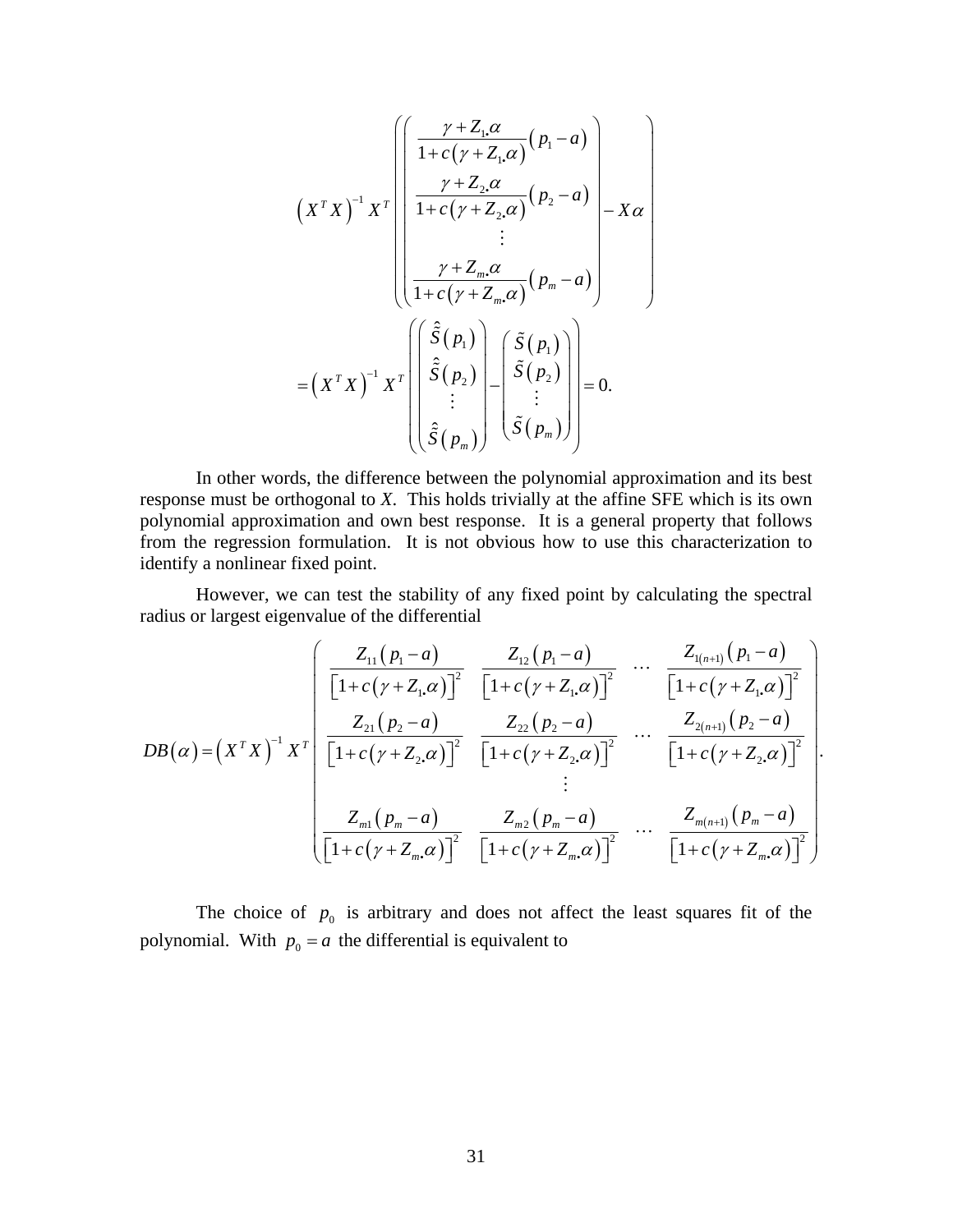$$
DB(\alpha) = (X^T X)^{-1} X^T \begin{bmatrix} \frac{1}{\left[1 + c(\gamma + Z_1 \alpha)\right]^2} & 0 & 0 & 0 \\ 0 & \frac{1}{\left[1 + c(\gamma + Z_2 \alpha)\right]^2} & 0 & 0 \\ \vdots & \vdots & \vdots & \vdots & \vdots \\ 0 & 0 & \cdots & \frac{1}{\left[1 + c(\gamma + Z_m \alpha)\right]^2} \end{bmatrix} \begin{bmatrix} 0 & p_1 - a & \cdots & \frac{(p_1 - a)^n}{(n-1)!} \\ 0 & p_2 - a & \cdots & \frac{(p_2 - a)^n}{(n-1)!} \\ \vdots & \vdots & \vdots & \vdots \\ 0 & p_m - a & \cdots & \frac{(p_m - a)^n}{(n-1)!} \end{bmatrix}.
$$

In other words, we have

1

$$
DB(\alpha) = (X^T X)^{-1} X^T \Delta X \Phi,
$$
  
\n
$$
\Delta = Diag \left\{ \frac{1}{\left[1 + c(\gamma + \tilde{S}^{(1)}(p_i, \alpha))\right]^2} \right\}_{i=1,m},
$$
  
\n
$$
\Phi = Diag \left\{ i \right\}_{i=0,n}.
$$

In general, this differential matrix is not symmetric and it may have complex eigenvalues. The matrix is singular, but the singularity arises only because of the constant term in the regression which is not of interest for the stability analysis. Formally we apply the Grobman-Hartman theorem to the nonsingular submatrix for the parameters other than the intercept in the polynomial approximation.<sup>32</sup> Given a set of parameters and a fixed point, we can calculate the eigenvalues to test for the local stability of the fixed point.

The problem is simpler in the special case of the affine SFE. The unique affine solution  $\alpha_{\text{affine}} = (\theta ( p_0 - a) \quad \theta \quad 0 \quad \cdots \quad 0)^T$  is a fixed point for the polynomial regression. In this case, the diagonal matrix is constant and the common value factors out yielding the differential as

$$
DB(\alpha_{\text{affine}}) = (X^T X)^{-1} X^T X \Phi \frac{1}{\left[1 + c(\gamma + \theta)\right]^2}
$$
  
= 
$$
\begin{pmatrix} 0 & 0 & 0 & \cdots & 0 \\ 0 & 1 & 0 & \cdots & 0 \\ 0 & 0 & 2 & \cdots & 0 \\ \vdots & \vdots & \vdots & \vdots & \vdots \\ 0 & 0 & 0 & \cdots & n \end{pmatrix} \frac{1}{\left[1 + c(\gamma + \theta)\right]^2}.
$$

<sup>&</sup>lt;sup>32</sup> David Ruelle, Elements of Differentiable Dynamics and Bifurcation Theory, Academic Press, 1989, p. 21.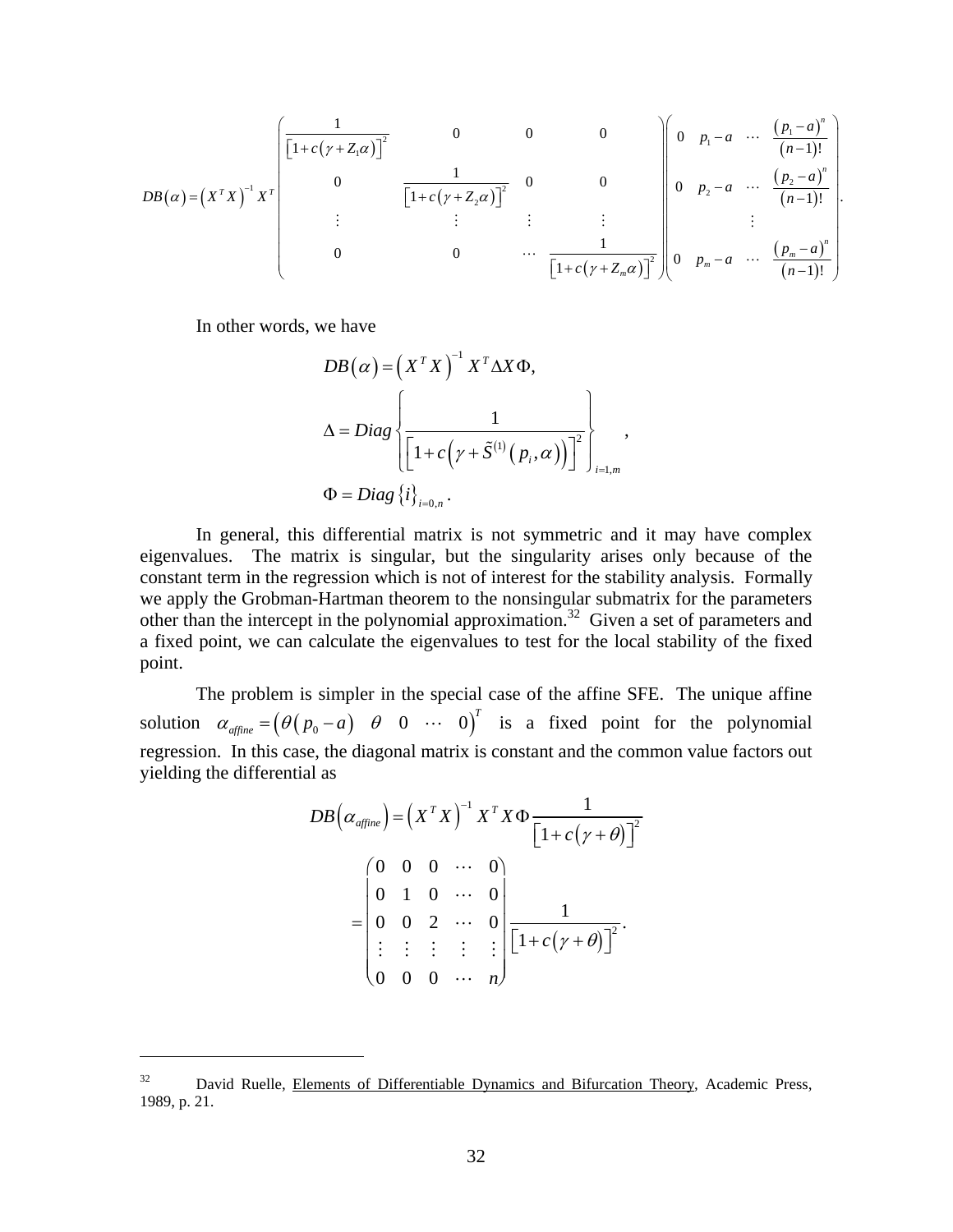This is a diagonal matrix with the real eigenvalues on the diagonal. Apparently we have the largest eigenvalue modulus as

$$
\frac{n}{\left[1+c(\gamma+\theta)\right]^2}.
$$

In general, with  $\gamma, c > 0$  we have  $\left[1 + c(\gamma + \theta)\right]^2 > 1$ . Hence, the affine approximation with a polynomial of degree  $n = 1$  will be locally stable at the affine SFE, consistent with the results of Rudkevich and of Baldick, Grant, and Kahn.<sup>33</sup> However, for polynomial degrees greater than  $n_{\text{affine}}^c = [1 + c(\gamma + \theta)]^2$  we reach a condition where the affine SFE is not locally stable for the polynomial approximation.

## *Taylor Approximation Model*

 $\overline{a}$ 

The Taylor series approximation at  $p_0 > a$  is

$$
\tilde{S}(p) = \sum_{j=0}^{n} \frac{S^{(j)}(p_0)}{(j)!} (p - p_0)^j.
$$

The corresponding unconstrained best response is

$$
\hat{\tilde{S}}\big(\,p\,\big)\!=\!\frac{\gamma+\widetilde{S}^{(1)}\big(\,p\,\big)}{1\!+\!c\!\left(\gamma+\widetilde{S}^{(1)}\!\left(\,p\,\right)\right)}\!\big(\,p\!-\!a\,\big).
$$

Taking the successive derivatives, we have:

 $33$  Aleksandr Rudkevich, "Supply Function Equilibrium in Power Markets: Learning All the Way," TCA Technical Paper 1299-1702, 1999, (www.tca-us.com). Ross Baldick, Ryan Grant, and Edward P. Kahn. "Linear supply function equilibrium: Generalizations, application, and limitations." University of California Energy Institute POWER Paper PWP-078, (www.ucei.berkeley.edu/ucei/PDF/pwp078.pdf), August 2000.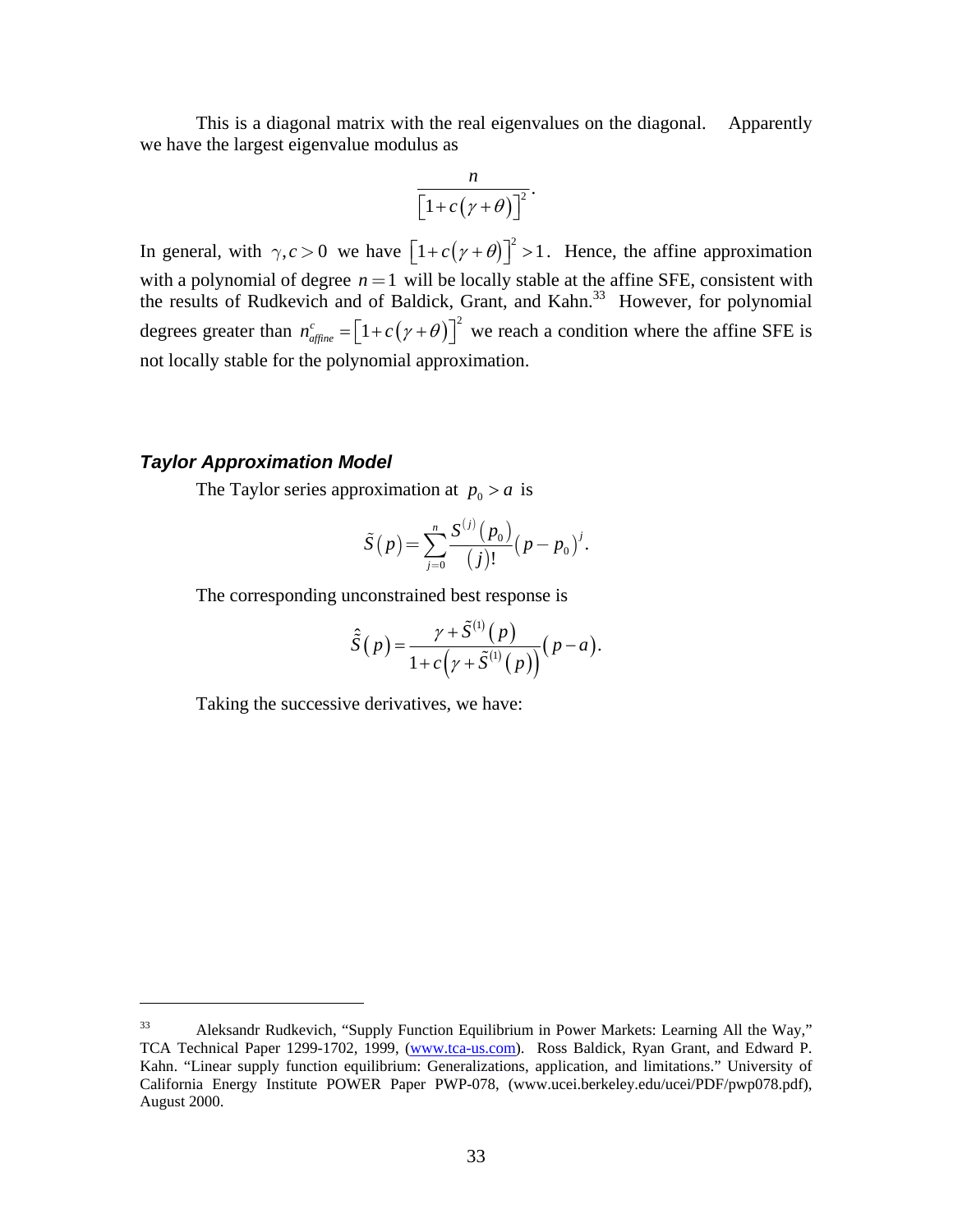For *n=1*

$$
\hat{S}^{(1)}(p) = \frac{\tilde{S}^{(2)}(p)}{\left[1 + c(\gamma + \tilde{S}^{(1)}(p))\right]^2} (p - a) + \frac{\gamma + \tilde{S}^{(1)}(p)}{1 + c(\gamma + \tilde{S}^{(1)}(p))}.
$$

For *n=2*

$$
\hat{S}^{(2)}(p) = \frac{\left| \frac{\tilde{S}^{(3)}(p)}{\left[1 + c(\gamma + \tilde{S}^{(1)}(p))\right]^2} \right|}{\left[\frac{2c\left[\tilde{S}^{(2)}(p)\tilde{S}^{(2)}(p)\right]}{\left[1 + c(\gamma + \tilde{S}^{(1)}(p))\right]^3}\right|} (p-a)
$$
\n
$$
+\frac{2\tilde{S}^{(2)}(p)}{\left[1 + c(\gamma + \tilde{S}^{(1)}(p))\right]^2}.
$$

For *n=3*

$$
\hat{S}^{(3)}(p) = \frac{\begin{bmatrix}\n\hat{S}^{(4)}(p) & \hat{S}^{(4)}(p) \\
\frac{1+c(\gamma+\tilde{S}^{(1)}(p))^{2}}{1+c(\gamma+\tilde{S}^{(1)}(p))^{3}} & \hat{S}^{(2)}(p) \\
\frac{2 \cdot 3c^{2} [\tilde{S}^{(2)}(p) \tilde{S}^{(2)}(p) \tilde{S}^{(2)}(p)]}{1+c(\gamma+\tilde{S}^{(1)}(p))^{4}} & \frac{3\tilde{S}^{(3)}(p)}{1+c(\gamma+\tilde{S}^{(1)}(p))^{4}}\n\end{bmatrix} (p-a) + \frac{3\tilde{S}^{(3)}(p)}{1+c(\gamma+\tilde{S}^{(1)}(p))^{2}} - \frac{(2+2 \cdot 2)c[\tilde{S}^{(2)}(p) \tilde{S}^{(2)}(p)]}{[1+c(\gamma+\tilde{S}^{(1)}(p))]^{3}}.
$$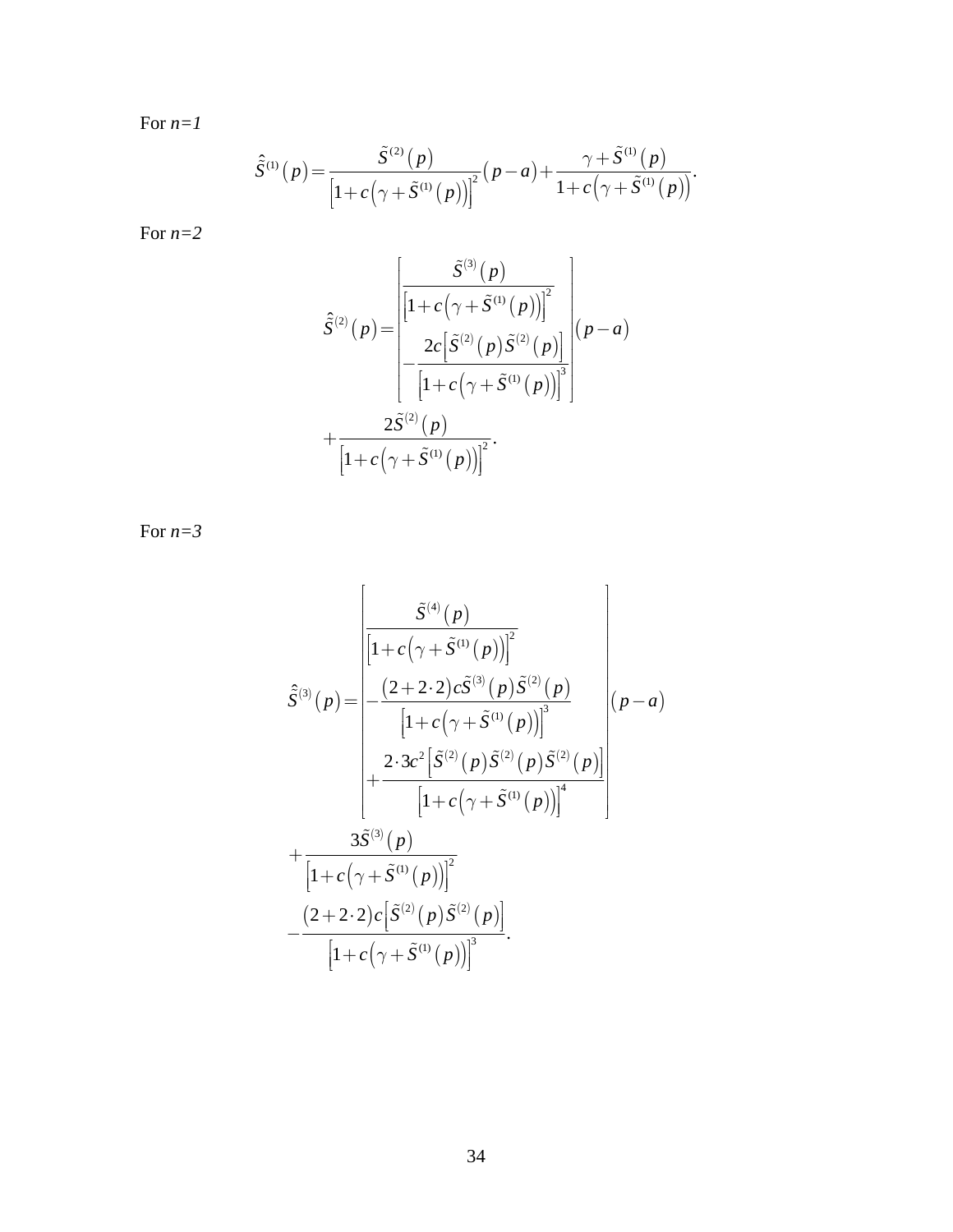For *n=4*

$$
\hat{S}^{(4)}(p) = \begin{bmatrix}\n\frac{\hat{S}^{(5)}(p)}{\left[1 + c(\gamma + \tilde{S}^{(1)}(p))\right]^2} & \\
-\frac{(2 + (2 + 2 \cdot 2))c\tilde{S}^{(4)}(p)\tilde{S}^{(2)}(p) + (2 + 2 \cdot 2)c[\tilde{S}^{(3)}(p)\tilde{S}^{(3)}(p)]}{\left[1 + c(\gamma + \tilde{S}^{(1)}(p))\right]^3} & \\
+\frac{((4 \cdot (2 + 2 \cdot 2) + 3(2 \cdot 3)))c^2\tilde{S}^{(3)}(p)[\tilde{S}^{(2)}(p)\tilde{S}^{(2)}(p)]}{\left[1 + c(\gamma + \tilde{S}^{(1)}(p))\right]^4} & \\
-\frac{2 \cdot 3 \cdot 4c^3[\tilde{S}^{(2)}(p)\tilde{S}^{(2)}(p)\tilde{S}^{(2)}(p)\tilde{S}^{(2)}(p)]}{\left[1 + c(\gamma + \tilde{S}^{(1)}(p))\right]^5} & \\
-\frac{(2 + 2 \cdot 2 + 3 \cdot 3 + 2 \cdot (2 + 2 \cdot 2))c\tilde{S}^{(3)}(p)\tilde{S}^{(2)}(p)}{\left[1 + c(\gamma + \tilde{S}^{(1)}(p))\right]^2} & \\
+\frac{(2 \cdot 3 + (2 + 2 \cdot 2) \cdot 3)c^2[\tilde{S}^{(2)}(p)\tilde{S}^{(2)}(p)\tilde{S}^{(2)}(p)]}{\left[1 + c(\gamma + \tilde{S}^{(1)}(p))\right]^4} & \\
-\frac{(2 \cdot 3 + (2 + 2 \cdot 2) \cdot 3)c^2[\tilde{S}^{(2)}(p)\tilde{S}^{(2)}(p)\tilde{S}^{(2)}(p)]}{\left[1 + c(\gamma + \tilde{S}^{(1)}(p))\right]^4} & \\
-\frac{(2 \cdot 3 + (2 + 2 \cdot 2) \cdot 3)c^2[\tilde{S}^{(2)}(p)\tilde{S}^{(2)}(p)]}{\left[1 + c(\gamma + \tilde{S}^{(1)}(p))\right]^4} & \\
-\frac{(2 \cdot 3 + (2 + 2 \cdot 2) \cdot 3)c^2[\tilde{S}^{(2)}(p)\tilde{S
$$

We can derive the general form of the derivatives. For  $n = 2, 3, \dots$ , we can show that

$$
\hat{S}^{(n)}(p) = \left[ \sum_{k=1}^{n} \frac{\sum\limits_{\{j_i\} \in J(n,k)} a_{n,k,\{j_i\}} \prod\limits_{i=1}^{k} \tilde{S}^{(j_i)}(p)}{\left[1 + c\left(\gamma + \tilde{S}'(p)\right)\right]^{k+1}} \right] (p-a) + \sum_{k=1}^{n-1} \frac{\sum\limits_{\{j_i\} \in J(n-1,k)} b_{n,k,\{j_i\}} \prod\limits_{i=1}^{k} \tilde{S}^{(j_i)}(p)}{\left[1 + c\left(\gamma + \tilde{S}'(p)\right)\right]^{k+1}}.
$$

Define the index set

$$
J(n,k) = \left\{j_1,\dots,j_k\,\middle|\,j_1\geq\cdots\geq j_k\geq 2,\sum_{i=1}^k j_i = n+k\right\}.
$$

Then claim for  $n = 2, 3, \dots$ , that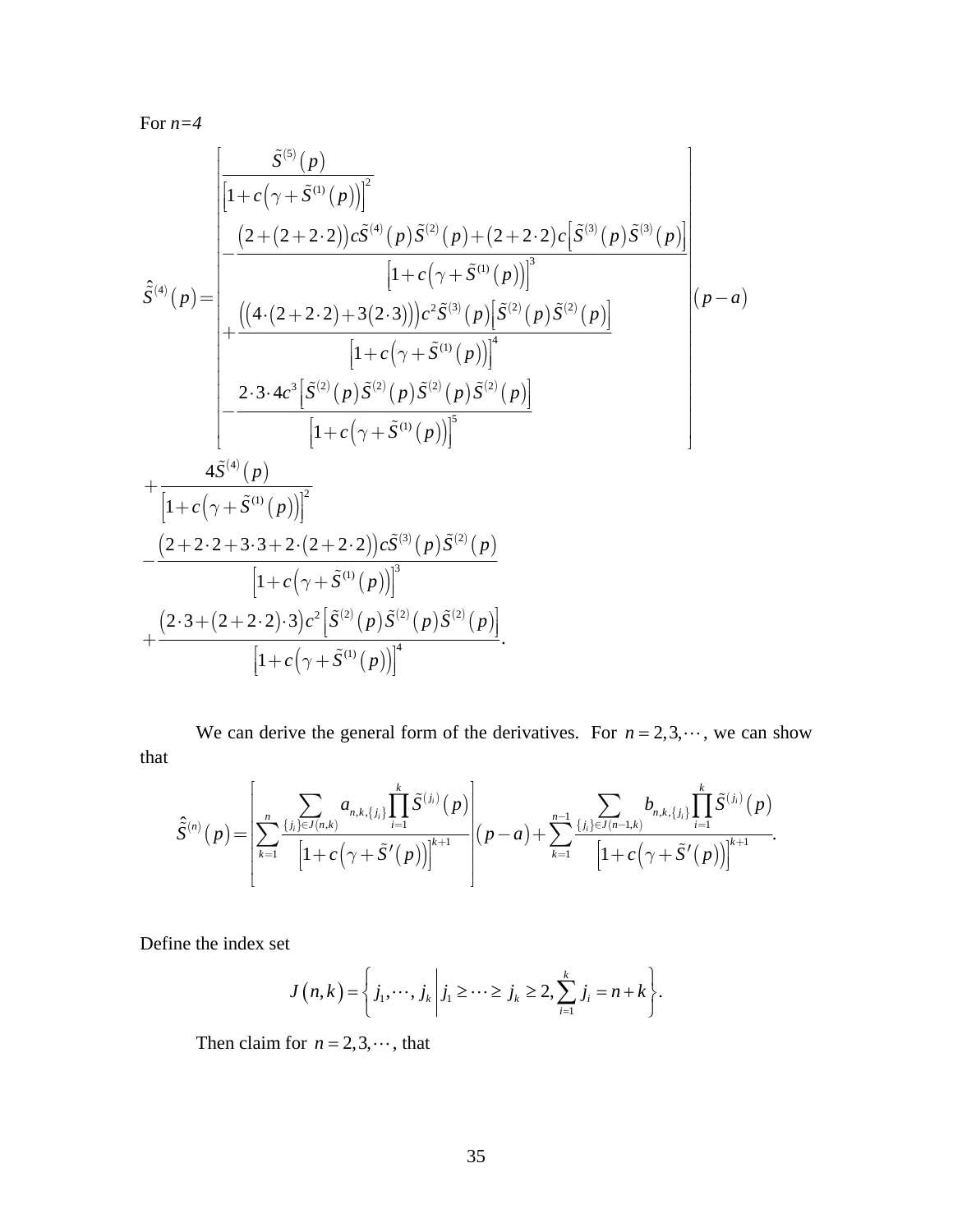$$
\hat{S}^{(n)}(p) = \left[ \sum_{k=1}^{n} \frac{\sum_{\{j_i\} \in J(n,k)} a_{n,k,\{j_i\}} \prod_{i=1}^{k} \tilde{S}^{(j_i)}(p)}{\left[1 + c\left(\gamma + \tilde{S}'(p)\right)\right]^{k+1}} \right] (p-a) + \sum_{k=1}^{n-1} \frac{\sum_{\{j_i\} \in J(n-1,k)} b_{n,k,\{j_i\}} \prod_{i=1}^{k} \tilde{S}^{(j_i)}(p)}{\left[1 + c\left(\gamma + \tilde{S}'(p)\right)\right]^{k+1}}.
$$

Here the summation  $\sum a_{n,k,\{j_i\}} \prod \tilde{S}^{(j_i)}(p)$  $\{j_i\} \in J(n,k)$  $\{a_{n,k},\{j_i\}\}\prod_{i=1}^{\mathbf{d}}$ *i*  $\sum_{i}^{n,k}$ ,  $\sum_{i}^{n,k}$ ,  $\sum_{i}^{n}$  $\sum_{i=1}^{k}$  $\sum_{j_i \}in J(n,k)$ <sup>*i*</sup> $\sum_{i}$  $a_{n,k}$ <sub>*s* $\{S^{(J_i)}(p)\}$ </sub>  $\sum_{j \in J(n,k)} a_{n,k,\lbrace j_i \rbrace} \prod_{i=1}^{n} \tilde{S}^{(j_i)}(p)$  runs across all sets of indexes in  $J(n,k)$  of the products  $\prod \tilde{S}^{(j_i)}(p)$ 1  $\prod_{i=1}^{k}$   $\tilde{G}(j_i)$ *i*  $S^{\scriptscriptstyle (J_i)}$  (  $p$  $\prod_{i=1}^{n} \tilde{S}^{(j_i)}(p)$  times a constant associated with *n*, *k* and the index set  $\{j_i\} = \{j_1, \dots, j_k\}$ .

We can verify that this is true for  $n=2$ .<sup>34</sup> Taking derivatives, we have

$$
\hat{S}^{(n+1)}(p) = \frac{d\hat{S}^{(n)}(p)}{dp} \n= \left[ \sum_{k=1}^{n} \left[ \frac{\sum_{\{j_i\} \in J(n,k)} a_{n,k,\{j_i\}} \sum_{l=1}^{k} \prod_{i=1}^{k} \hat{S}^{\{j_i+1_{\{l=1\}}} (p)} \left( p \right) \left( -(k+1)c\tilde{S}^{(2)}(p) \right) \sum_{\{j_i\} \in J(n,k)} a_{n,k,\{j_i\}} \prod_{l=1}^{k} \tilde{S}^{(j_l)}(p) \right)}{\left[ 1 + c(\gamma + \tilde{S}'(p)) \right]^{k+2}} \right] \right] (p-a) \n+ \sum_{k=1}^{n} \underbrace{\sum_{\{j_i\} \in J(n,k)} a_{n,k,\{j_i\}} \prod_{l=1}^{k} \tilde{S}^{(j_l)}(p)}_{\left[ 1 + c(\gamma + \tilde{S}'(p)) \right]^{k+1}} + \underbrace{\sum_{k=1}^{n-1} \underbrace{\sum_{\{j_i\} \in J(n-k)} a_{n,k,\{j_i\}} \sum_{l=1}^{k} \prod_{i=1}^{k} \tilde{S}^{(j_i)}(p)}_{\left[ 1 + c(\gamma + \tilde{S}'(p)) \right]^{k+1}} + \underbrace{\sum_{\{j_i\} \in J(n-k)} a_{n,k,\{j_i\}} \sum_{l=1}^{k} \prod_{i=1}^{k} \tilde{S}^{\{j_i+1_{\{i=0\}}} (p)} \left( -(k+1)c\tilde{S}^{(2)}(p) \right) \sum_{\{j_i\} \in J(n-k)} b_{n,k,\{j_i\}} \prod_{l=1}^{k} \tilde{S}^{(j_l)}(p) \right]}_{\left[ 1 + c(\gamma + \tilde{S}'(p)) \right]^{k+2}} \\ = \left[ \sum_{k=1}^{n+1} \underbrace{\sum_{\{j_i\} \in J(n+1,k)} a_{n+1,k,\{j_i\}} \prod_{l=1}^{k} \tilde{S}^{(j_l)}(p)}_{\left[ 1 + c(\gamma + \tilde{S}'(p)) \right]^{k+1}} + \underbrace{\sum_{k=1}^{n} \underbrace{\sum_{\{j_i\} \in J(n,k)} b_{n+
$$

Here,

 $34$  Note that this is not true for  $n=1$ . The affine demand assumption implies a special transition from the first to the second derivative where we lose the demand slope in the numerator.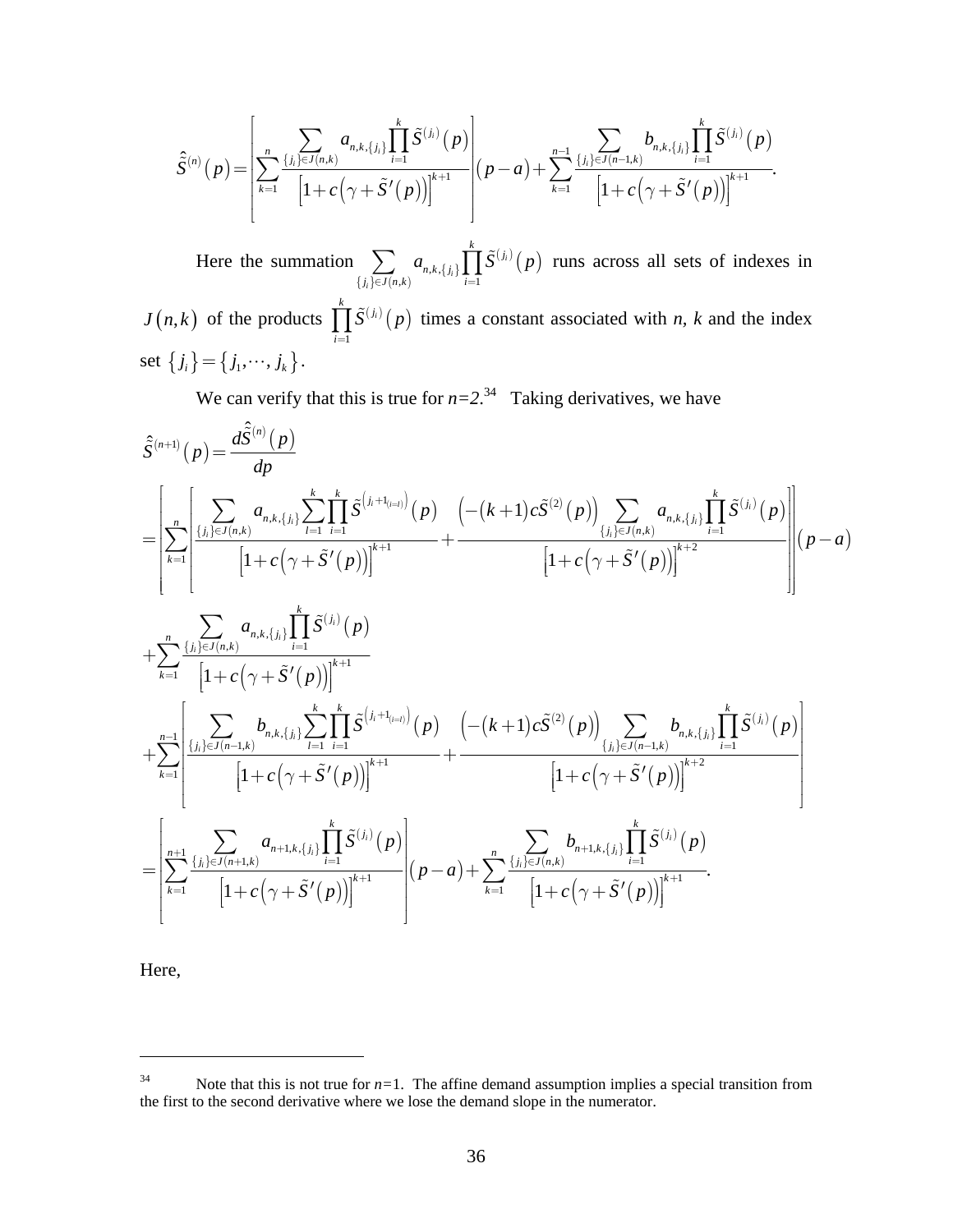$$
a_{n+1,1,\lbrace j_i \rbrace} = a_{n+1,1,\lbrace n+2 \rbrace} = a_{n,1,\lbrace n+1 \rbrace} = 1,
$$
  
\n
$$
a_{n,n+1,\lbrace n+2 \rbrace} = 0,
$$
  
\nand for  $k = 2, \dots, n+1$ ,  
\n
$$
a_{n+1,k,\lbrace j_i \rbrace} = \sum_{l=1}^{k} a_{n,k,\lbrace j_i+1_{(l=i)} \rbrace} + (-(k)c)a_{n,k-1,\lbrace j_i, j_k=2 \rbrace}.
$$

Here we intend that the summation  $\sum_{l=1} a_{n,k,\{j_i+1_{(i=l)}\}}$ *k*  $\sum_{l=1}^{\infty} n,k, \begin{cases} j \end{cases}$ *a*  $\sum_{l=1} a_{n,k,\{j_i+1_{(i=l)}\}}$  as the sum for all index sets in  $J(n,k)$ with one element increased by  $+1$  and sorted produces the corresponding index set in *J* $(n+1, k)$ . And the selection  $a_{n, k-1, \{j_i, j_k=2\}}$  means the index set from *J* $(n, k)$  with appended term  $j_k = 2$  produces the corresponding index set in  $J(n+1, k)$ .

$$
b_{n+1,1,\lbrace j_i \rbrace} = b_{n+1,1,\lbrace n+1 \rbrace} = b_{n,1,\lbrace n \rbrace} + a_{n,1,\lbrace n+1 \rbrace} = n+1,
$$
  
\n
$$
b_{n,n,\lbrace 2n-1 \rbrace} = 0,
$$
  
\nand for  $k = 2, \dots, n$ ,  
\n
$$
b_{n+1,k,\lbrace j_i \rbrace} = a_{n,k,\lbrace j_i \rbrace} + \sum_{l=1}^{k} b_{n,k,\lbrace j_i+1_{\lbrace i=l \rbrace \rbrace}} + (-(k)c)b_{n,k-1,\lbrace j_i, j_k=2 \rbrace}.
$$

We can show that the various coefficients  $a_{n+1,k,\{j_i\}}$ ,  $b_{n+1,k,\{j_i\}}$  are not zero (note that  $k=odd$ terms are positive and *k=even* terms are negative). Hence the claim for the general form of the derivative is established.

Let  $\alpha_i = S^{(i)}(p_0)$  $\alpha_i = S^{(i)}(p_0)$ . Then define the derivative of the best response to the approximation function as  $\hat{S}^{(j)}(p) = g_j(\alpha_1, \alpha_2, \cdots, \alpha_{j+1})$ . We can address the stability of the fixed points for the Taylor approximation by computing the differential of *g* .

$$
g(\alpha, z) = \begin{pmatrix} g_1(\alpha_1, \alpha_2) \\ g_2(\alpha_1, \alpha_2, \alpha_3) \\ g_3(\alpha_1, \alpha_2, \alpha_3, \alpha_4) \\ g_4(\alpha_1, \alpha_2, \alpha_3, \alpha_4, \alpha_5) \\ \vdots \\ g_n(\alpha_1, \alpha_2, \cdots, \alpha_{n-1}, \alpha_n, z) \end{pmatrix}.
$$

The polynomial approximation of degree *n* is the application of  $g(\alpha,0)$ . Therefore, the differential matrix is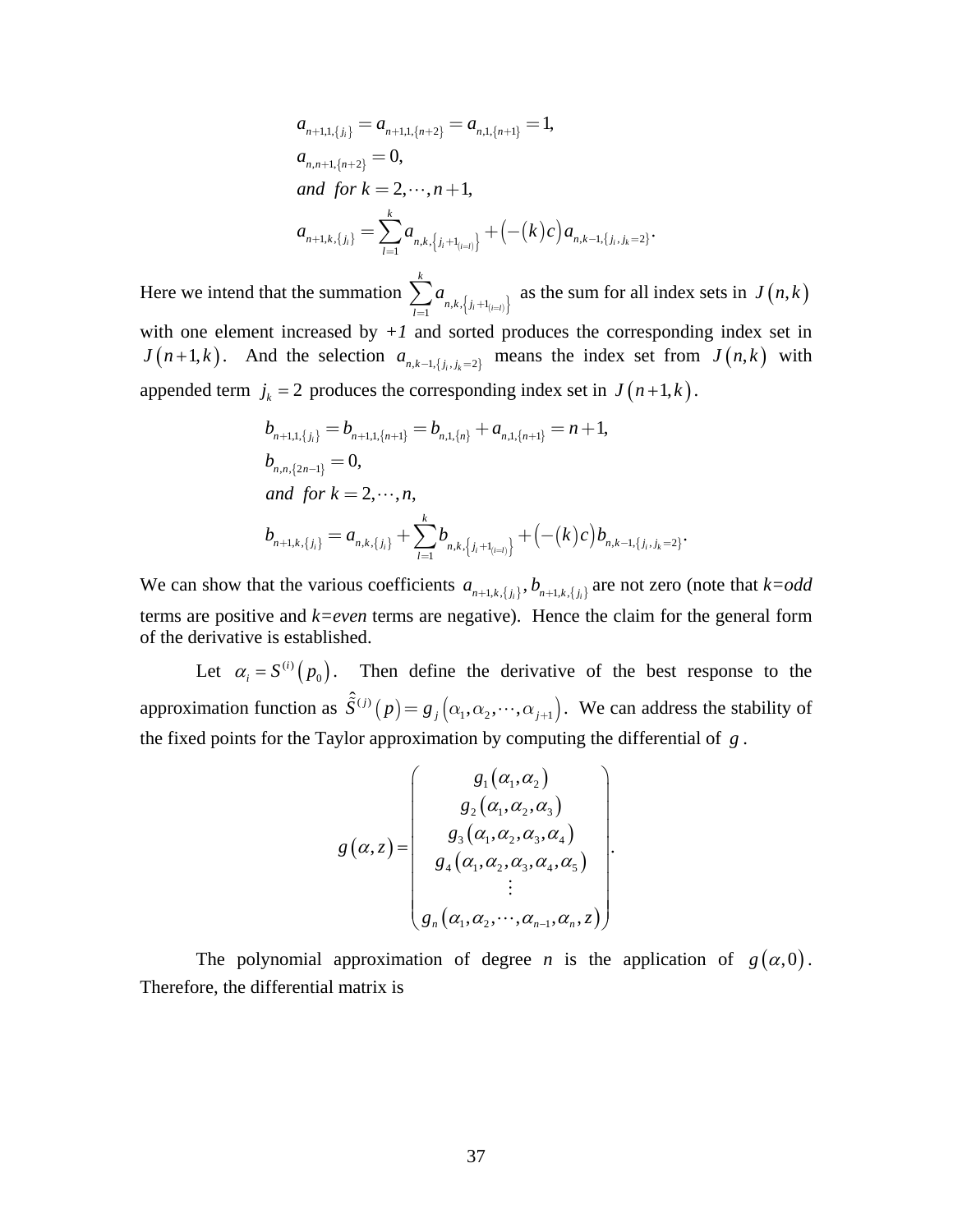$$
Dg(\alpha,0) = \begin{pmatrix} \frac{\partial g_1}{\partial \alpha_1} & \frac{\partial g_1}{\partial \alpha_2} & 0 & 0 & \cdots & 0 \\ \frac{\partial g_2}{\partial \alpha_1} & \frac{\partial g_2}{\partial \alpha_2} & \frac{\partial g_2}{\partial \alpha_3} & 0 & \cdots & 0 \\ \frac{\partial g_3}{\partial \alpha_1} & \frac{\partial g_3}{\partial \alpha_2} & \frac{\partial g_3}{\partial \alpha_3} & \frac{\partial g_3}{\partial \alpha_4} & \cdots & 0 \\ \vdots & \vdots & \vdots & \vdots & \vdots & \vdots \\ \frac{\partial g_{n-1}}{\partial \alpha_1} & \frac{\partial g_{n-1}}{\partial \alpha_2} & \frac{\partial g_{n-1}}{\partial \alpha_3} & \cdots & \frac{\partial g_{n-1}}{\partial \alpha_{n-1}} & \frac{\partial g_{n-1}}{\partial \alpha_n} \\ \frac{\partial g_n}{\partial \alpha_1} & \frac{\partial g_n}{\partial \alpha_2} & \frac{\partial g_n}{\partial \alpha_3} & \frac{\partial g_n}{\partial \alpha_4} & \cdots & \frac{\partial g_n}{\partial \alpha_n} \end{pmatrix}.
$$

We can evaluate this at the affine equilibrium point.

$$
D_{g}(\theta,0,0,...,0) = \begin{pmatrix} \frac{1}{\left[1+c(\gamma+\theta)\right]^{2}} & 0 & 0 & ... & 0 \\ 0 & \frac{2}{\left[1+c(\gamma+\theta)\right]^{2}} & \frac{p-a}{\left[1+c(\gamma+\theta)\right]^{2}} & 0 & ... & 0 \\ 0 & 0 & \frac{3}{\left[1+c(\gamma+\theta)\right]^{2}} & 0 & ... & 0 \\ 0 & 0 & \frac{3}{\left[1+c(\gamma+\theta)\right]^{2}} & \frac{p-a}{\left[1+c(\gamma+\theta)\right]^{2}} & ... & 0 \\ \vdots & \vdots & \vdots & \vdots & \vdots & \vdots \\ 0 & 0 & 0 & ... & \frac{n-1}{\left[1+c(\gamma+\theta)\right]^{2}} & \frac{p-a}{\left[1+c(\gamma+\theta)\right]^{2}} \end{pmatrix}.
$$

 This matrix is not diagonal but the upper triangular structure implies that the diagonal gives the distinct eigenvalues. Again we see that the largest eigenvalue is

$$
\frac{n}{\big[1+c\big(\gamma+\theta\big)\big]^2}\,.
$$

For *n* greater than  $n_{\text{affine}}^c = \left[1 + c(\gamma + \theta)\right]^2$  we have the affine solution as locally unstable with respect to the polynomial approximation.

 For any non-affine fixed points we can calculate the differential. For instance, in the case of  $n=2$ , at a polynomial approximation equilibrium we have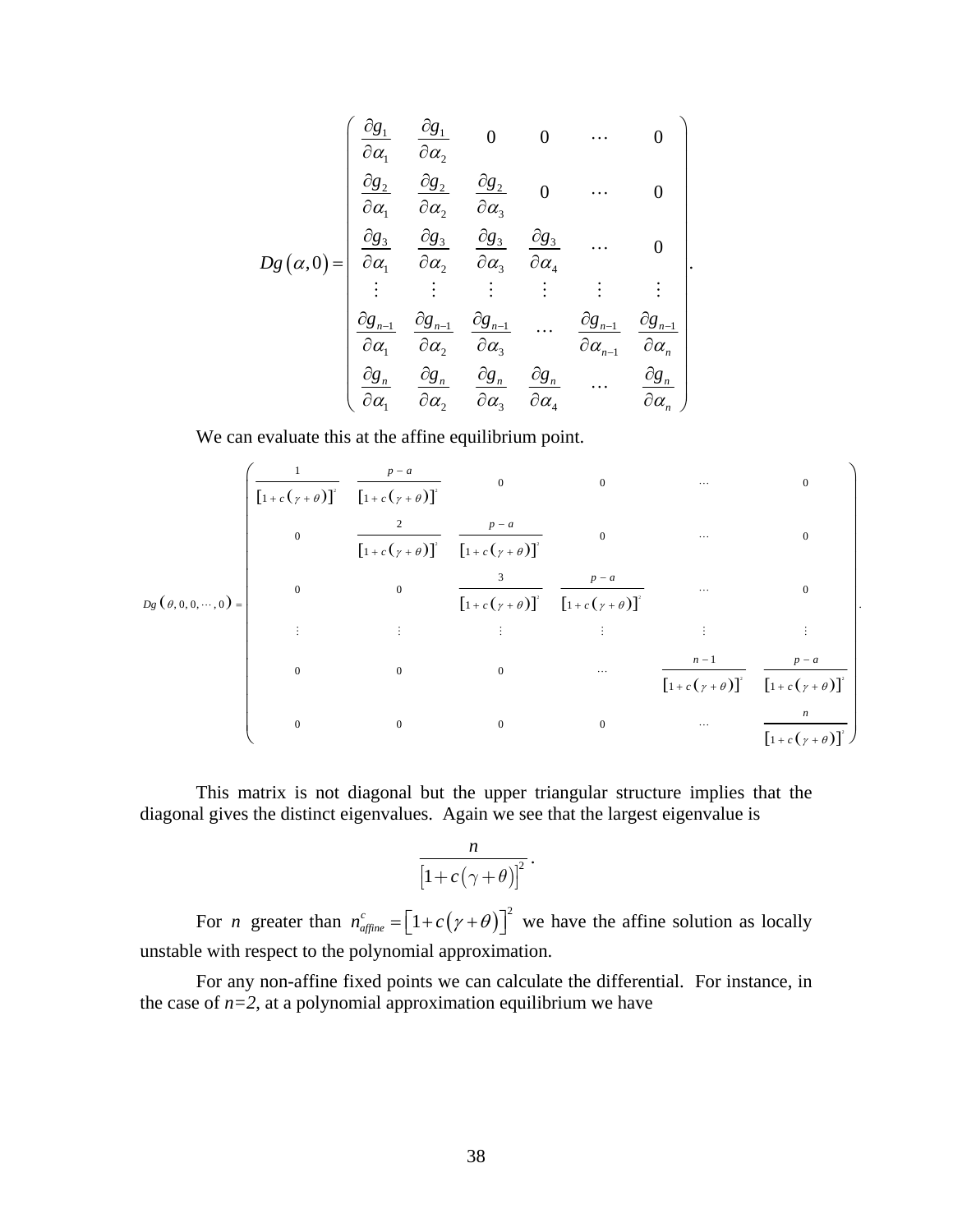$$
D_{g}\left(S^{(1)}(p_{0}), S^{(2)}(p_{0}), S^{(3)}(p_{0})\right)
$$
\n
$$
=\left(\begin{array}{c}\n1-\frac{2cS^{(2)}(p_{0})(p_{0}-a)}{\left[1+c\left(\gamma+S^{(1)}(p_{0})\right)\right]}\n\end{array}\right.\frac{p_{0}-a}{\left[1+c\left(\gamma+S^{(1)}(p_{0})\right)\right]^{2}}\n\left.\begin{array}{c}\n\frac{p_{0}-a}{\left[1+c\left(\gamma+S^{(1)}(p_{0})\right)\right]^{2}}\n\end{array}\right.
$$
\n
$$
\left(\frac{-2cS^{(2)}(p_{0})}{\left[1+c\left(\gamma+S^{(1)}(p_{0})\right)\right]}\n\left(1-\frac{cS^{(2)}(p_{0})(p_{0}-a)}{\left[1+c\left(\gamma+S^{(1)}(p_{0})\right)\right]^{3}}\right)\n\left.\begin{array}{c}\n2-\frac{4cS^{(2)}(p_{0})(p_{0}-a)}{\left[1+c\left(\gamma+S^{(1)}(p_{0})\right)\right]^{2}}\n\end{array}\right.\n\right).
$$

In the case of  $n=3$ , at a polynomial approximation equilibrium we have

$$
D g \left( S^{(1)}(p_0), S^{(2)}(p_0), S^{(3)}(p_0), S^{(4)}(p_0) \right) =
$$
\n
$$
\left[ \frac{1 - \frac{2c S^{(2)}(p_0)(p_0 - a)}{1 + c (y + S^{(1)}(p_0))} \right] \frac{p_0 - a}{1 + c (y + S^{(1)}(p_0)) \Big]^2} \frac{1}{\left[ 1 + c (y + S^{(1)}(p_0)) \right]^2} \frac{p_0 - a}{1 + c (y + S^{(1)}(p_0)) \Big]^2} \frac{1}{\left[ 1 + c (y + S^{(1)}(p_0)) \right]^2} \frac{p_0 - a}{\left[ 1 + c (y + S^{(1)}(p_0)) \right]^2} \frac{1}{\left[ 1 + c (y + S^{(1)}(p_0)) \right]^2} \frac{p_0 - a}{\left[ 1 + c (y + S^{(1)}(p_0)) \right]^2} \frac{3 - \frac{6c S^{(2)}(p_0)(p_0 - a)}{1 + c (y + S^{(1)}(p_0))} \Big]^2}{3 - \frac{6c S^{(1)}(p_0)(p_0 - a)}{1 + c (y + S^{(1)}(p_0))} \Big]^2}
$$
\n
$$
\frac{\partial g_3}{\partial \alpha_1} = \left( \frac{-2c S^{(2)}(p_0)}{\left[ 1 + c (y + S^{(1)}(p_0)) \right]} \right) \left( 1 - \frac{c \left[ S^{(2)}(p_0) \right] (p_0 - a)}{\left[ 1 + c (y + S^{(1)}(p_0)) \right]^3} \right),
$$
\n
$$
\frac{\partial g_1}{\partial \alpha_1} = \left( \frac{-2c}{\left[ 1 + c (y + S^{(1)}(p_0)) \right]} \right) \left( 1 - \frac{(2 + 2 \cdot 2)c S^{(3)}(p_0) S^{(2)}(p_0) + 2 \cdot 2 \cdot 3c^2 \left[ S^{(2)}(p_0) \right]^3}{\left[ 1 + c (y + S^{(1)}(p_0)) \right]^3} \right) \left( p_0 - a \right),
$$
\n
$$
\frac{\partial g_3}{\partial \alpha_2} = \left[ \frac{-\frac{(2 + 2 \cdot
$$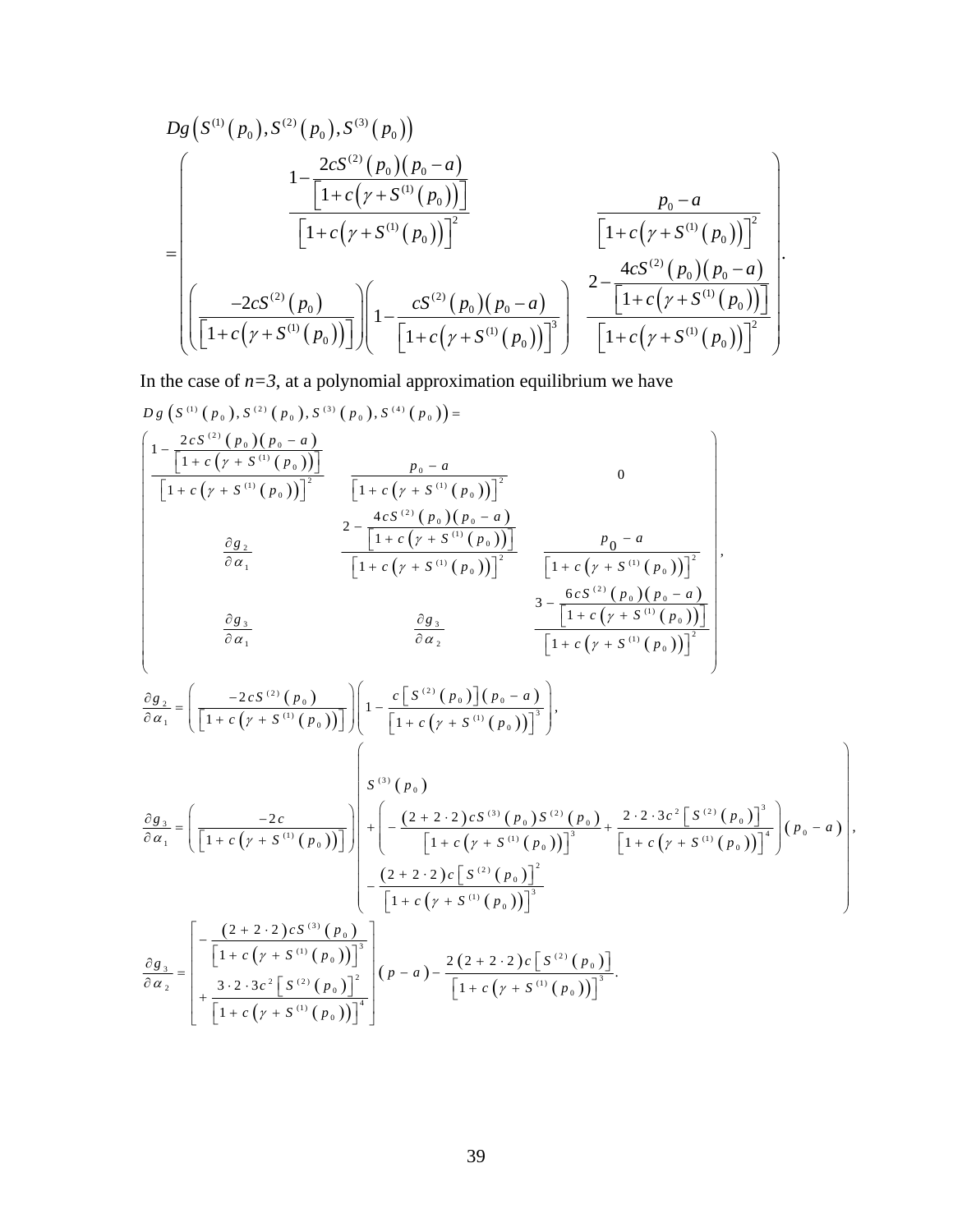## *Exact SFE Model*

 Although we do not have a closed form for the exact unconstrained nonlinear SFEs, as shown in Klemperer and Meyer we can compute the trajectory of an arbitrary SFE using the autonomous system:<sup>35</sup>

$$
\hat{S}'(t) = \hat{S} + \gamma (\hat{p} - a - c\hat{S}),
$$
  

$$
\hat{p}'(t) = \hat{p} - a - c\hat{S}.
$$

This system gives rise to the solutions:

$$
\widehat{S}(t) = A_1 e^{\lambda_1 t} v_1 + A_2 e^{\lambda_2 t} v_2,
$$
  
\n
$$
\widehat{p}(t) = a + A_1 e^{\lambda_1 t} + A_2 e^{\lambda_2 t},
$$
  
\n
$$
\lambda_1 > 1, 0 < \lambda_2 < 1.
$$

Here the parameters are determined by the eigenvalues and eigenvectors for the autonomous system.

$$
\lambda_1 = ((2 + \gamma c) + (\gamma^2 c^2 + 4\gamma c)^{\frac{1}{2}})/2,\n\lambda_2 = ((2 + \gamma c) - (\gamma^2 c^2 + 4\gamma c)^{\frac{1}{2}})/2,\n\nu_i = \frac{1 - \lambda_i}{c}.
$$

The parameters  $A_1$  and  $A_2$  are arbitrary and any  $A_2 \neq 0$  admits the same SFE with a proper choice of  $A_1$ . Then

$$
\widehat{S}'(t) = \lambda_1 A_1 e^{\lambda_1 t} v_1 + \lambda_2 A_2 e^{\lambda_2 t} v_2,
$$
  

$$
\widehat{p}'(t) = \lambda_1 A_1 e^{\lambda_1 t} + \lambda_2 A_2 e^{\lambda_2 t}.
$$

Now, with  $t(p)$  as the inverse mapping of  $\hat{p}(t)$ ,

$$
S(p) = \hat{S}(t(p)).
$$
  
\n
$$
S'(p) = \hat{S}'(t(p))t'(p).
$$

By the usual argument,

$$
\widehat{p}(t(p)) = p,
$$
  

$$
\widehat{p}'(t(p))t'(p) = 1.
$$

Therefore,

$$
t'(p) = \frac{1}{\widehat{p}'(t(p))}.
$$

<u>.</u>

<sup>35</sup> Klemperer and Meyer, pp.1252, 1260.